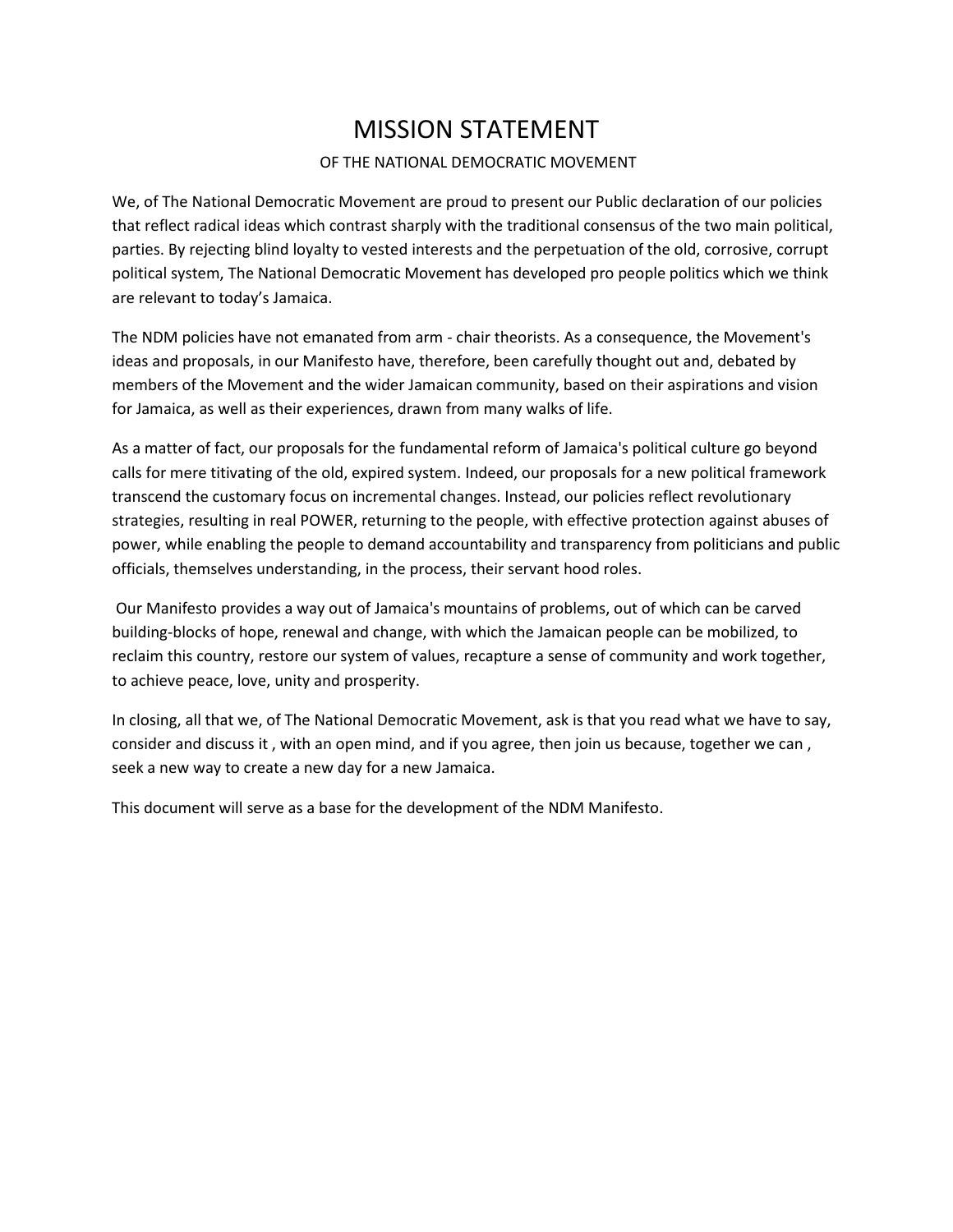## Contents page

## MISSION STATEMENT

| 1.50 Years of wasted opportunities           | 2   |
|----------------------------------------------|-----|
| 2. "A new day a new way a new Jamaica"       | 6   |
| 3. The Economy & the NDM's philosophy        | 12. |
| THE PRODUCTIVE SECTOR                        |     |
| 4. Manufacturing                             | 16  |
| 5. Agriculture                               | 20  |
| 6. Tourism                                   | 24  |
| 7. Mining                                    | 27  |
| THE SERVICES SECTOR                          |     |
| 8. Labour - Harmonizing Labour& Capital      | 28  |
| 9. Education - Our national focus            | 29  |
| 10a. Our Youth - The NDM's top priority      | 35  |
| 10b. Our Culture - The soul of our people    | 37  |
| 10c. Our Children - Tomorrow's Adult         | 38  |
| 10d. Our Women - The backbone of the nation  | 40  |
| 10e. Our Elderly - Yesterdays Producers      | 41  |
| 11. Health                                   | 42  |
| 12. Social Security - Caring 8 Sharing       | 45  |
| 13. Housing - Shelter solutions              | 49  |
| 14. Justice A just and safe society          | 52  |
| 15. National Security - Reclaiming Jamaica   | 55  |
| 16. Information - The people's right to know | 58  |
| 17. The Environment- Cleaning up Jamaica     | 59  |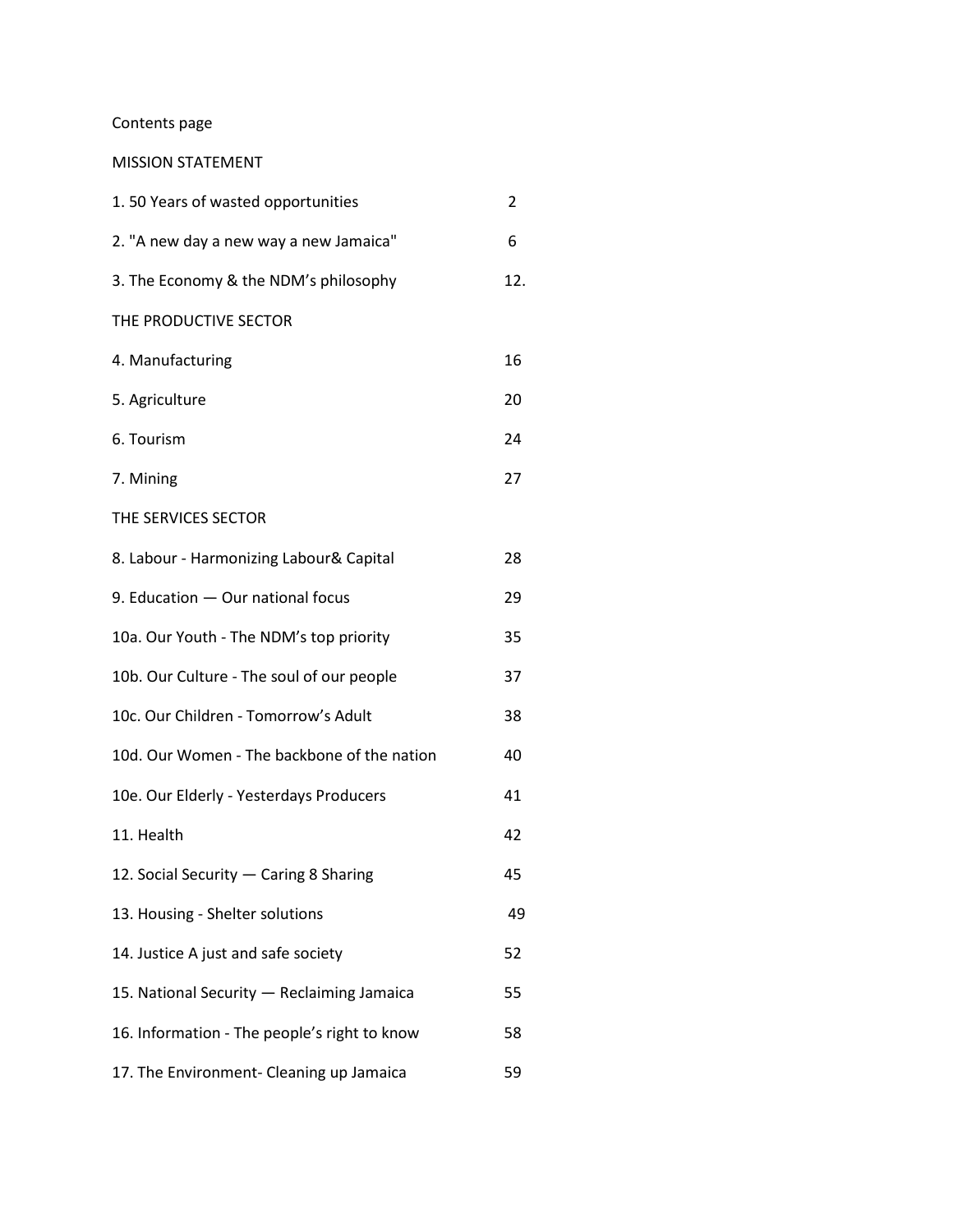| 18. Public Utilities & Transportation            | 60 |
|--------------------------------------------------|----|
| 18a. Water                                       | 63 |
| 18b. Roads                                       | 64 |
| 18c. Electricity                                 | 65 |
| 18d Telecommunications                           | 66 |
| 18e. Postal System                               | 67 |
| 19. The Civil Service - An effective bureaucracy | 68 |
| 20. Foreign Affairs                              | 69 |
| 21. Fundamental Rights & Freedoms                | 70 |
| 22. NDM Covenant                                 | 71 |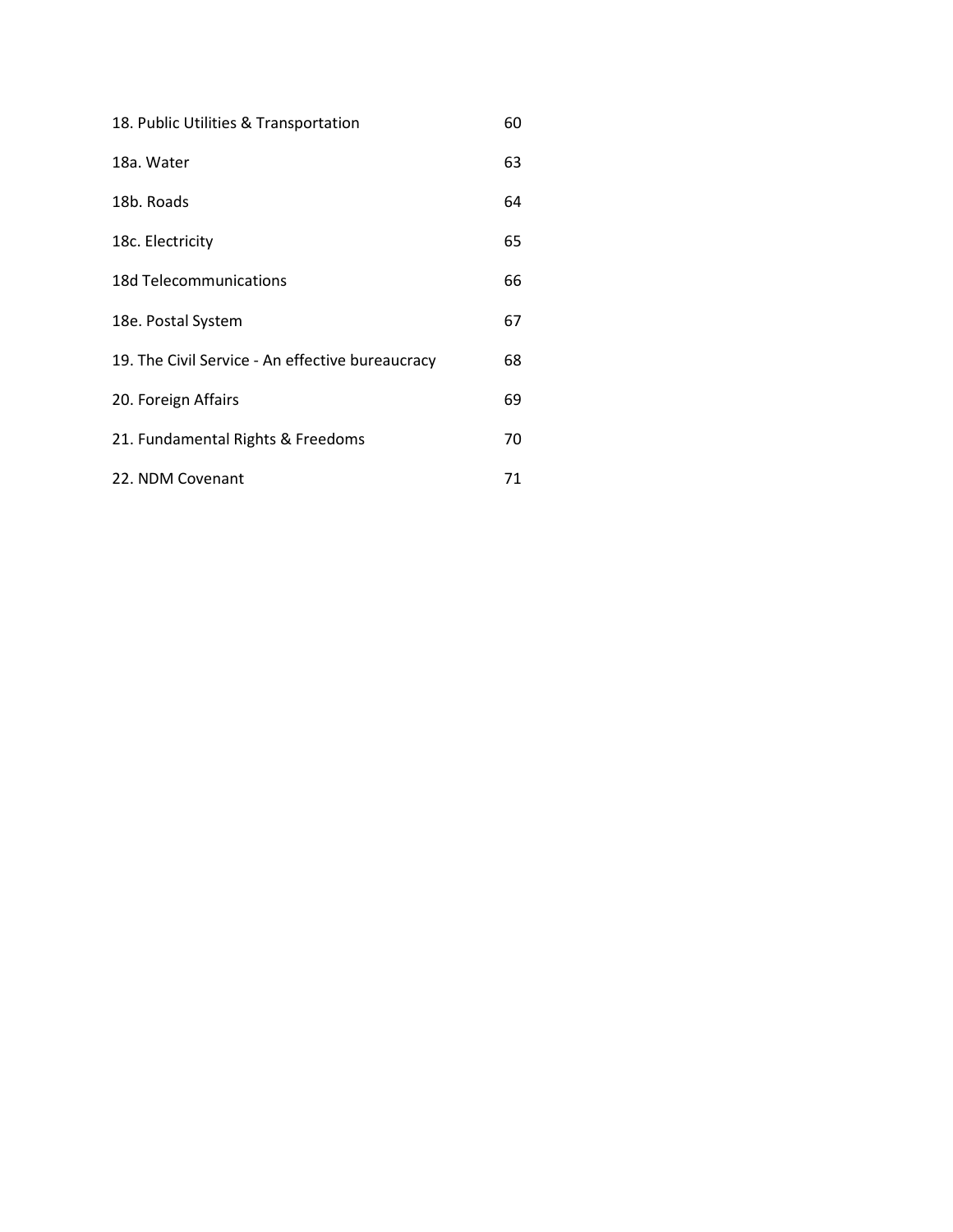#### **50 YEARS OF WASTED OPPORTUNITIES**

#### **Where we started**

Jamaica's independence was thrust upon the people by two major political parties. This constitution was not of the people, from the people, by the people nor for the people. lt was designed by two political parties in the interest of those parties. The peoples' interest was secondary then and still remains secondary today.

When we gained independence in 1962, we were a proud little nation. We were undaunted by our small size. On the contrary, we were full of confidence in our capacity to achieve great things. We know it was not going to be an easy road but then we had been through tough times before and we had triumphed. To us the future offered a vast horizon of opportunities. Our expectations were high! We were anxious to grasp those opportunities with both hands. God had been good to us and all we needed to do was to work hard and work together. Our motto "Out of One, Many People" was not only a statement of our evolution as a people but a formula for our future success.

#### **Understanding the crisis we face**

Since independence, the strength of our dollar has been destroyed. The J\$ dollar has been devalued by 6000% and the cost of living has gone up by 833%. Our pensioners are caught in a trap of fixed incomes and constantly rising prices.

#### **Hope Shattered**

Today, what began as an exciting dream has turned into a frightening nightmare. We have laboured and been forced to make sacrifices but over that period the economy has not grown, it has shrunk. But in that same period our population has grown by almost 30%. Today there are many more of us struggling for a share of a smaller economy.

#### **The Poor Bear the Brunt of Taxes and Debt**

The poor bear the brunt of the national suffering! Almost one third of our people now live below the poverty line of basic subsistence. Many others who were once on the threshold of economic independence are being pushed closer to the poverty line, depleting their savings and surviving only by accumulating enormous personal debt.

#### **The Tragedy of our Youth (Political Football)**

The greatest tragedy has been our young people. The vast majority of them leave school to face a blank wall of hopelessness and despair with little chance of getting a job. Many fortunate enough to get jobs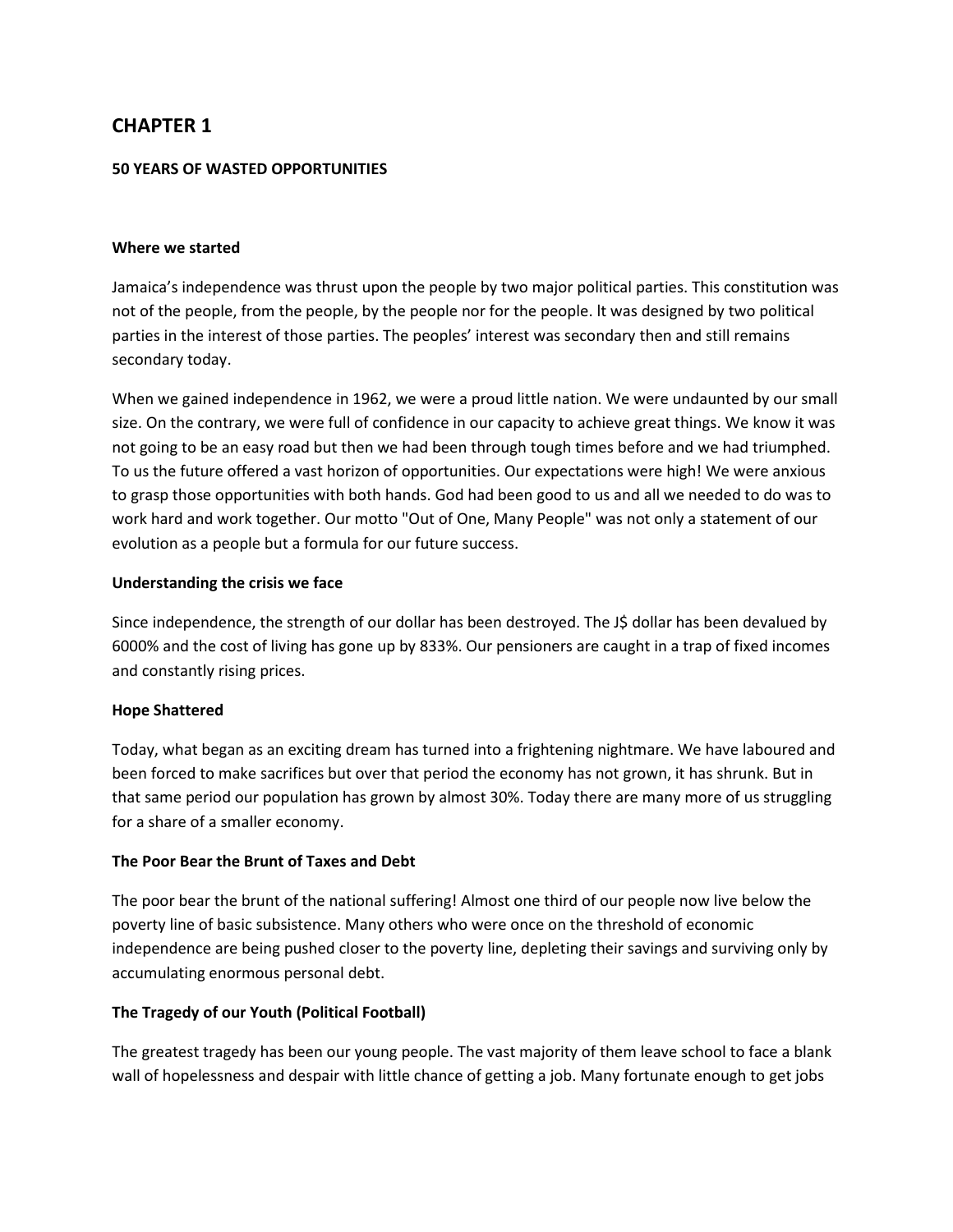now work in morbid fear of redundancy as even well established companies face closure or are forced to reduce their work force.

## **Liberalization (without preparation)**

Our small farmers are being driven into the ground because they are being squeezed out of even their own domestic markets by imported foodstuff. Our manufacturers are handicapped by economic policies that make it impossible for them to compete with their foreign counterparts.

## **Destroying our Human Potential**

Education was once the critical ladder for the economic and social advancement of poor families. An archaic educational system today condemns succeeding generations to persistent poverty . About 50% of our children leave primary school without being able to read and write.

## **The Collapse of our Public Services**

Our health service is in such a deplorable state that it has brought shame to us through international exposure. Despite recent improvements in our public transportation system, communities across the island cry out in vain for basic amenities such as decent roads and a proper water supply.

## **We are a People living in Fear**

Crime and violence have been allowed to get out of control. We are now exceeding 1100 murders per year. Not only have our inner cities been infested by crime to the extent that life becomes nasty, brutish and short but criminal activity has now spread far and wide so that nowhere is safe anymore.

## **Garrison Politics (25% or our Parliament)**

The political manipulation of depressed communities and the corrupt nature of our politics have destroyed our sense of community and have provided an environment that turns our best children into hardened criminals by politically manipulating the inner cities.

## **Security Forces (Fighting politically generated criminality)**

Our police force has been deprived of the independence, professionalism and resources to effectively discharge their duty "to serve to protect to reassure". Left with a basket to carry water, they are often seen as a part of the problem, not the solution.

## **SERVANTS NOT MASTER**

## **The Pervasive Sense of Powerlessness**

The Jamaican people, once proud, confident and excited about their future, are increasingly overwhelmed by a feeling of powerlessness and frustration. Government functions as the overlord, not the servant of the people under our present system of government. The people's representatives are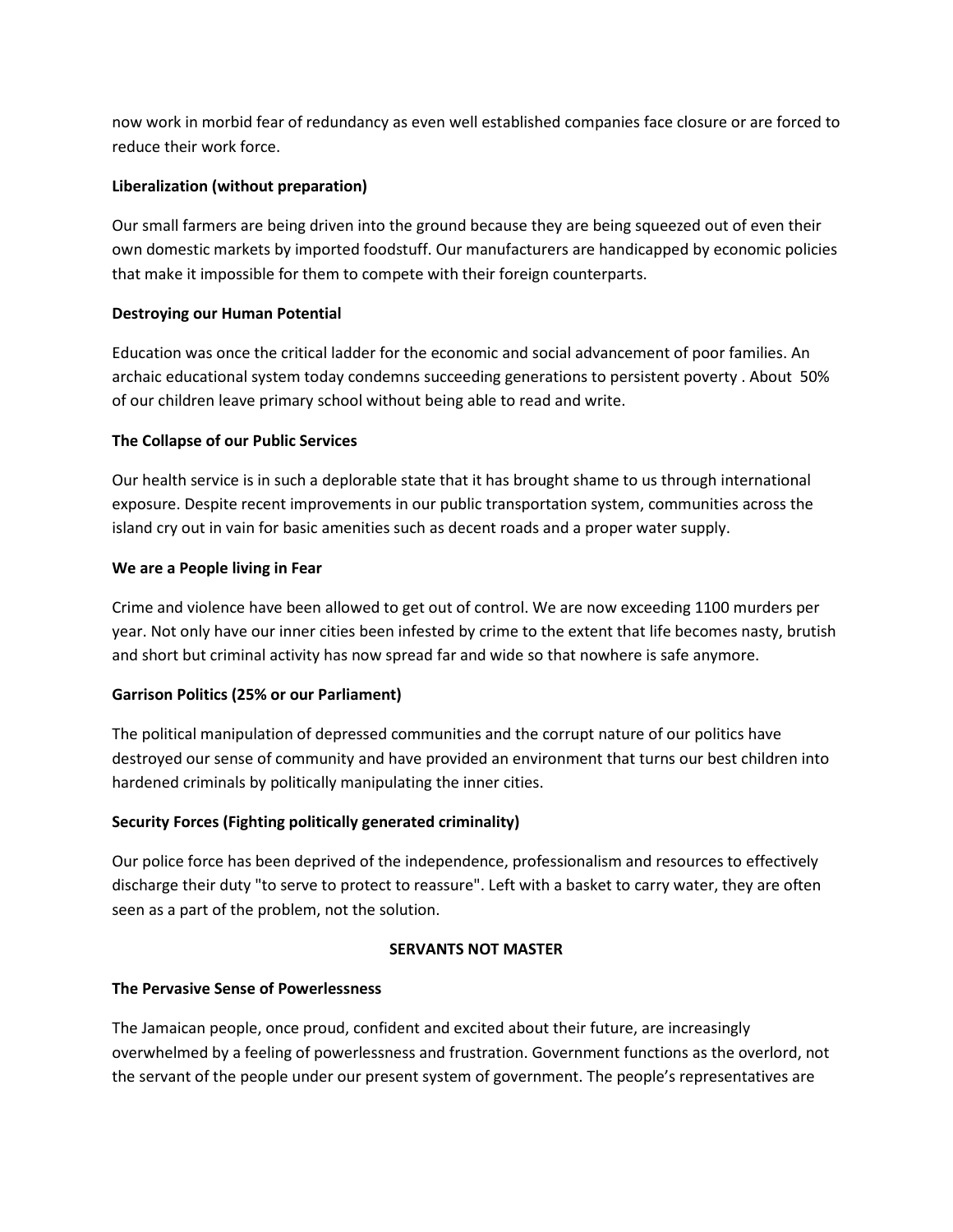either neutralized or ignored so, too, are the people's concerns unless they break the law by blocking roads and disrupting lawful activity.

#### **THE CRY OF INJUSTICE**

#### *'Where There is no Peace there can be no Justice!"*

Much of the anger that is exhibited in so many different ways by the Jamaican people is a result of the sense of injustice which permeates the entire society. People's fundamental rights are violated almost daily with little recourse. Much of the injustice is institutionalized Police brutality, the inefficiency of the courts, the inadequate prison system, the abuse of governmental authority, bureaucratic negligence and widespread corruption is causing vast numbers of Jamaicans to resent constituted authority and to lose confidence in the very agencies which should uphold Law and Order. Today, Government is becoming the enemy of the people.

#### **An Alien Government**

For many Jamaicans, the government represents an alien, hostile force which they refer to as "di government dem", not **OUR** government because they have no reason to feel that the government is on their side.

#### **THE DESTRUCTION OF OUR MONEY**

| $1962: $J1.00 = $US 1.20$ | $2002: $J1.00 = 2 \text{ cents } US$ | $2011: $J1.00 = 1.1$ cent US |
|---------------------------|--------------------------------------|------------------------------|
|---------------------------|--------------------------------------|------------------------------|

12000% devaluation of the Jamaican dollar.

#### TAXATION

JAMAICA IS AMONG THE MOST OVERTAXED COUNTRIES ON EARTH

1980: TAXES = \$7 BILLION 2002: TAXES = \$125 BILLION

A TOTAL INCREASE OF 1700%

DEBT TRAP

THEY BORROW AS THEY LIKE, THEY TAX AS THEY LIKE AND THEY WASTE AS

THEY LIKE. .

1980: \$9 Billion 2002: \$497 Billion

over 5000% increase y

IMPORTS '

1980: US\$ 700 Million 2001: US\$ 3000 Million,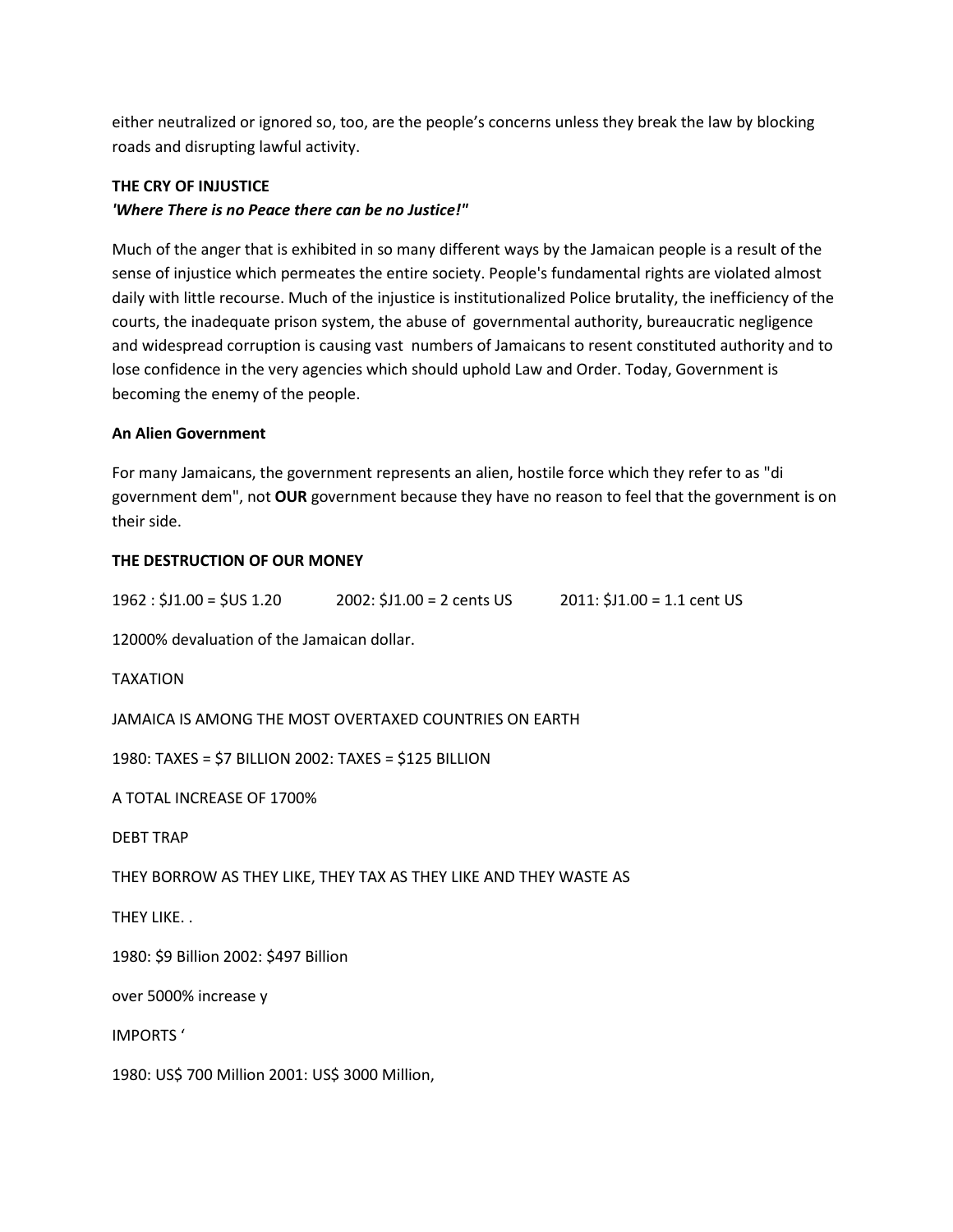an increase of 4500% while our exports are falling.

#### IN SUMMARY

#### **We don't have to live like this!**

The Jamaican people deserve better than this. They have sacrificed too much to be forced to live like this. This is not the Jamaica which we dreamed and felt so passionately about when we started out as an independent nation. And we did not have to end up like this, Many countries that were less advanced than we were are far ahead of us today. We must go to the root of the problem, fix what is wrong and then work together to regain what has been lost.

#### **No Real Change**

We must not continue to make the mistake of thinking that it is simply a matter of changing the government. We have been exchanging parties for the past 67 years without giving any thought to meaningful constitutional reform. Yet, for the latter half of that period we have descended deeper into misery and chaos.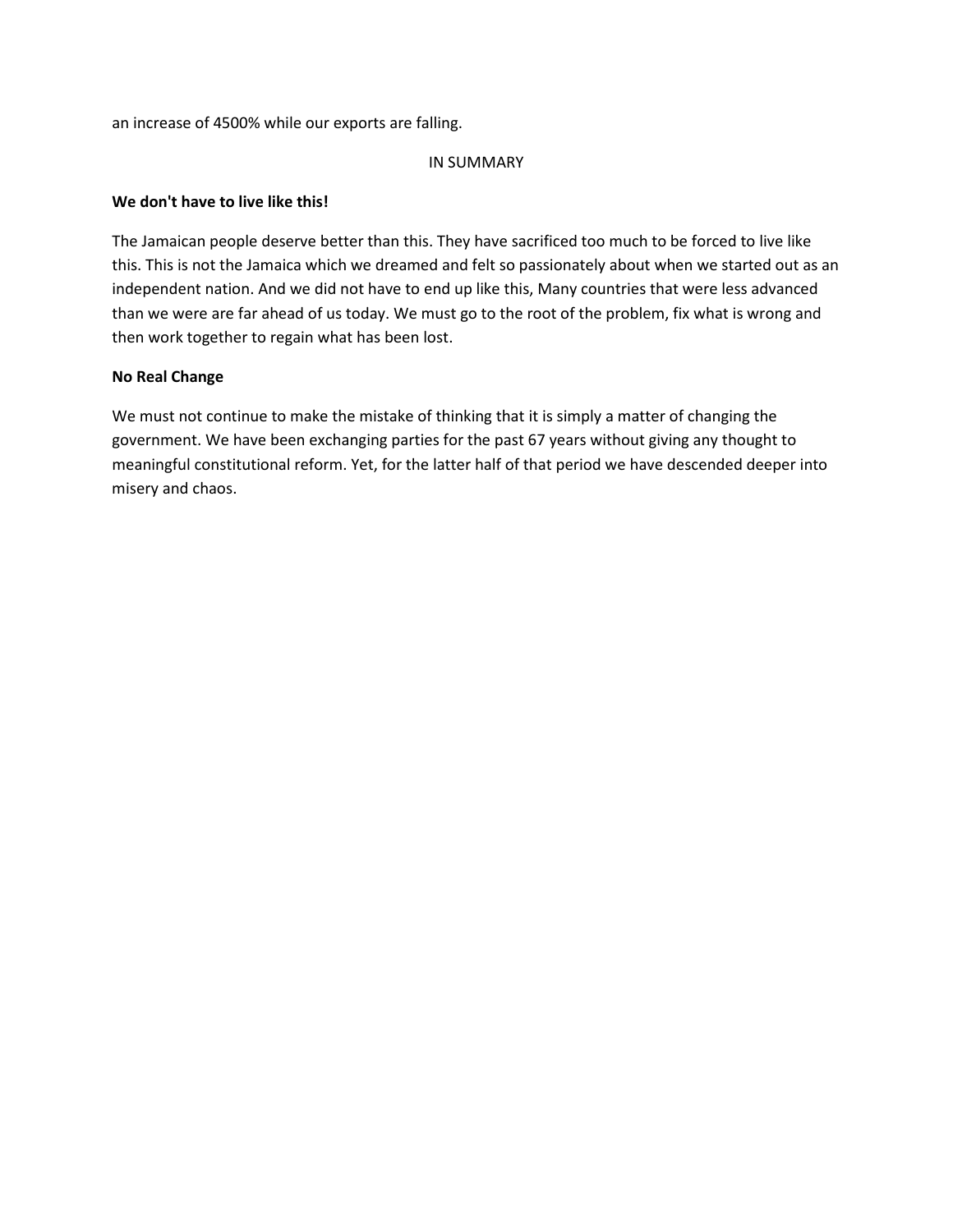A NEW DAY.......

A NEW WAY.......

A NEW JAMAICA.......

It is not time for exchange.

lt's time for Real Change!

## **NDM...Our Vision for a new Jamaica Our Faith is in the Jamaican People**

We believe in the Jamaican people, in their inherent goodwill and in their capacity to achieve great things. We believe that the vast majority of Jamaicans yearn for a peaceful and stable society in which they can improve their lives through their own hard work. We believe that, with the appropriate changes, the Jamaican people are prepared to renew their faith in the institutions of government and those whom they entrust with the responsibilities of government.

## **We can do itl Better late than never**

Time is running out, but it is still not too late. We are a tough, resilient people. If we were not we would not have survived this long. But there is a limit to our endurance and we must act now before we reach a point of no return. We are still capable of great things. So often we have demonstrated our amazing prowess as a people. Our phenomenal success in sports and music and the outstanding achievements of Jamaicans all over the world are testimony to what we are capable of.

**We are Jamaicans - Together, we can work it out!**

#### **Reclaiming our Country**

The NDM has the leadership and offers the appropriate framework through which the Jamaican people can be mobilized to reclaim our country, restore our system of values, recapture our sense of community and work together to achieve lasting peace and prosperity.

#### **Rebuilding Our Future**

We will rebuild our hope by renewing our dreams and recharting our course. We will create a new political framework in which power is restored to the people and those who exercise power on "behalf of the people are constantly and rigidly held accountable to the people. We will pursue a strategy which, within the context of a competitive politics, seeks consensus in defining long term goals and mobilizing national commitment toward their achievement. We will enshrine the fundamental rights of each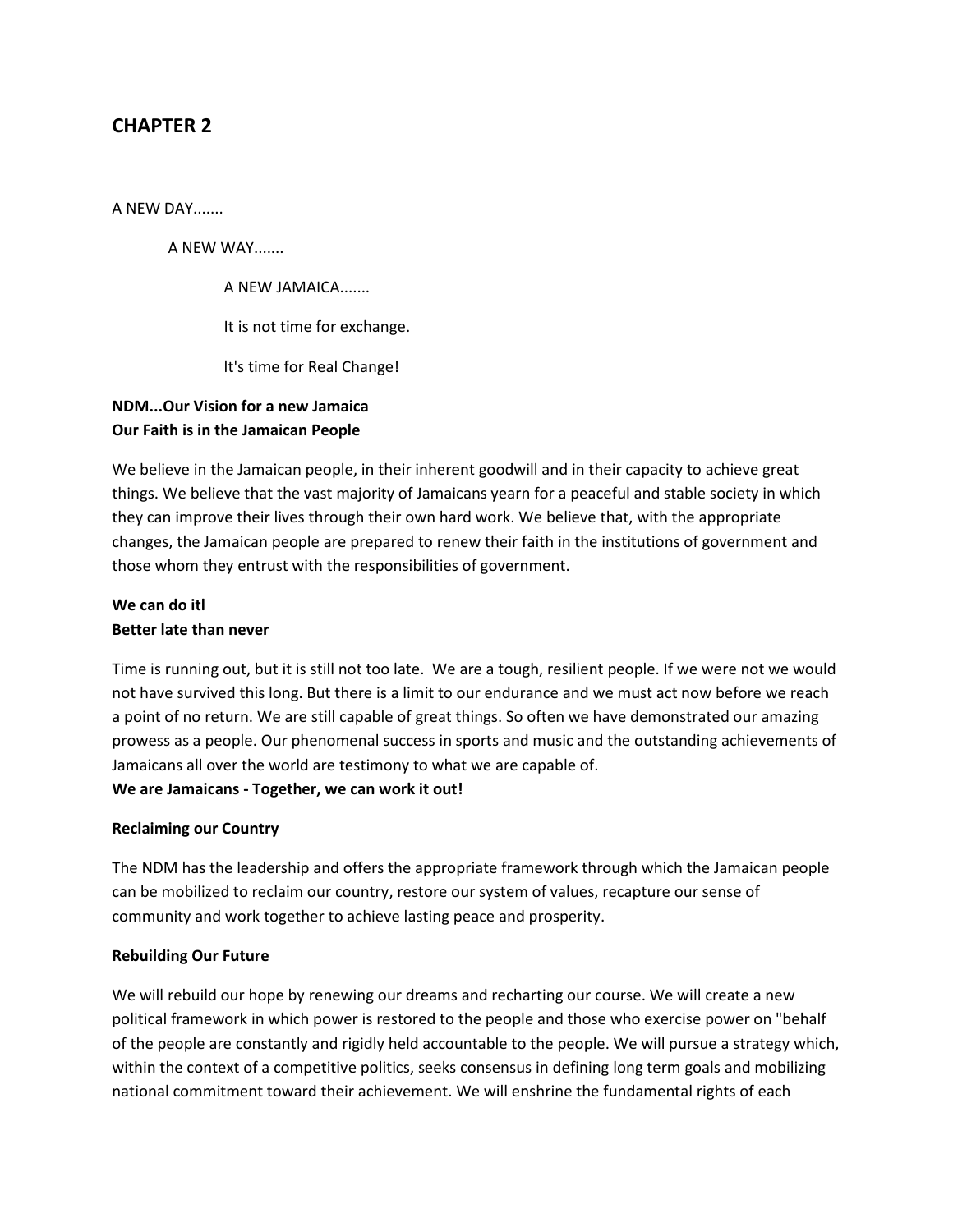individual and put in place effective measures to protect and defend them. We will create the mechanisms to ensure equality and justice for every individual in the eyes and application of the law. We will guarantee every child the opportunity for a sound primary education and post-primary education appropriate to ensure that he or she is equipped with life-sustaining skills. We will provide an economic framework which encourages savings and investment, enhances individual enterprise, creates jobs, and promotes the creation of wealth and equitable opportunity for all. We will ensure the efficient and impartial delivery of public services. We will create an environment in which all Jamaicans can once again be made to feel good about their country, will want to be stakeholders in its enterprise and will see their own prosperity as linked to the growth and development of the nation.

#### **OPENING THE EYES OF THE PEOPLE**

## **A New Political Order for Jamaica The Need For Reform**

The NDM believes that the problems that plague our nation are rooted in the political system under which we are governed. We reject the notion that the management of our affairs should rely on the reasonableness of men and women who so often demonstrate the propensity to be unreasonable. On the contrary, we believe that our political system should be so structured to demand and ensure good management by carefully balancing the powers of the State and by enforcing strict accountability on the part of those who exercise these powers on behalf of the State.

## **The Over-concentration of Power (an elected dictatorship)**

The existing political system, the central feature of which is the enormous concentration of power in the hands of the Prime Minister, has led to abuse and corruption. It has come to be characterized as a "fight for scarce benefits and political spoils carried on by hostile tribes, perpetually at war, dividing rather than uniting the nation". It undermines the real purpose of Parliament and deprives the people of effective representation. lt is a system which eschews consensus and militates against national unity since dissenting voices are easily ignored.

## **Tribalism, Corruption Dependency and lack of Investment**

The "winner-take-all" system provides the basis for political tribalism, garrison politics, corruption and the plundering of public resources which must be employed to support it. It produces a social and political environment which is hostile to investment not only because of its inherent volatility but also because it precludes the stability of policy which is indispensable to long term investment. Politics, as we have—practiced it, fosters a culture of dependency through the extensive use of patronage. The virus of mendicancy which afflicts so many of our people is a direct consequence of this process.

## **POWER BELONGS TO THE PEOPLE**

#### **Restoring the Sovereignty of the People**

We reject the existing arrangement whereby sovereignty rests in a British monarch. Nor do we accept the notion that sovereignty should reside in Parliament. We are committed to the principle that the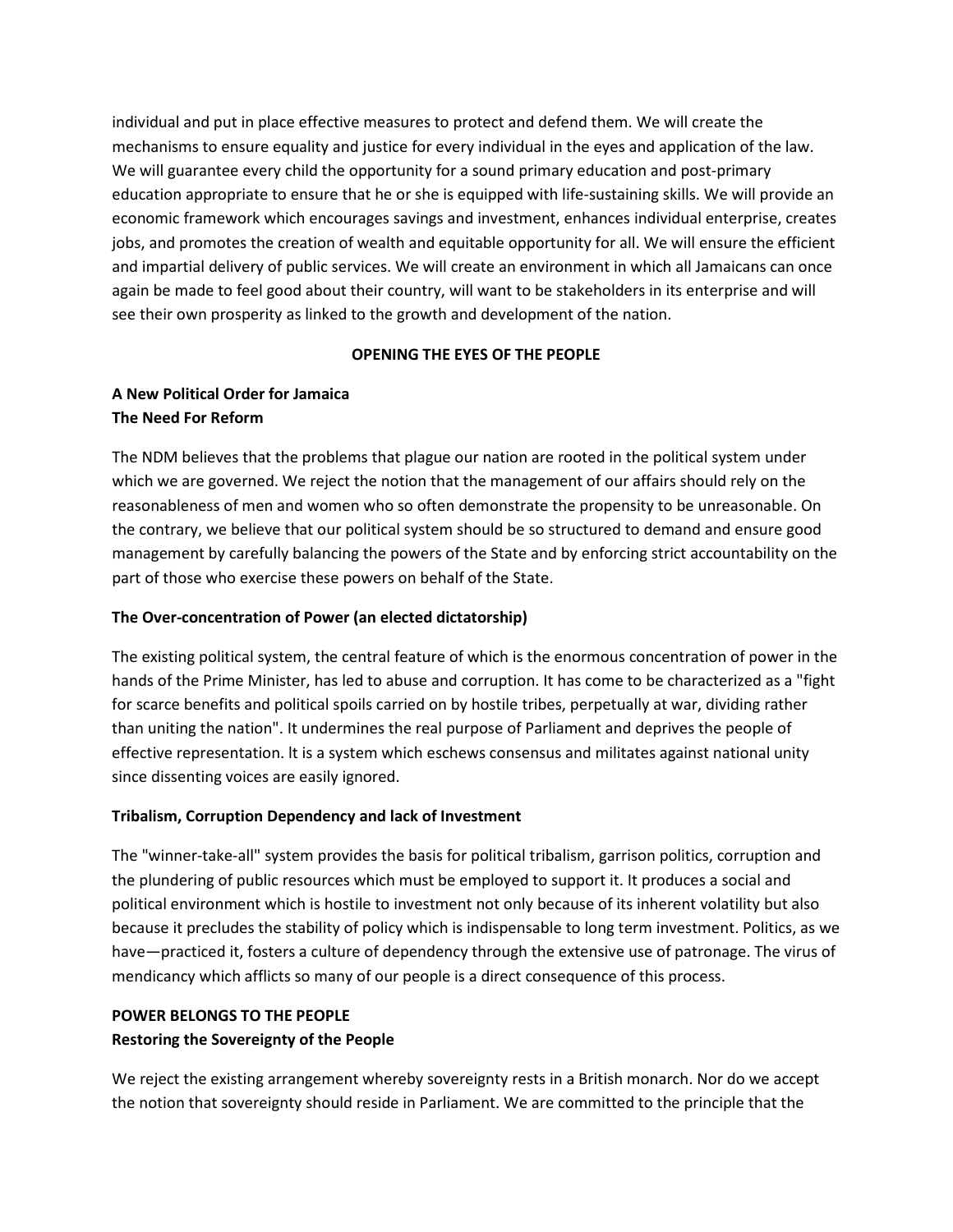sovereignty of our nation resides in the PEOPLE and that it is to the PEOPLE that power belongs. We are committed to the principle that the PEOPLE, as individuals, hold certain basic, fundamental and inalienable rights.

### **SEPARATION OF POWERS**

#### **(dismantling the one man rule system)**

#### **THE PRESIDENT (TO BE APPOINTED)**

The President would be appointed for a term of 7 years on a resolution approved by a two thirds majority of each House of Parliament. `

## **THE PRIME MINISTER (SHOULD BE ELECTED BY THE PEOPLE- NATIONALLY)**

The Prime Minister would be responsible for the control and direction of policy, the Executive Management of State services and Budget preparation and implementation.

#### **THE LEGISLATURE (REAL POWER FOR YOUR MP)**

The Legislature, comprised of the House of Representatives and the Senate, would be responsible for enacting legislation, approving budgetary expenditure and exercising oversight functions on the Executive. It would have final authority in matters pertaining to the imposition of taxes and any increase in the national debt beyond statutory limits.

## **THE JUDICIARY (SHOULD BE INDEPENDENTLY ELECTED BY THE PARLIAMENT)**

The Judiciary is responsible for adjudicating questions of law and upholding the Constitution. Senior appointments should come before Parliament.

## **THE CABINET (LET'S EMPLOY OUR BEST BRAINS)**

The Cabinet would consist of the Prime Minister, Deputy Prime Minister and not more than 14 members nominated by the Prime Minister Such nominations would be presented to Parliament for scrutiny but could only be rejected by a two—thirds majority of each House of Parliament.

## **THE SENATE (THE PEOPLE MUST HAVE "A SAY")**

( Under the present system, senators, who are a critical part of the legislative process, should be elected not appointed. The NDM supports a modified approach where each party presents their List of proposed Senators prior to general elections. In this method Senators could be appointed on a proportional representational basis.

## **CREATING TRULY INDEPENDENT AUTHORITIES (REMOVING POLITICAL BIAS)**

Sensitive areas of national life must be removed from political influence and control. Independent authorities whose appointment would require a two-thirds majority of each House of Parliament would be established for the following sensitive areas:

- \* JUDICIAL SERVICES COMMISSION
- \* POLICE SERVICES COMMISSION
- \* PUBLIC SERVICES COMMISSION
- \* ELECTORAL COMMISSION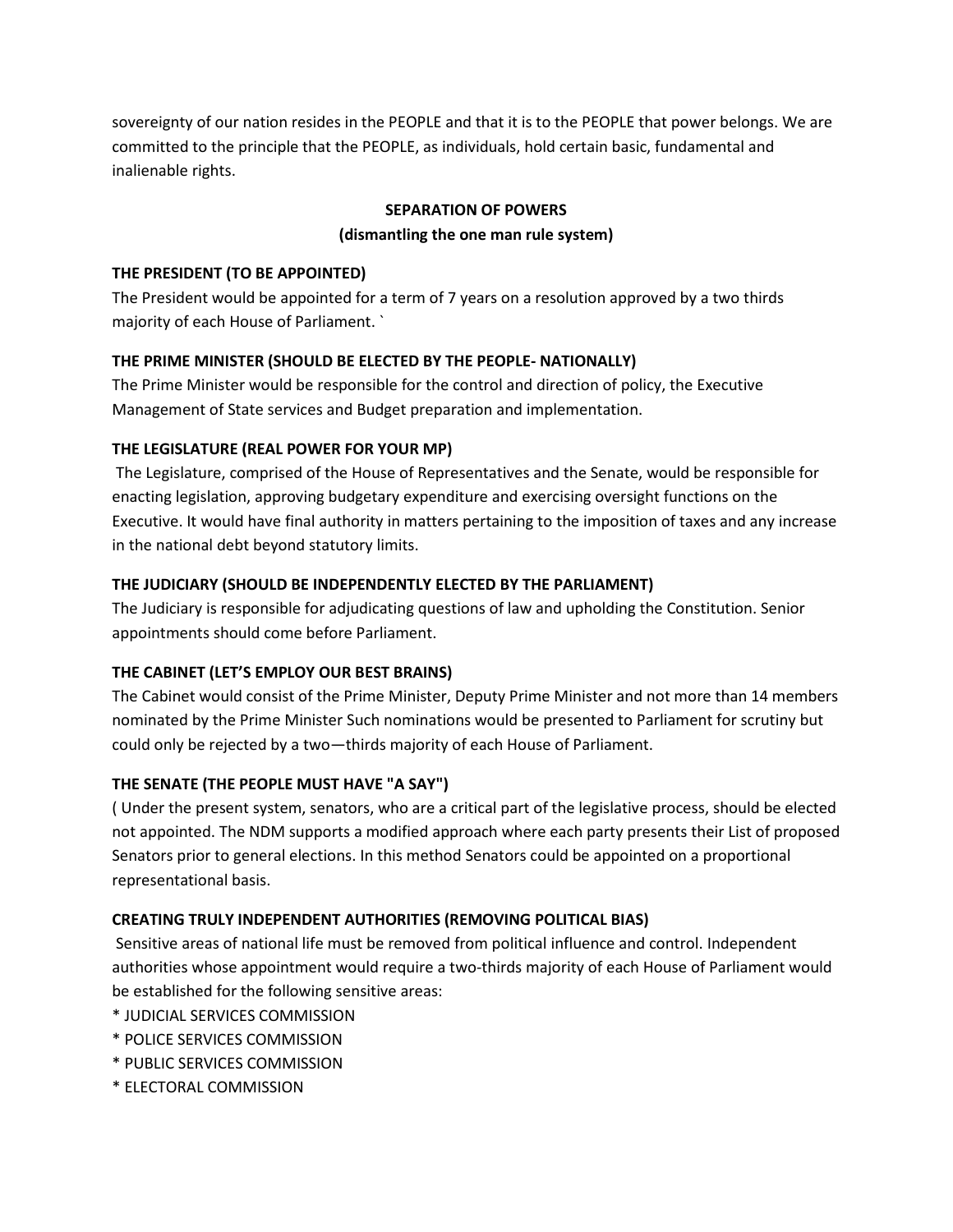- \* INTEGRITY COMMISSION
- \* CONTRACTOR GENERAL
- \* PUBLIC DEFENDER
- \* PROSECUTOR GENERAL
- \* OMBUDSMAN
- \* GOVERNOR OF THE CENTRAL BANK
- \* BROADCASTING COMMISSION
- \* PUBLIC BROADCASTING CORPORATION
- \* ALL STATUARY CORPORATIONS & EXECUTIVE AGENCIES

## **AMBASSADORS AND DIRECTORS OF PUBLIC CORPORATIONS (NIADE ACCOUNTABLE)**

The appointment of ambassadors and directors of public corporations would be subject to the approval of Parliament.

## **CONTROL OF TAXATION (LIMITING THE CABINET'S AND MINISTERS' POWER)**

We will abolish the Provisional Collection of Tax Act under which the Minister of Finance is able to raise taxes without prior notice to the public and without the approval of Parliament No new taxes could be imposed without the approval of the House of Representatives.

## **PUTTING A BRAKE ON THE NATIONAL DEBT (LIMITING THE CABINETS' POWER)**

A constitutional limit to the amount of public debt that could be incurred, expressed as a percentage of Gross Domestic Product, would be established within that limit. Parliament would, by statute, prescribed the maximum amount of debt that may at any time be outstanding.

## **LEGISLATION (NO MORE RUBBER STAMPING BY ONE PARTY)**

Legislation could be initiated by any member of either House of Parliament. Legislation could also be submitted to Parliament by the Prime Minister. All legislation would have to be examined by the appropriate parliamentary committee in public sitting before being debated and voted on by each House.

## **RESOLVING GRIDLOCK (BALANCING THE VARIOUS ELEMENTS OF POWER)**

The chief argument against separation of powers is the possibility of gridlock. Gridlock is a good and necessary thing to prevent the abuse of power and the excesses of a constitutional dictatorship. But the frivolous use of gridlock must be avoided and the Prime Minister must not be frustrated in carrying out the mandate for which he or she was legitimately elected. We would minimize the risk of gridlock by providing the following:- lf legislation submitted by the Prime Minister is rejected by either House of Parliament, it could be submitted once within that legislative year and, upon such resubmission, could be again rejected only by a two-thirds, majority in each House. lf legislation approved by Parliament is rejected by the Prime Minister, it could be reintroduced in Parliament once within that legislative year and if, on its reintroduction, it is approved by a two-thirds majority of each House, it would become law with or without the approval of the Prime Minister.

#### **TERM LIMITATIONS (PROVIDING NEW SPACE FOR NEW THINKING)**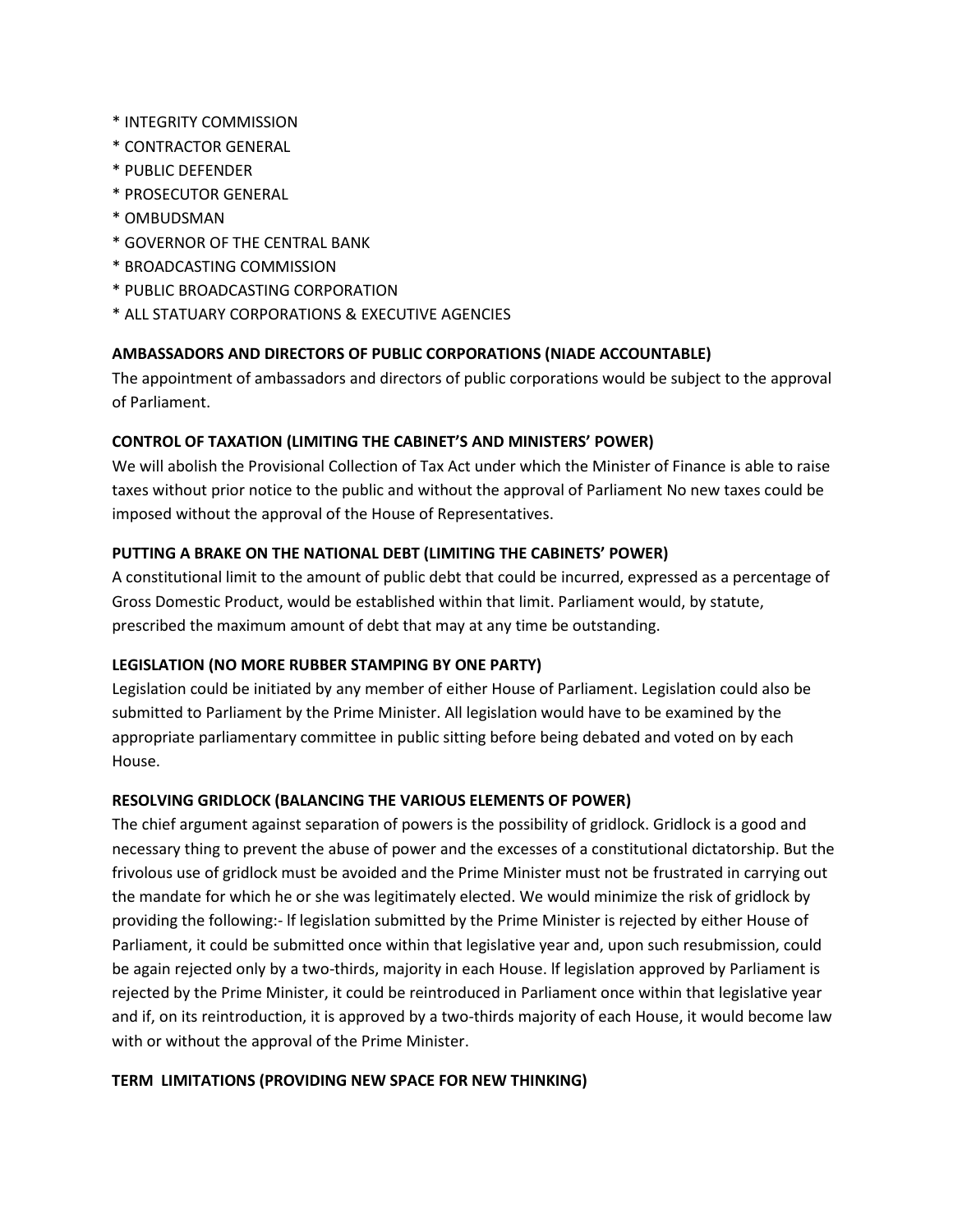The Prime Minister would not be allowed to serve more than two consecutive terms. Members of Parliament and Senators would not be allowed to serve more than three consecutive terms.

#### **FIXED ELECTION DATE (REMOVING THE ADVANTAGE OF A GOVERNING PARTY)**

Elections would be held on a fixed date every 5 years.

Entrenchment and protection of fundamental rights.

A public defender would be appointed under the constitution to provide legal representation for citizens in defending their constitutional rights and securing redress where appropriate. Provision would also allow for class suits to be brought against the state.

## **IMPEACHMENT OF PUBLIC OFFICIALS (FOR NON CRIMINAL ACTS)**

Provisions would be established in the constitution for the impeachment of public officials who are found guilty of negligence, abuse of authority or subversion of the democratic process.

#### **ROOTING OUT CORRUPTION (A PROSECUTOR GENERAL WITH REAL POWER)**

We will establish an independent Prosecutor General to investigate and prosecute corrupt public officials. We will introduce a tough anti corruption law with severe penalties to punish public officials found guilty of corruption.

#### **SETTING PARLIAMENTARY SALARIES**

We will limit any increase in the salaries of officials to the weighted average increase granted to public sector employees during the previous year.

## **PROVIDING EFFECTIVE CONSTITUENCY REPRESENTATION (REAL POWER FOR MP'S)**

Members of Parliament are rendered impotent because it is the Ministers, not the MPs, who decide what is to be done in each constituency. Many constituencies are victimized for political reasons. Others are the victims of sheer neglect. We will establish a Constituency Development Fund to be financed by 5% of the annual budget. This will be divided among all constituencies. Each Member of Parliament will be required to submit a 5-Year Development Plan which, once approved by Parliament, will guide the expenditure under the Constituency Programme - which must include contingencies for emergencies.

## **REGULATING POLITICAL FINANCING**

We will make provision for fair registration of political parties and require the annual publication of their financial accounts. We will require that financial contributions to political parties be reported to the Electoral Commission and that the amounts contributed to each party or candidate be published annually.

## **LOCAL DEVELOPMENT FUND (REAL POWER AND INVOLVEMENT OF THE PEOPLE)**

Projects to be financed under the fund will be carried out by the relevant government agencies All expenditure will be subject to review by the Appropriations Committee and fully audited by the Auditor General on an ongoing basis. A Consultative Committee that will include a representative of each political party as well as representatives of community organizations will be established in each constituency to monitor and advise on the selection and implementation of projects. The Committee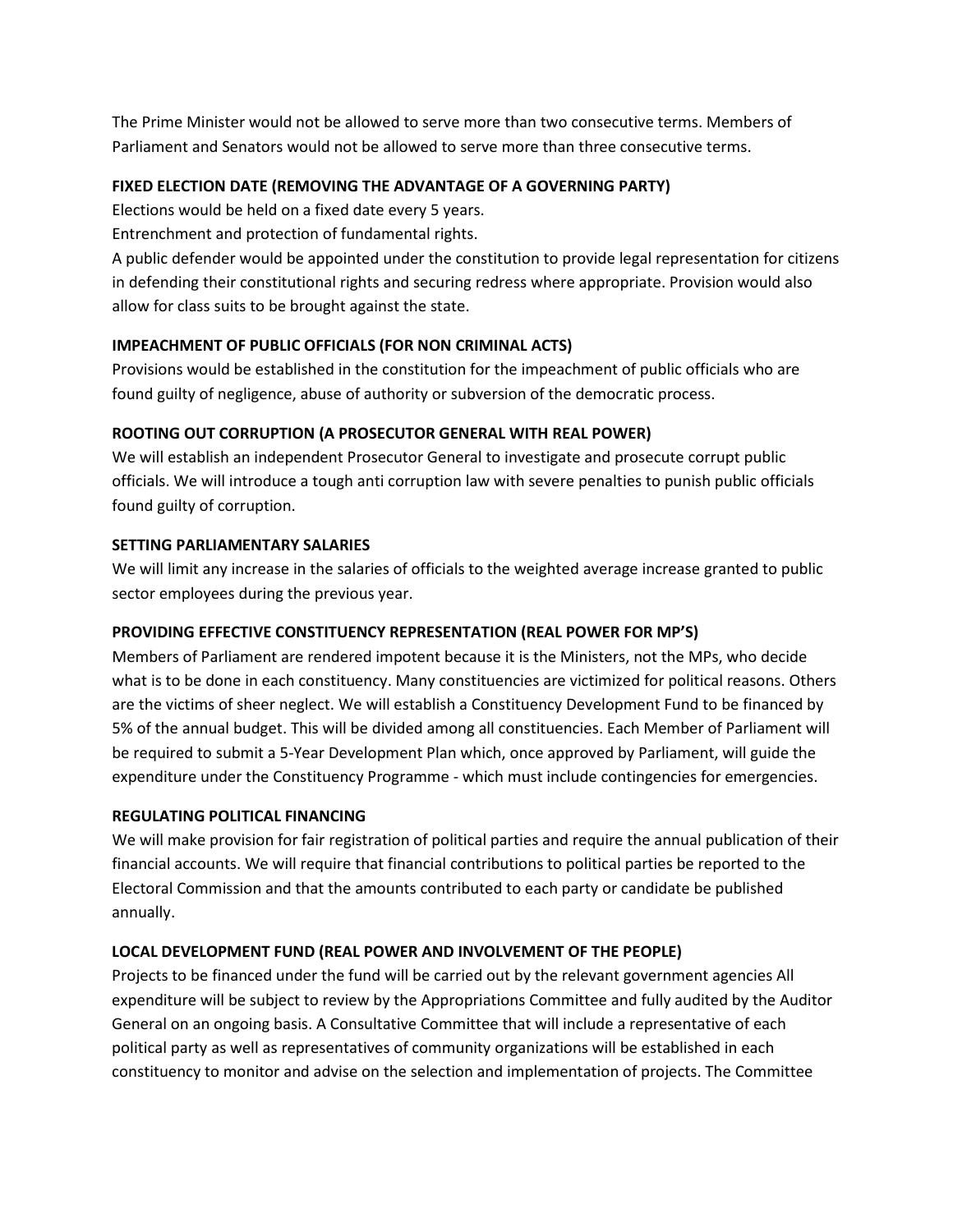will be required to report annually to Parliament as no funds can be spent under the sole direction/discretion of any MP.

## **ESTABLISHING REAL LOCAL GOVERNMENT (NOT CONTROLLED BY CENTRAL GOVERNMENT)**

We will create a genuine local government system with complete autonomy from central government subject only to audit by the Auditor General. We will create a special structure for municipalities in which Mayors will be elected directly by all the people within each municipality not selected by any party bosses. The functions of local government authorities will be clearly defined and will be separate and distinct from those of central government. Local government services will be financed by the statutory remittance of 5% of recurrent revenue as well as by local rates and user charges.

## **A REAL PUBLIC DEFENDER WITH SPECIFIC DUTIES**

Entrenchment and protection of fundamental rights. A Public Defender would be appointed under the Constitution to provide legal representation for citizens in defending their constitutional rights and securing redress where appropriate Provisions would allow for class action suits to be brought against the State.

## **NO POLITICIANS ON ELECTORAL COMMISSION**

There will be no political party representatives on the Electoral Commission. Political parties however, will be able to make submissions to the commission.

## **PROVIDING PUBLIC SANITARY FACILITIES**

The NDM will demand the institutionalisation and practice of law to ensure that every place of business, Government or Private Sector, old or new, under construction or proposed construction must provide adequately established and maintained SANITARY FACILITIES whether free or fee paid for the public. The NDM will further demand that adequate provisions be made for access by disabled persons.

## **THE REFORM AGENDA**

We will within 12 months of becoming the government, introduce legislation in Parliament to give to the far-reaching constitutional changes that we propose those elements of the reform program that must be voted on by the people. This will be presented in a ballot to be taken no later than 2 years thereafter. Once the people have approved the new constitution's structure, we will dissolve parliament so that new election can be held under the new structure that will give real power to the people for the first time.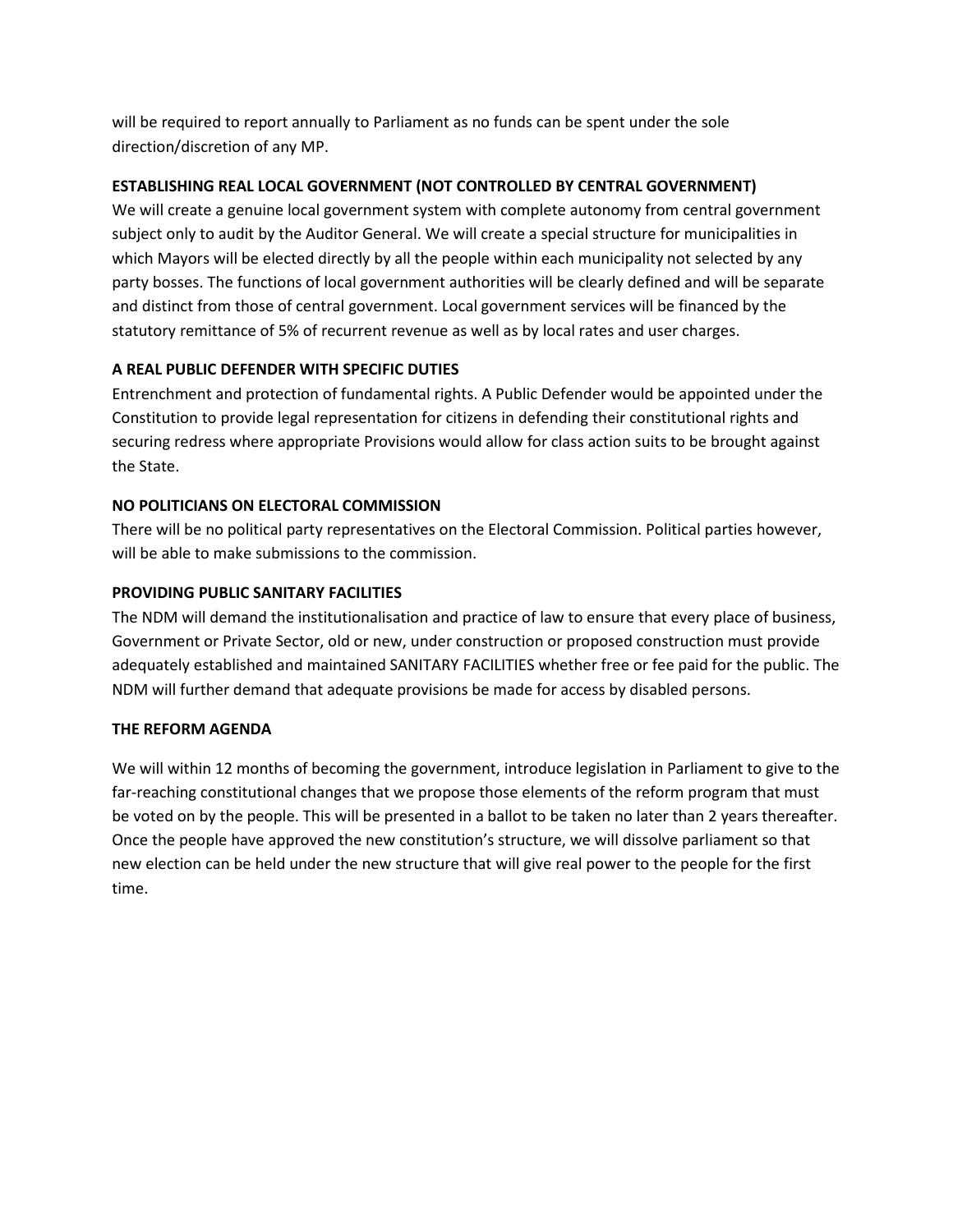## **The Economy**

#### **CONFRONTING OUR ECONOMIC PROBLEMS**

Jamaica has, for too long, avoided confronting our problems, relying on external loans. remittances, drug money and, most recently, "hot money" lured by phenomenal interest rates to support a flagging economy. Not even these factors were sufficient to avoid massive devaluations. In the last 34 years, the Jamaican dollar has almost lost most of its value.

#### **STAGNATION IS NOT STABILITY**

In order to curb this growing instability, the government imposed draconian monetary policies using treasury bills with high yields to sterilize excess liquidity and, in recent times, severely clamping money supply growth. These measures have had the effect of attracting significant foreign exchange flows, not for investment but rather to take advantage of super high interest earnings. We have in effect, been mopping up liquidity not only in Jamaica but in other parts of the world at horrendous cost to our economy.

#### **DRUG MONEY & INFLATION**

These measures, together with increased remittances from Jamaicans abroad (some of it derived from illegal drug activity) have expanded the supply of foreign exchange and , facilitated a significant build-up of the NIR. The recent stability of the exchange rate and the containment of money supply have combined to effect a slowing down in the rate of inflation — but has caused great pain in other sectors of the economy.

#### **LACK OF INVESTMENT & HIGH INTEREST RATES**

The strategies that have been used to achieve these "successes", however, have a severe downside. High rates of interest discourage investment by creating an inverse yield curve) in which capital becomes too expensive to borrow for productive investment. Unproductive investments including government sterilizing instruments become too attractive for owners of capital to contemplate productive forms of investment. The competitiveness of existing producers is severely undermined by the high cost of debt service and working capital.

#### **THE PRICE OF EXCESS LIQUIDITY (POURING KEROSENE ON FIRE)**

The cost of sterilizing excess liquidity now amounts ·to over 20% of total budgetary outlay displacing expenditure in critical areas of public infrastructure and human resource development. This has negative consequences for investment and growth in both the short term and long term. Sluggishness in economic activity results of slow revenue growth further limiting the government's ability to provide basic social services.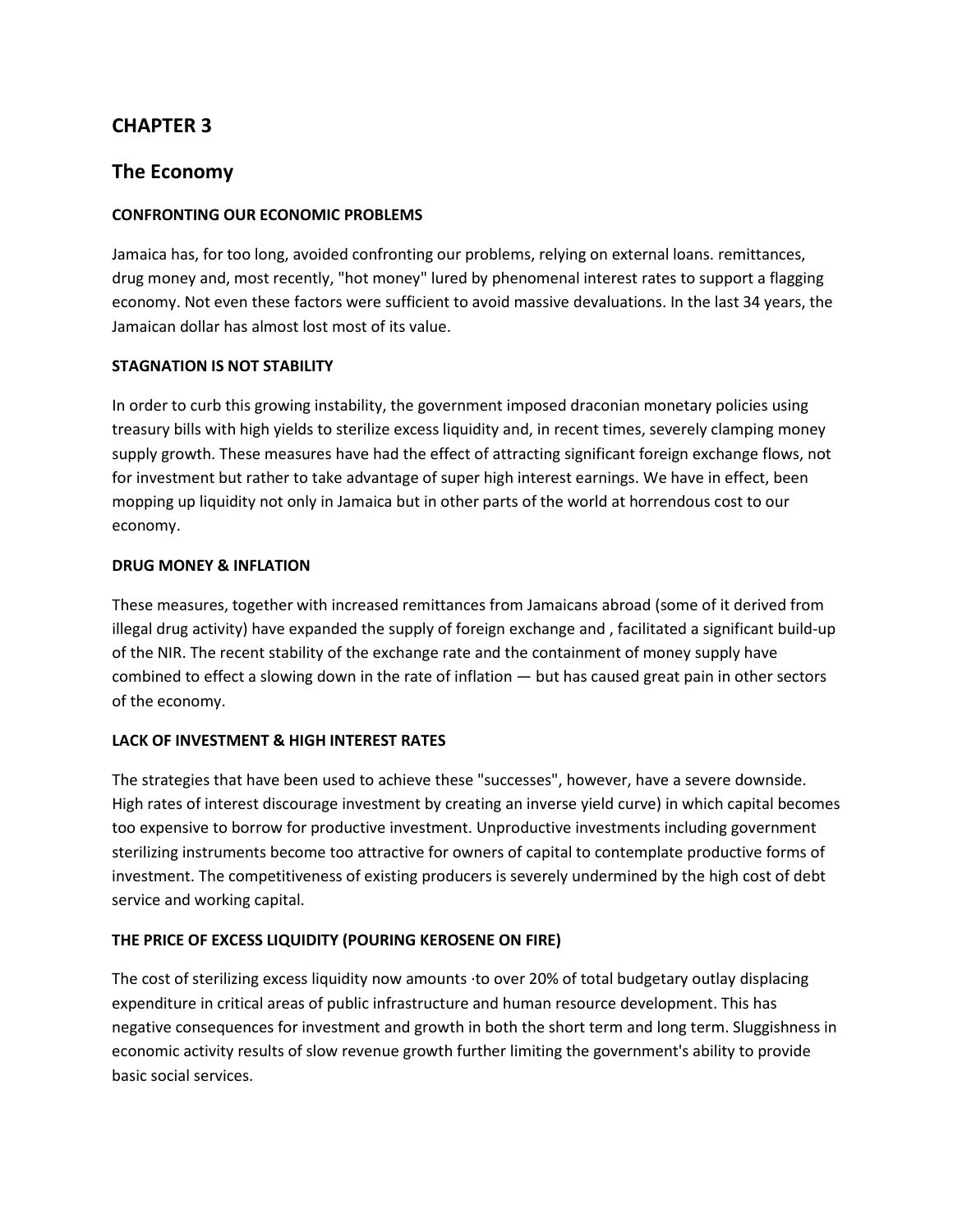#### **NO GROWTH ECONOMY (LESS THAN 5%NET IN 25 YEARS)**

The lack of growth, unavailability of jobs (and increasing loss of jobs as businesses are forced into closure) and the inability of the government to provide basic social services have placed the society in a state of stress. This manifests itself in increased crime and violence, growing political tensions and further erosion of investor confidence.

The collapse in the financial sector which has necessitated government intervention is only the latest sign of an economic management strategy that is not only incapable of addressing our fundamental economic problems but is ruinous to the economy.

#### **MONOPOLIZING FINANCIAL RESOURCES**

Governments' borrowing is "hogging up" over much of the available private capital, thereby leaving very little resources to finance private sector goals.

# **THE NDM'S ECONOMIC PHILOSOPHY**

CHARTING A NEW ECONOMIC POLICY

#### **FACILITATING GROWTH AND PROSPERITY**

We are committed to a market economy in which individual enterprise, stimulated by free and fair competition drives economic activity. We believe that it is the duty of the government to maintain a safe and stable economic environment, pursue strategies that encourage investment and growth, provide the infrastructure and efficient public services required for productive activity and guarantee a level of education sufficient to equip our work force to participate competitively in global production.

#### **THE ROLE OF GOVERNMENT**

We maintain that it is not only desirable but entirely consistent with the role of government to intervene from time to time provided such intervention is transparent and is necessary to remove artificial impediments to local competitiveness.

#### **REMITTANCES**

We reject as inappropriate the heavy reliance which the economy, for sheer survival, has been forced to place on the remittances of hardworking Jamaicans abroad and on the proceeds of illegal drug activity. Our economic strategies will always be geared toward encouraging investment, increasing output, creating jobs, improving productivity and achieving international competitiveness.

#### **GETTING THE MACRO-ECONOMIC FRAMEWORK RIGHT!**

Economic recovery and sustained growth require a stable macro-economic framework that is not held together by measures that are themselves inimical to investment and growth.

#### **STAGNATION IS NOT STABILITY**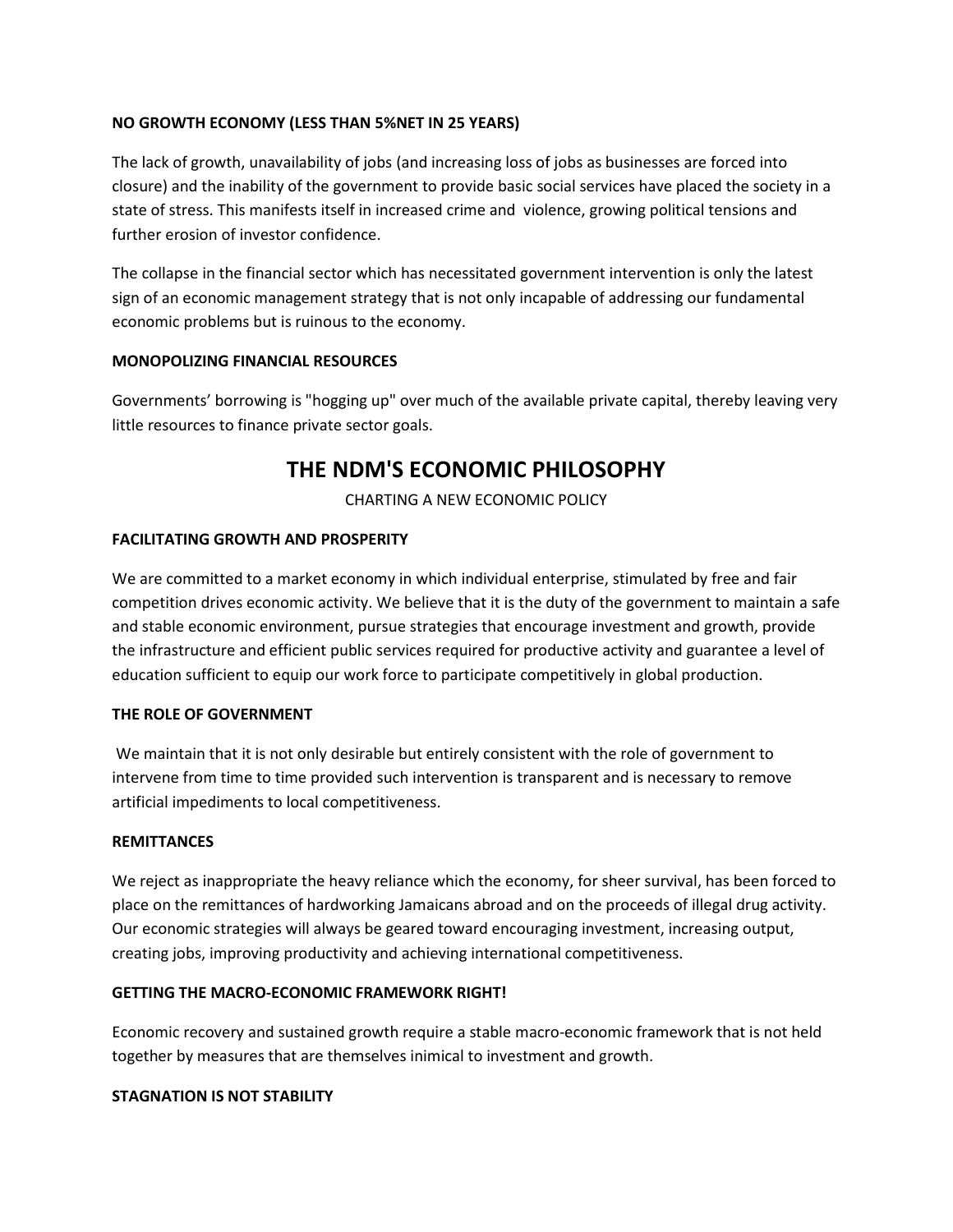What is touted by the government as macro-economic stability is, in fact, macro-economic stagnation\* Macro-economic indicators mean nothing if they do not create the conditions for investment and growth This means a stable exchange rate, low inflation and moderate interest rates This can only be achieved by a government that is bold enough to shift the burden of economic policy management from punitive interest rates to fiscal discipline and control supported by creative debt management strategies. Courage, however, is not enough, as Investor confidence will require institutional changes to guarantee that this approach cannot be abandoned in the face of political pressure.

## **INDEPENDENT CENTRAL BANK (ECONOMICS & POLITICS, LIKE OIL AND WATER, DO NOT MIX)**

The authority to determine monetary policy must be removed from the Minister of Finance. We will establish an independent Central Bank, free of political direction and control. The Central Bank will be charged with the mandate to control inflation and regulate the operations of financial institutions and would assume full responsibility for monetary policy.

## **FULL BACKING OF THE JAMAICAN DOLLAR (A CRITICAL OBJECTIVE)**

We endorse the proposals for constitutional and legislative measures to require full backing of our currency by foreign reserves. Once this is done we will never again experience the runaway inflation caused by the reckless printing of money.

## **FISCAL POLICY (FOR EVERY 1% SAVED, JAMAICA SAVES \$1,000 MILLION)**

We will pursue a rigid fiscal policy aimed at maintaining a relationship between recurrent revenue and expenditure which allows for a substantial contribution toward capital investment. Achieving an overall fiscal surplus of 3-4% by enforcing a system of performance budgeting in which measurable targets are set and disbursements made on the basis of quarterly achievement evaluation. Harmonizing expenditure and revenue flows to minimize the necessity for expensive, short term financing to meet expenditure requirements.

## **EXCHANGE RATE POLICY**

## **(INCREASE PRODUCTION = INCREASED EXPORT EARNINGS)**

We support a market—determined exchange rate. we will abolish surrender requirements imposed on foreign exchange dealers and require that purchases by the Central Bank and the government be made by way of open market operations. The Central Bank would be active in the foreign exchange market, purchasing and selling foreign currency as required to maintain a stable exchange rate consistent with its mandate to maintain domestic price stability. Exchange rate stability will, however, depend not only on monetary and fiscal policies but ultimately on the level of competitiveness of our output. An economic environment and investment strategy to achieve that competitiveness is therefore critical to a stable exchange rate

## **DEBT MANAGEMENT TOTAL TAX REVENUES CANNOT MEET YEARLY DEBT REPAYMENTS)**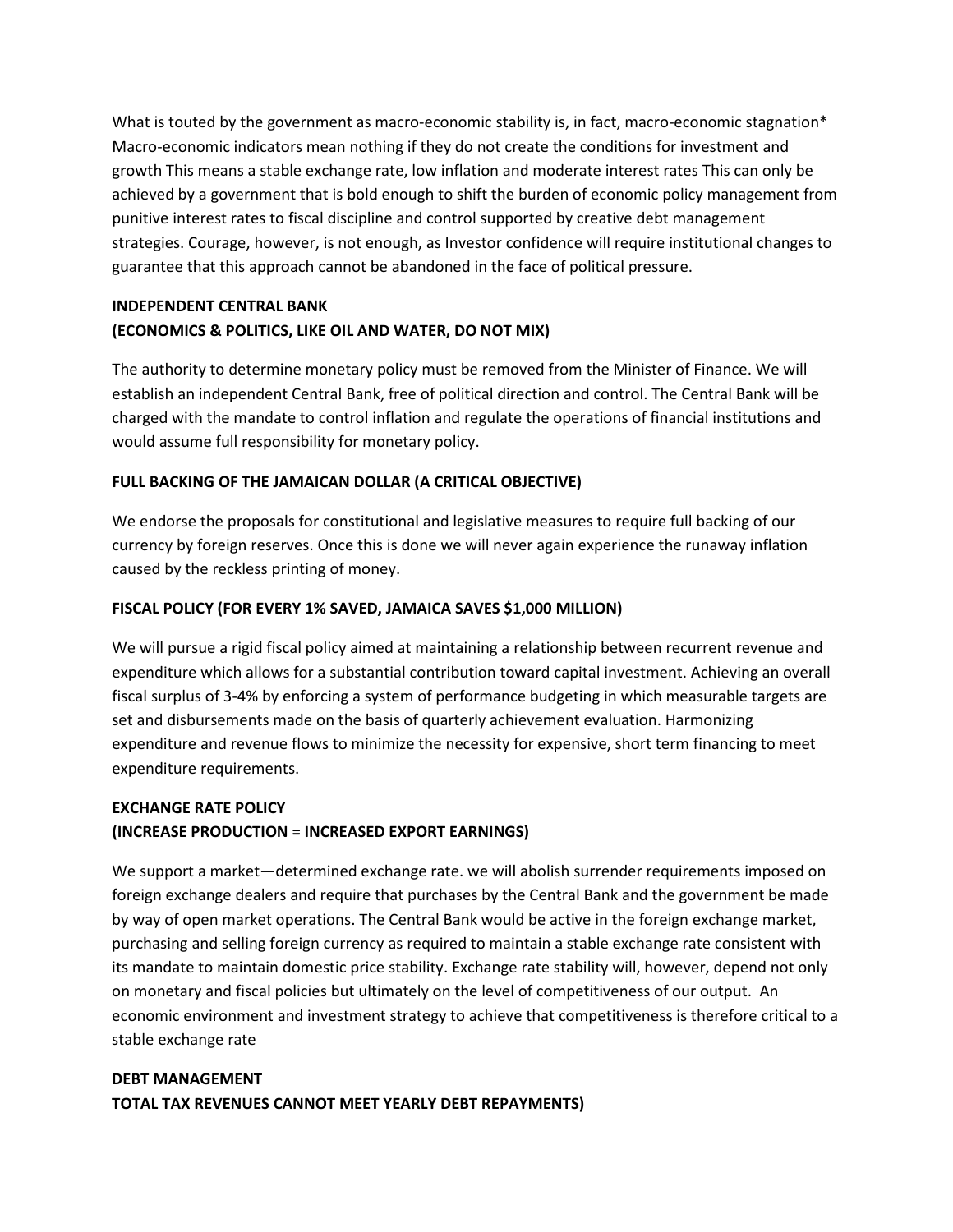The massive debt which has been built up is an albatross around our necks. The cost of servicing that debt gobbles up a 65% of our annual budget. Much of that debt is made up of excess money supply which we have had to "borrow" in order to sterilize it. With tight control on money supply, we will halt the growth in the size of the debt. We will apply creative debt management strategies built around three elements -

\*Restructuring existing debt stock into long term instruments with interest accrued and balloon payments at the end of term.

\*Dedicating the proceeds of the divestment of remaining disposable assets to debt absorption.

\*Use of fiscal surpluses to gradually retire unproductive debt.

#### **NO GOVERNMENT BORROWING FROM THE CENTRAL BANK**

Central Bank advances to the government will be statutorily forbidden and short term budget financing, where necessary, will be sought on the open market.

#### **NO TAX ON DIVIDENDS**

We will abolish the tax on dividends and provide meaningful incentives to encourage businesses to shift from debt to equity financing and so reduce their debt service costs. We will establish an active secondary market for debt securities to facilitate trading in debt instruments, provide a proper legal framework for corporate bonds and facilitate more efficient management of liquidity and public debt.

## **WE WILL ABOLISH PERSONAL INCOME TAX (A PRODUCTIVE SECTOR MEANS MORE TAX REVENUES)**

Tax on income constitutes a disincentive to individual effort and enterprise. It is inefficient because it is subject to large—scale evasion and is unfair to PAYE employees who are forced to make up for those who cannot be caught. We will abolish personal income tax within 5 years on a phased basis. We will reduce the existing rate by 20 percentage points each year commencing in the first full calendar year of our administration.

## **MOBILIZING CAPITAL FOR LONG TERM INVESTMENT (DEVELOPMENT FUNDS ARE AVAILABLE LOCALLY)**

Existing institutional arrangements for mobilizing capital are deficient in that they are incapable of resolving the inherent conflict between the need of savers for liquidity and the need of investors for long term financing. Hence, although our savings rate is fairly impressive, most of these funds are unavailable for long term investment. The recent crisis in major financial institutions illustrates this dilemma. We will provide appropriate tax incentives to induce savings into longer term instruments. We will improve the efficiency of the stock exchange to facilitate easier conversion of savings into equity and make it a more readily available source of capital for investment in new projects.

## **GREATER TAX COMPLIANCE (JUSTLY SPREADING THE BURDEN)**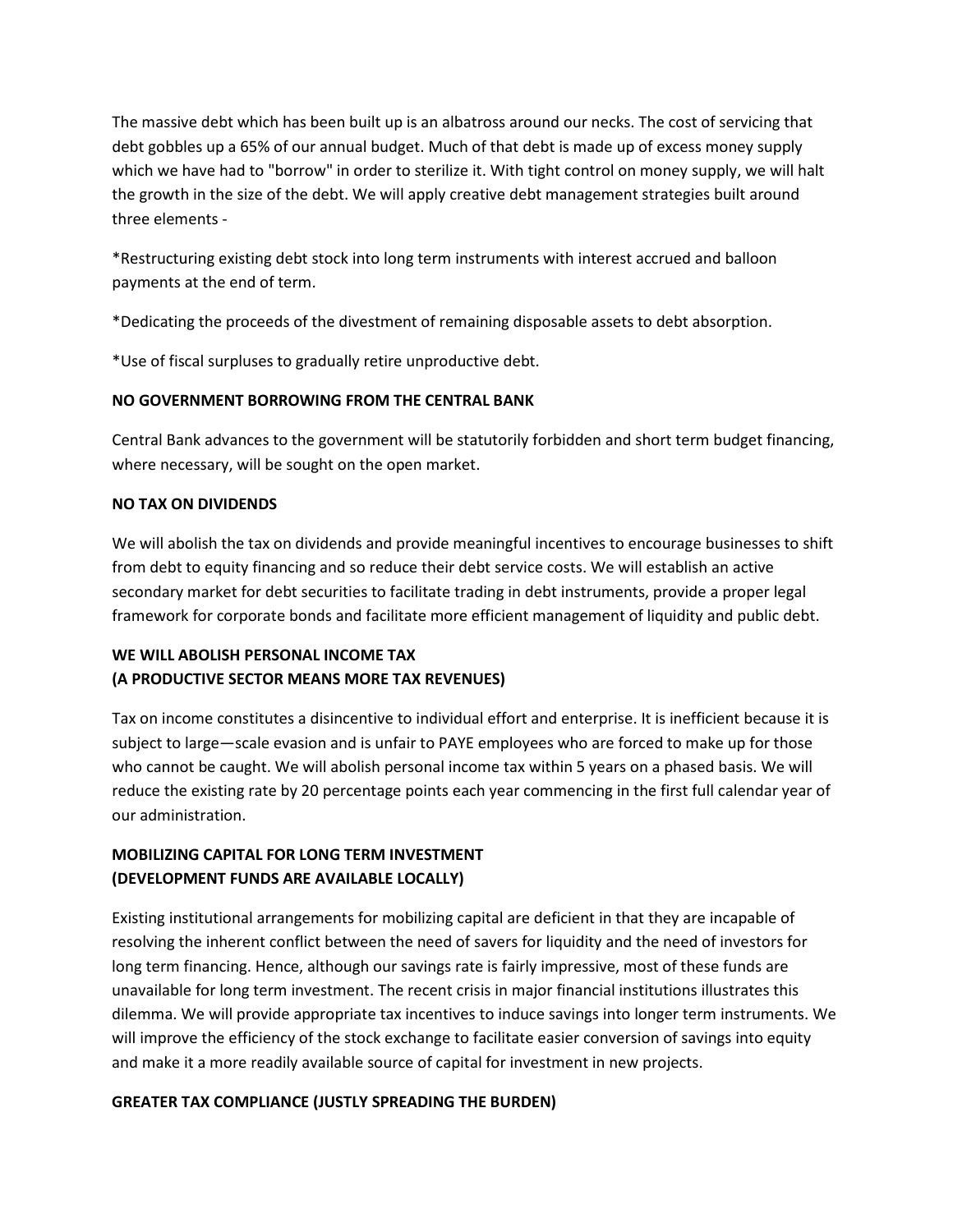We will take steps to strengthen tax compliance especially in the area of GCT and customs duties. Greater use will be made of the TRN system.

## **TAX AMNESTY**

We will seek to recover outstanding taxes by offering a tax amnesty for a limited period during which those who comply voluntarily will be afforded partial relief. Failure to comply will attract additional penalties. We will offer loans secured by appropriate assets to settle outstanding tax liabilities.

## **REMOVING TAX ON GENUINE SAVINGS**

Genuine savers must be encouraged and must be separated from speculators. We will abolish the withholding tax on interest from savings accounts and other approved instruments which are held for not less than three years.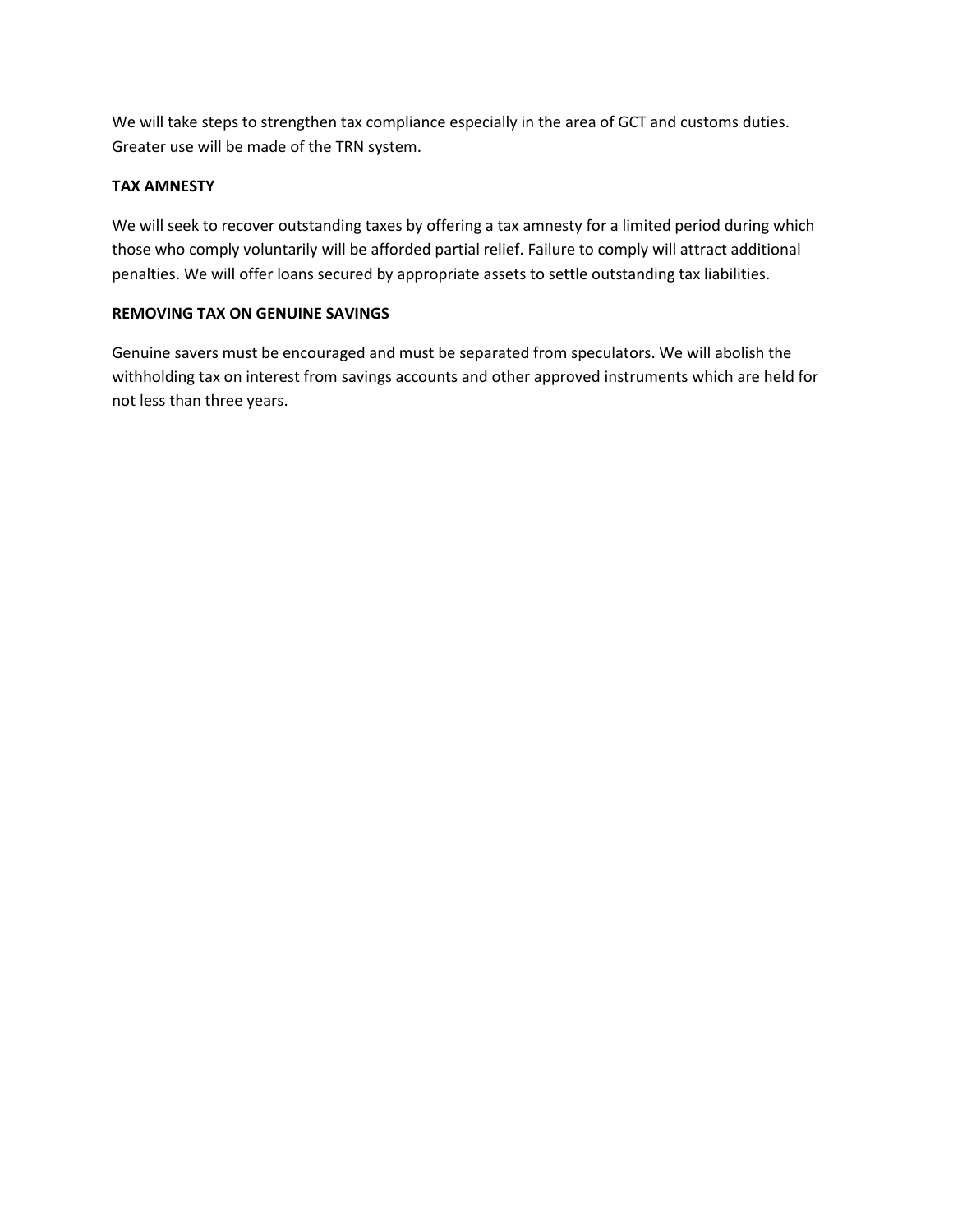## **CHAPTER 4.**

## **BREATHING NEW LIFE INTO MANUFACTURING**

#### **A NEW ENVIRONMENT FOR INVESTMENT AND GROWTH**

Our macro-economic strategies will create a new investor—friendly framework with institutional safeguards to instil confidence and ensure long term stability.

#### **REMOVING RED TAPE**

A comprehensive audit of all regulatory and facilitative requirements will be undertaken. Where applied for regulatory purposes they will be eliminated except where justified on grounds of criminal detection, enforcement of standards, tax compliance, public safety and protection of individual rights. Where such requirements relate to facilitative arrangements (e.g. the granting of incentives), they will be redesigned to provide automatically and transparency based on stated criteria. This "open door" approach will be supported by appropriate sanctions for abuse. We will identify strategic areas of public administration for special attention including the issue of titles, the granting of building approvals, customs clearance, the registration of patents and trademarks and the statutory stamping j of documents as well as modernization of the Companies Act.

#### **AFFORDABLE AND AVAILABLE PUBLIFINANCING**

National Investment Bank of Jamaica (NIBJ), National Development Bank (NDB) and Agriculture Credit Bank (ACB) will make available through approved lending institutions, long term financing for projects which satisfy two specific criteria set out below. These loans will be made available at interest rates comparable to those that generally obtain among competing external producers in order to leverage additional resources for productive investment, NIBJ/NDB/ACB will provide interest subsidies for loans independently sourced from approved lenders for projects that satisfy the stated criteria. The amount of such subsidy would not exceed the differential between the negotiated loan rate and the average lending rate obtaining among competing external producers. The cost of these subsidies would be financed from the differential between the cost of and earnings from institutional loans raised by these government lending institutions and augmented, where necessary, by budgetary provisions

#### **ENCOURAGING THE APPLICATION OF MODERN TECHNOLOGY**

Capital goods will continue to be exempt from import duties and enjoy accelerated depreciation. We will permit deferment of GCT on machinery and will allow importers of machinery to offset GCT against output tax without the current stipulation that this be done in 24 equal monthly instalments. Capital equipment acquired for research and development will be tax deductible Government research agencies will be reoriented toward: -

\* The application of modern technology to improve efficiency and enhance the feasibility of production processes utilizing indigenous raw materials.

\* Maintaining database on technological solutions which will be linked to international information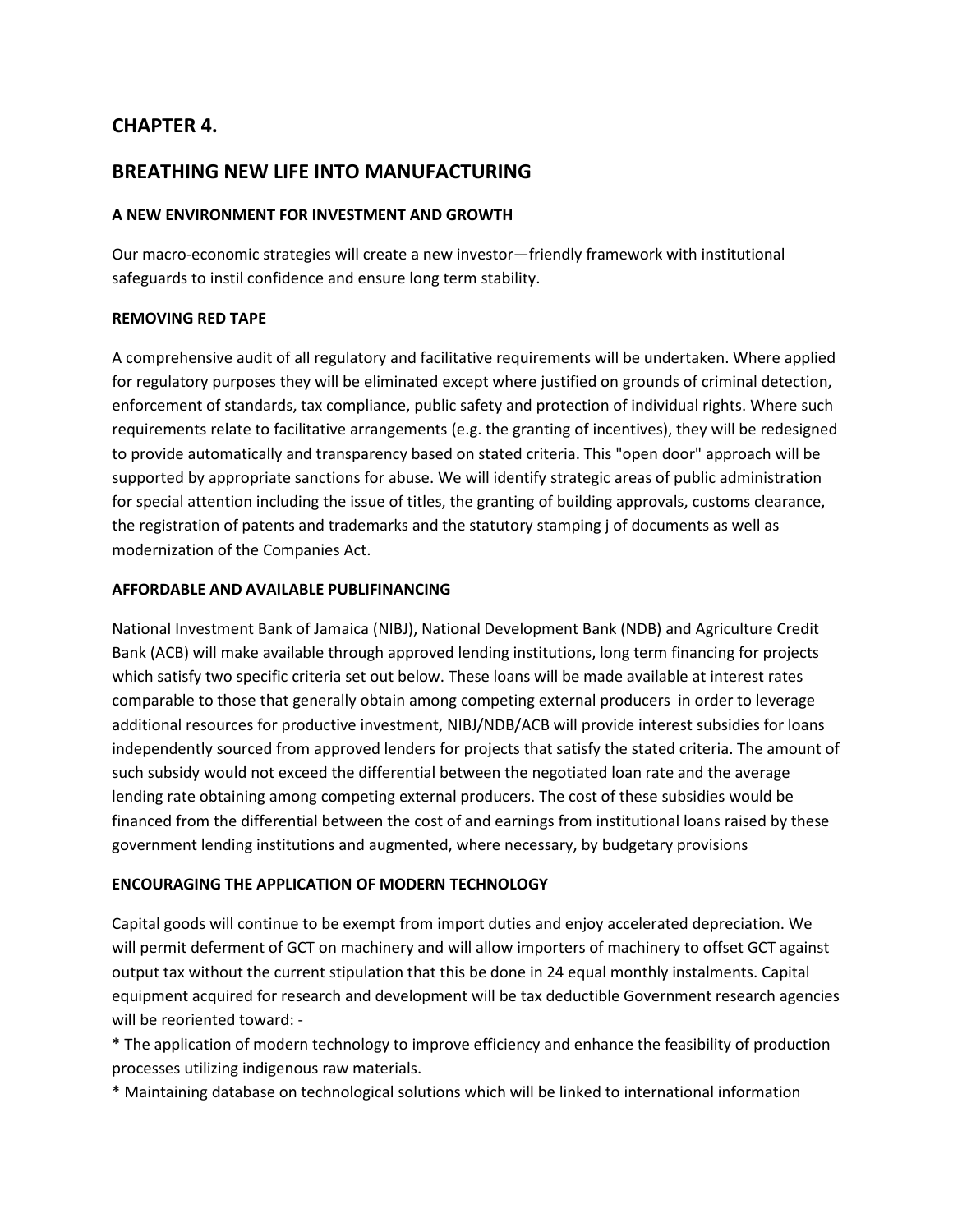sources.

\* Providing on-line information to local producers on available technology.

\* Providing consultants to carry out technology audits of productive operations and advise on retooling and modernization.

\* Developing bio—technology and genetic engineering capabilities to open up new possibilities for local investment and production.

## **FISCAL INCENTIVES TAX ON DIVIDENDS WILL BE ABOLISHED. (ENCOURAGING EXPANSION)**

Profits that are reinvested in approved productive ventures will be exempt from tax. Companies converting from debt to equity financing will be allowed a tax write—off subject to a maximum debt equity ratio. The several existing statutes relating to industrial incentives will be revised and brought together in one simple statute with automatic application once the specified criteria are satisfied. We will remove the bias against domestic producers. Partial exporters will enjoy tax exemption on that portion of profits equivalent to the exported portion of total sales.

#### **IMPROVING LABOUR PRODUCTIVITY**

The new dynamic approach outlined in our section on EDUCATION will, over time, greatly improve the quality and trainability of school leavers entering the labour force. We will , provide training grants to a maximum of 50% of the cost of upgrading workers' skills either through short—term courses at approved training institutions or through approved on—the-job training programmes. More structured industrial relations practices as set out in our section on LABOUR will help to create an environment in which workers are motivated and worker productivity enhanced. The eventual abolition of personal income tax will be a powerful stimulant for greater effort on the part of workers. We will provide tax credits for productivity incentive schemes where circumstances permit their application and measurement. We will make land available for employee housing financed or developed with employer participation. Tax credits will be provided for employer contributions in this regard.

#### **REDUCING ENERGY COSTS**

Major capital investment with local and foreign private sector participation will be encouraged to modernize the JPS, improve efficiency and reduce the cost of generating and distributing electricity. We will offer tax credits for investment by private sector producers designed to improve energy efficiency. Reduced electricity rates will be negotiated to industrial and agricultural users based on volume, consistency and time of utilization.

#### **PUBLIC AMENITIES**

Industrial enterprises will, as a matter of priority, be assured of adequate and reliable electricity, water supply and sewage facilities. In addition to the plans outlined in this document to improve the quality of public transportation, we will provide concessions L including duty free importation of buses to industrial and agricultural employers.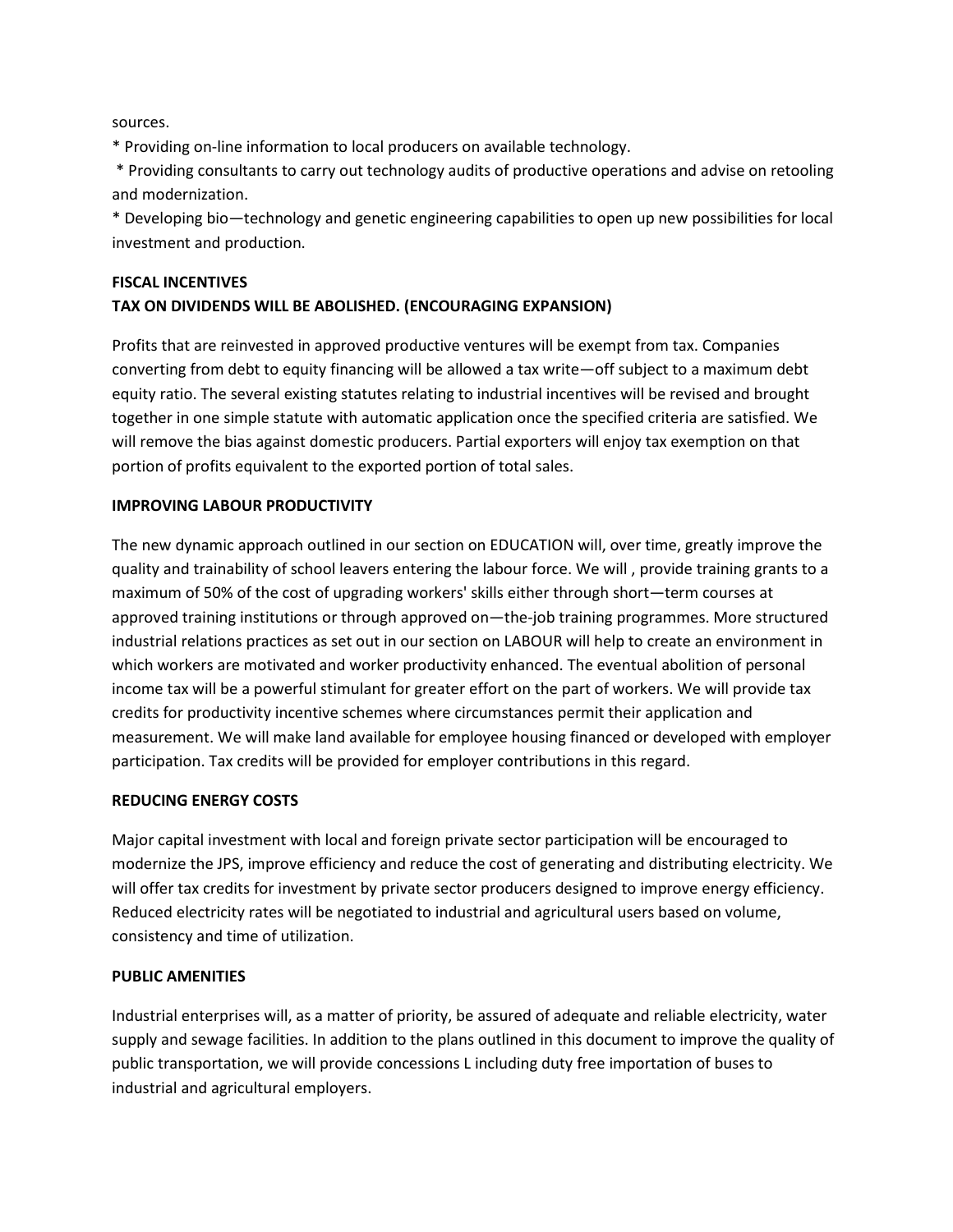#### **OVERSEAS MARKETING AND PROMOTION**

Identification and penetration of overseas markets will be made one of the principal functions of JAMPRO on parallel to its investment promotion role. An efficient overseas marketing corporation with active presence in the major market centres of the world will established as a joint venture between JAMPRO and the private sector to seek out and develop markets on behalf of local producers JAIVIPRO will maintain an active on-line database of market information including product demand, prevailing prices, market trends freight options, mandatory standards, international brokers etc. We will facilitate the regular participation by local producers in international trade fairs and will provide technical assistance in negotiating supply contracts

#### **MODERN PACKAGING FACILITIES (RESEARCH AND TRAINING CENTRE)**

We will actively promote and will, if necessary, co—finance the establishment of a modem hi-tech packaging centre to service the packaging needs of local producers.

#### **IMPROVED EFFICIENCY OF CUSTOMS AND PORT FACILITIES**

We will intensify surveillance of imports to detect and penalize attempts at customs evasion. We will provide special facilities for the clearance and dispatch of shipments recognized producers. We will employ the JDF to strengthen port security in order better detect illicit cargo.,

#### **STANDARDS AND SPECIFICATIONS (BUREAU OF STANDARDS)**

We will intensify the development and application of appropriate standards and specifications for locally produced goods. We will ensure that these standards and specifications are rigidly applied with equal vigilance to imported goods

#### **REVITALIZING THE MANUFACTURING SECTOR**

The emergence of Jamaica's manufacturing sector in the decade preceding independence and its rapid growth in the succeeding decade were the result of a deliberate policy "industrialization by invitation" within a highly protected market geared toward import substitution. Prolonged reliance on protection from external competition, generous tax concessions and subsidized factory space shielded the sector from the necessity to attain desired levels of productivity and establish the vertical and lateral integration required to maximize local value added production, achieve international competitiveness and guarantee long term efficiency. The ideological volatility of the 1970's while adverse, affecting the entire economy, impacted with particular severity on long-term investments most notably in the manufacturing sector. Unprepared as it was for exposure to international competition and reduced state support, the manufacturing sector sufferer severe dislocation as a result of the structural adjustment program of the 1980's and 1990's . Massive devaluation with its crippling effect on a sector so heavily dependent or imported inputs (energy, machinery, raw materials, packaging), the unavailability of foreign exchange, high inflation, resulting from reckless money supply expansion prohibitive interest rates made necessary as a corrective measure, weak customs control and a tariff policy which encouraged illicit imports have all served to undermine the viability of manufacturing enterprises. Over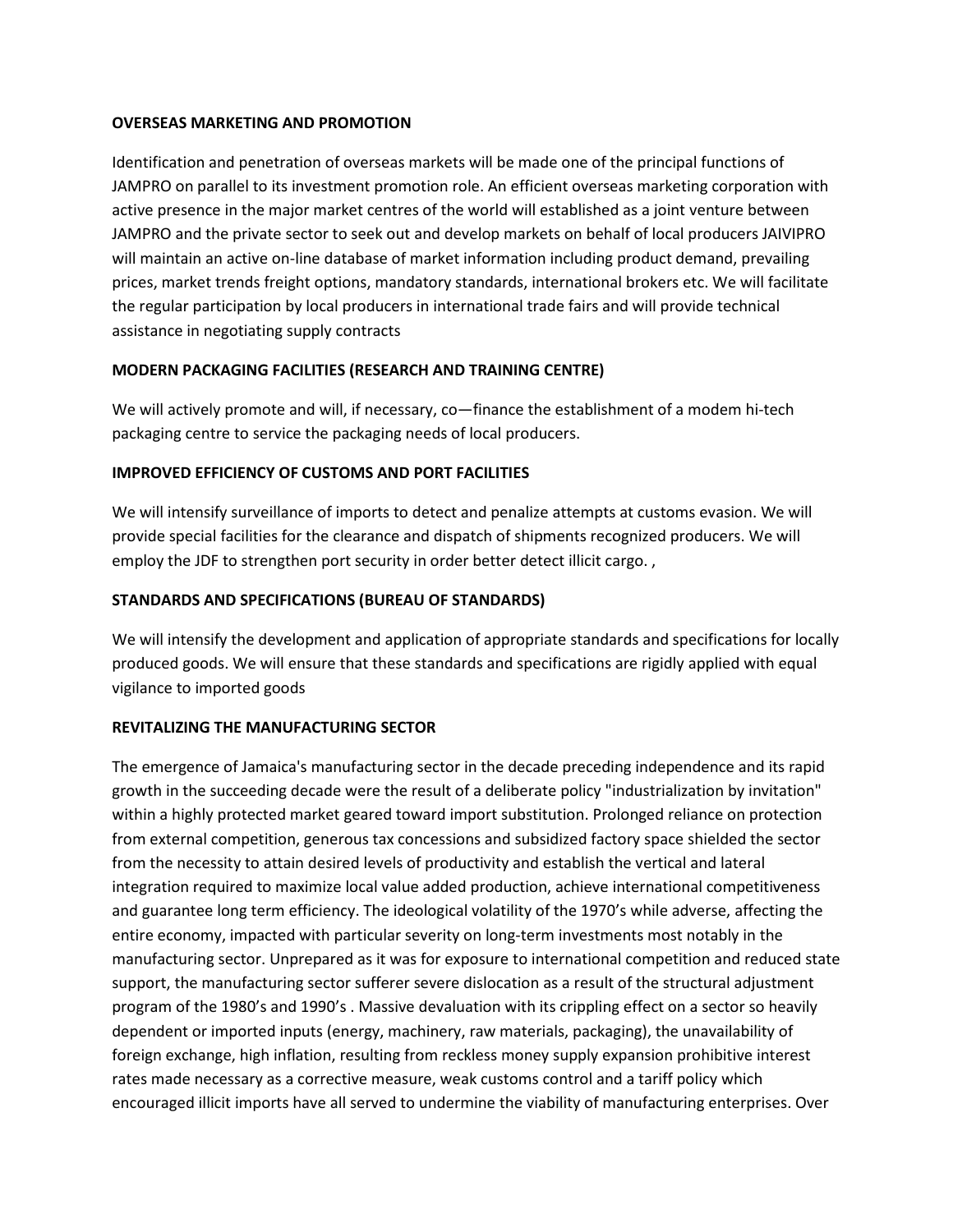the last 20 years, not only has the manufacturing sector achieved no growth but it has actually shrunken by more than 12%.

#### **THE ROLE OF THE MANUFACTURING SECTOR**

Even in its debilitated state, the manufacturing sector plays a critical role in the economy contributing significantly to GDP and providing a major source of employment Its potential is immeasurably greater than its current performance, given the sustained increase in world trade and its responsiveness to technological changes, being relatively unfettered by culture and traditions as is the case with, say, agriculture and tourism The fact that its various processes take place within a relatively controlled environment enhances the impact of strategic initiatives and therefore renders it a prime candidate to drive rapid economic growth. Importantly, the manufacturing sector has the greatest capacity for economic integration, utilizing inputs from and providing inputs to other critical sectors such as agriculture, tourism, mining and services. The problems bedevilling the manufacturing sector must be urgently and deliberately addressed and solutions found.

#### **PROVISION OF FACTORY SPACE**

We will provide factory space at affordable cost to small and medium size manufacturers in strategically located industrial complexes designed to facilitate shared services such as security, communications, power installation, administrative services, distribution and staff facilities. We will offer tax concessions including investment credit, tax-free rental income and relief from transfer tax on land to encourage private investors to build new factories. We will make land available on a 2 year lease basis for factory construction by private developers on a basis whereby the land can be used to collateralize construction loans with the lender enjoying first lien on the collateral.

#### **100,000 JOBS**

## **(EXPORTING OVER 100,000 PERMANENT JOBS)**

All Jamaica's Trade outlets today are filled with goods that are manufactured overseas. With a little imagination all these goods could be produced in Jamaica if we had proper policies.

The NDM will sit with each sector of the industry to determine what must be done to drastically reduce imports through aggressive manufacturing policies whilst still respecting all international conventions and agreements.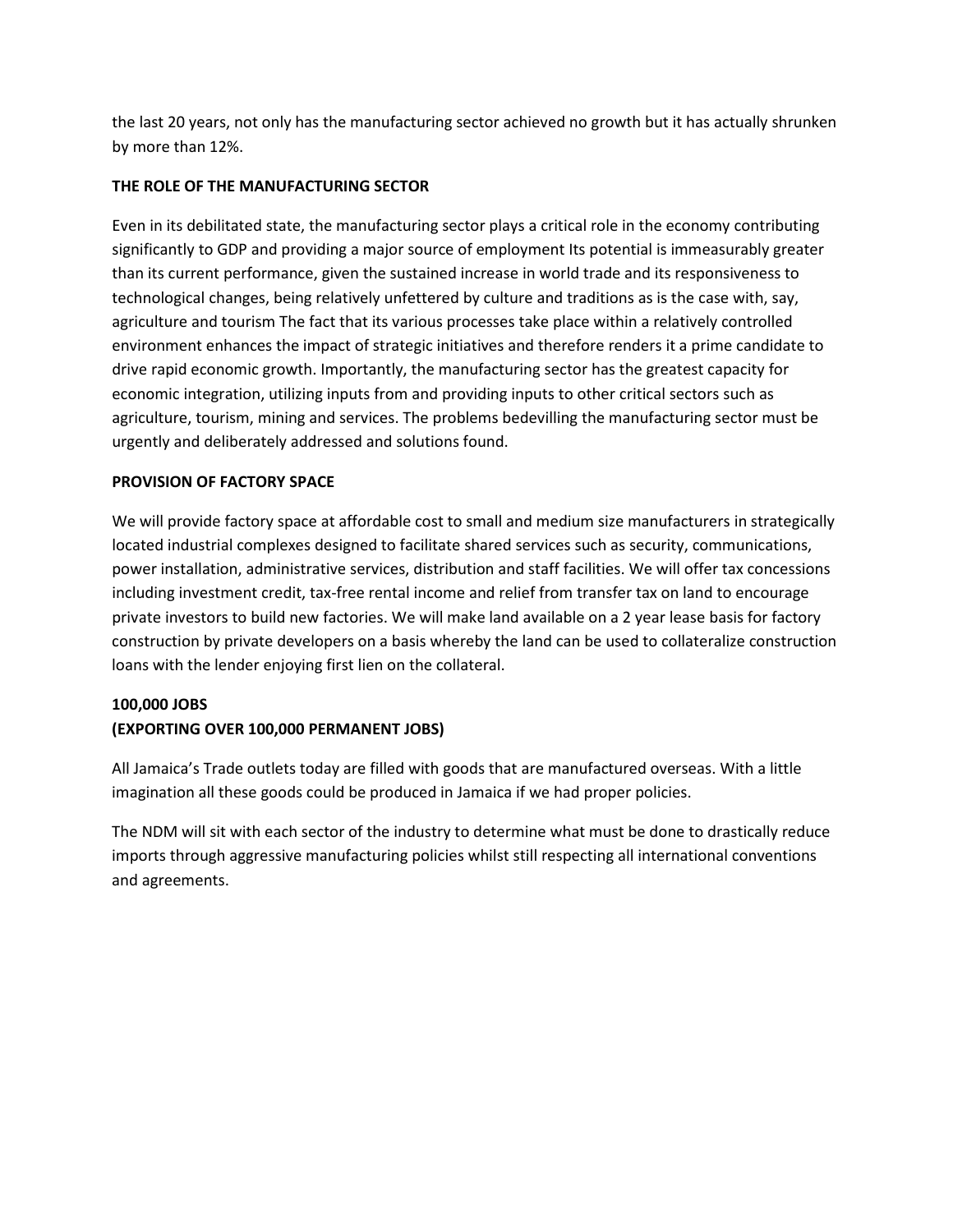## **MOVING AGRICULTURE INTO THE 21 ST CENTURY**

## **THE AGRICULTURAL SECTOR IN PERSPECTIVE**

Although more than 217,000 persons representing 19% of the total labour force ate engaged in agriculture, the sector accounts for only 7.5% of GDP. This not only reflects is level of inefficiency but explains the generally low standard of living of persons engaged in agriculture. The ideological volatility of the 1970's, while adversely affecting the entire economy still impacts with particular severity on longterm investments, most notably in the manufacturing and agricultural sectors.

#### JAMAICA STILL NOT PREPARED FOR LIBERALIZATION

Unprepared as it was for exposure to international competition and reduced state support, the agriculture sector suffered severe dislocation as a result of the structure adjustment program of the 1980's and 1990's. Massive devaluation with its crippling effect on a sector so heavily dependent on imported inputs (energy, machinery raw materials, packaging), the unavailability of foreign exchange, high inflation resulting from reckless money supply expansion, prohibitive interest rates made necessary as a corrective measure, weak customs control and a tariff policy which encouraged illicit imports have all served to undermine the viability of agro manufacturing enterprises. Over the last 20 years, not only has the agriculture sector achieved no growth but it has actually shrunken. This disjuncture has historical and cultural antecedents. After the emancipation of slavery in the 19th century our ancestors took to the hills and established new villages, cultivating the land as their only means of existence. The mainly hilly terrain and low fertility of the land defied the utilization of modern, efficient technology. The lack of alternative opportunities for the rural population has led to the overcrowding of the agricultural sector and the depressed living standards which it provides. The liberalization of our domestic market and the gradual disappearance of preferential export markets have exposed agricultural producers to the ferocity of globalized trade in which efficiency and price competitiveness are the key determinants. If agriculture is to offer more than subsistence living and if its share of total output is not to be further eroded, concerted action will have to be taken to improve efficiency and productivity among farmers. The NDM/NJA hereby outlines in summary some of the structural changes required to move Jamaica's agriculture into the 21st century.

# **THE NDM'S AGRICULTURAL POLICY LEVELLING THE PLAYING FIELD**

## **(GIVING LOCAL PRODUCTION AN EQUAL CHANCE)**

Farmer interest, consumer interest and national interest can and must be brought into balance.

#### **PARITY**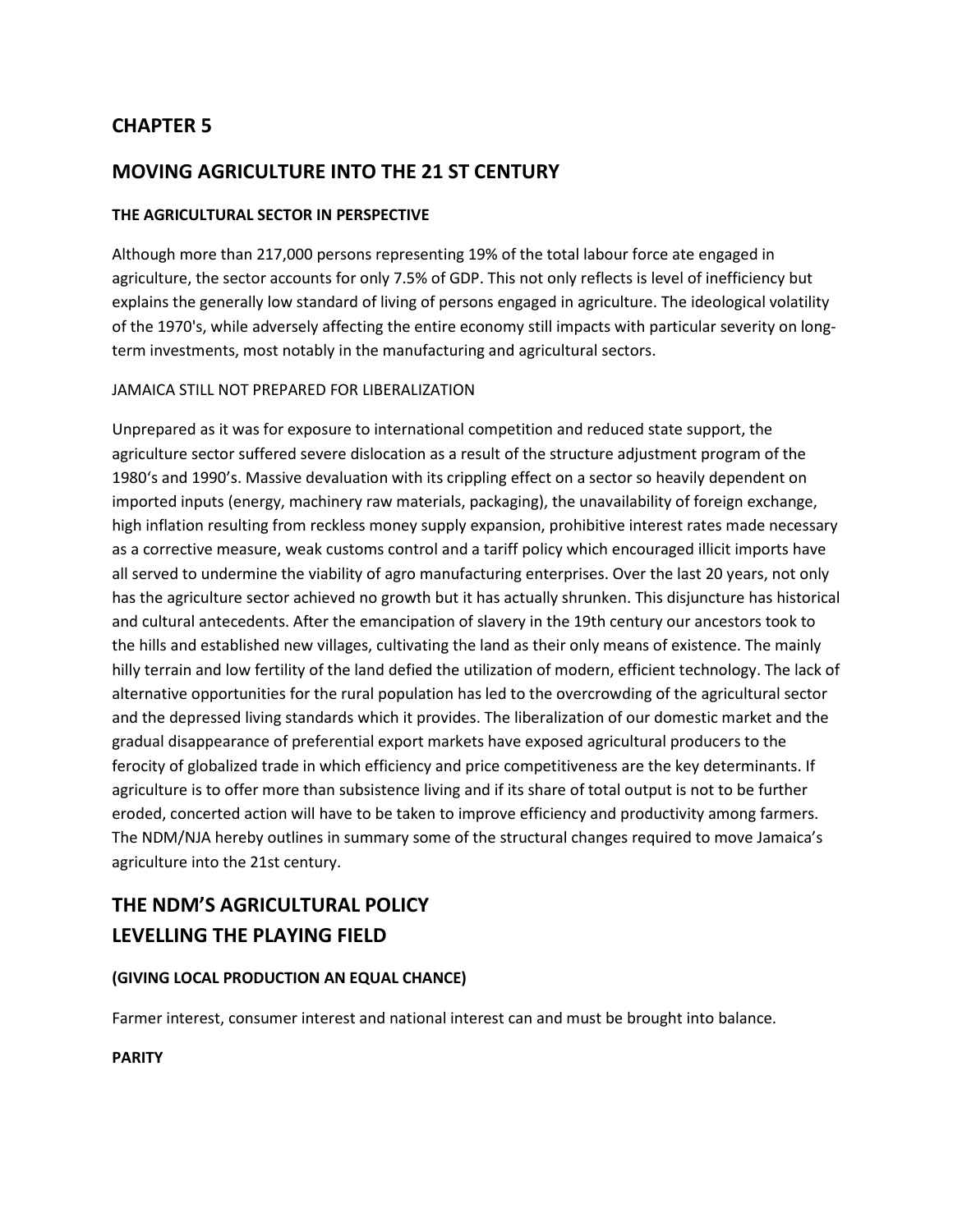The true cost of efficient local production based on inescapable local cost factors must be established and all imports must by tariff be equated.

#### **ANTI-DUMPING**

Legislation, plus institutional support must be fully developed and made to work.

#### **MODERN FACILITIES**

Modern assembly, grading and packing stations — with cooling/freezing facilities must be developed in critical production areas so that local farmers can bring their local products up to international competitiveness and international shelf life.

#### **RESEARCH**

The Amalgamation of all the Ministry of Agriculture research agencies, Scientific Research Council and U.W.l. research into a single National Research Unit- which will emphasize, on the Farm, Agro Development and Processing Research.

#### **DATA BANK**

The establishment of a Modern Data Bank which encompasses all local data plus international data on Cost, Prices, and Market identification.

#### **LAND**

To do a National Classification of all class A and B Agricultural lands be permanently reserved for perpetual Agricultural use and continuous job creation.

## **CREDIT**

To ensure the availability of credit at the same interest rate as our international competitors. Including the financing of ACB costs from the Budget.

#### **AGRICULTURAL CREDIT BANK**

Must not become a profit centre at the expense of farmers.

#### **IRRIGATION SYSTEMS**

Walls, dams, etc. must be further established on a National basis, as well as loans for "on farm schemes".

#### **MECHANIZATION**

A special loan funding program for long term/low interest loans for the establishment of private machine pools across the country.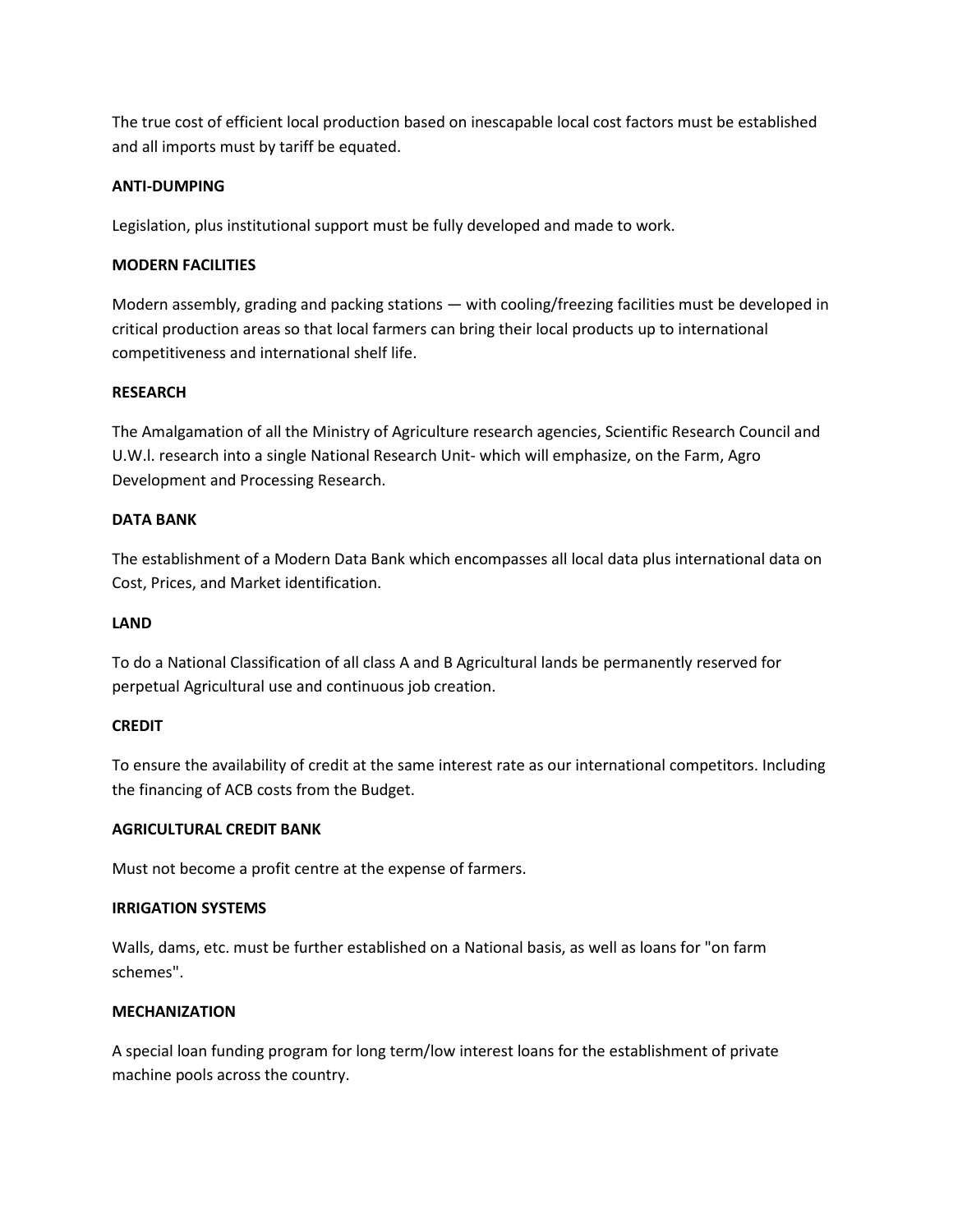#### **AGRICULTURAL ROADS**

The owners of Farm Machinery pools will be contracted to regularly maintain all agricultural roads in their prescribed areas.

#### **COMMERCIAL EXTENSION CENTRES**

The rebuilding of the Extension Services must take into serious consideration the use and/or liaison with established commercial farms, established examples are — Sugar, Citrus, Coconuts, Dairy, Beef, Bananas, Coffee and Livestock.

#### **FARMER TRAINING**

Modern Audio Visual productions as a tool of farmer training will be a centre—piece of both extension staff and farmer training.

#### **FORESTRY, WATERSHED AND EXOTIC FRUIT PRODUCTION**.

The entire watershed and forestry projects must be re—oriented to exotic fruit production. We contemplate a 50 million fruit tree planting under this project.

#### **AGRO-PROCESSING**

The 50 million fruit tree project is also designed to produce cheap and abundant raw material for the agro—processing industry. This sector has the greatest potential for investment, labour employment, rural development, exports and value added production.

#### **LOCAL MARKETS**.

All local markets must be rehabilitated to provide basic conditions or comfort and sanitation for vendors and customers.

#### **INTERNATIONAL MARKETING**

A powerful International Public/Private Sector agency will be developed. This agency will research in detail all available/emerging marketing opportunities and feed this information or contacts back to Jamaica so that local action can be implemented.

#### **EXPORT CENTRE FACILITIES**

Proper facilities will be developed at all our airport and seaport export terminals. Improvement must include cooling/freezing facilities, as well as instant communication facilities at the overseas (import) side. Anti-Drug export supervision must become a highly developed feature.

#### **THE HOTEL SECTOR**

Over \$1 billion worth of unnecessary imports still persist. Direct links between Ministry of Agriculture/Farmer Interests and the hotel industry will be developed in a meaningful way.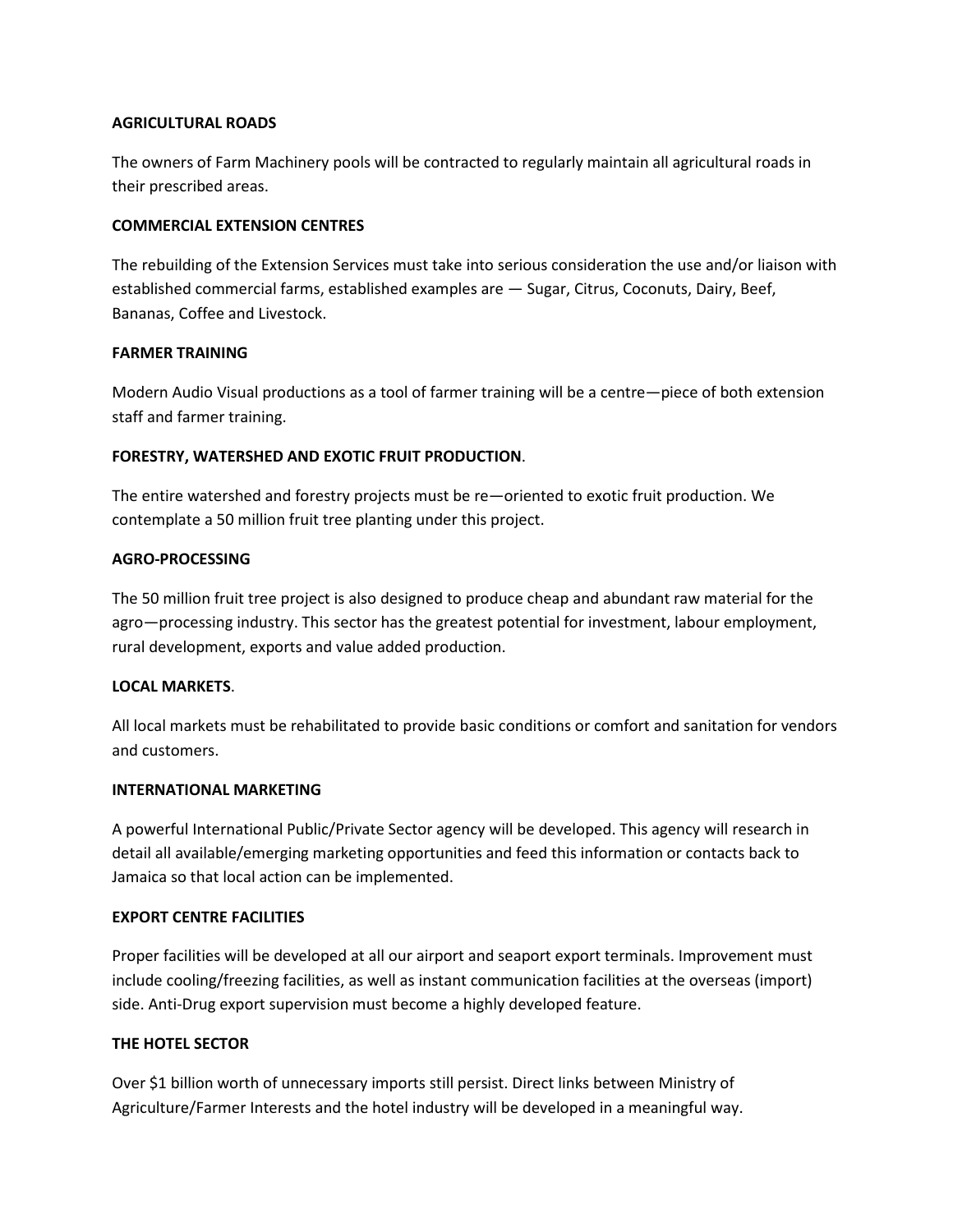#### **AGRO TOURISM**

This is a powerful Tourism sector which has serious prospects for both tourism and farming. Special attention will be paid to this area.

#### **COMMODITY BOARDS**

All Commodity Boards will be re-developed to serve their initial basic principles, i.e. Farmer services, e.g. Registration, Extension services, Marketing and Representation.

#### **PRAEDIAL LARCENY**

The solution to this problem must include the appointments (by farmer consensus) of local authorized and trained agricultural wardens who work with the farming community and the police.

#### **THE LIVESTOCK INDUSTRY**

Facilities for import screening of all meats must be emphasized by special veterinary labs. The veterinary services to farmers must be free except for the prescribed medications. The Gene—Pool on our local breeds must be kept in place and enhanced by Government.

#### **THE ENVIRONMENT**

We support the development of control over pesticides and other chemicals, human health, our waters and foods must not be put at risk.

#### **SOLID WASTE**

The recycling of all solid waste will be the foundation of our solution. Modern facilities will be designed and built to convert solid waste into organic fertilizers and its other recycled bio-components.

#### **FARM TRANSPORT**

We continue to support duty free vehicles for agricultural uses. Openness and Transparency and the publication of all concessions for public knowledge.

#### **LAND TITLING**

It is a national shame that over 30,000 persons who bought land from Government (some as long as 50 years ago) still do not have their titles. The NDM/NJA will focus on this problem with solutions.

#### **PRIVATE TITLES**

Special AC Bank Loan Funds will be made available to farmers to survey and finalize their titles for lands bought from Privates Sources.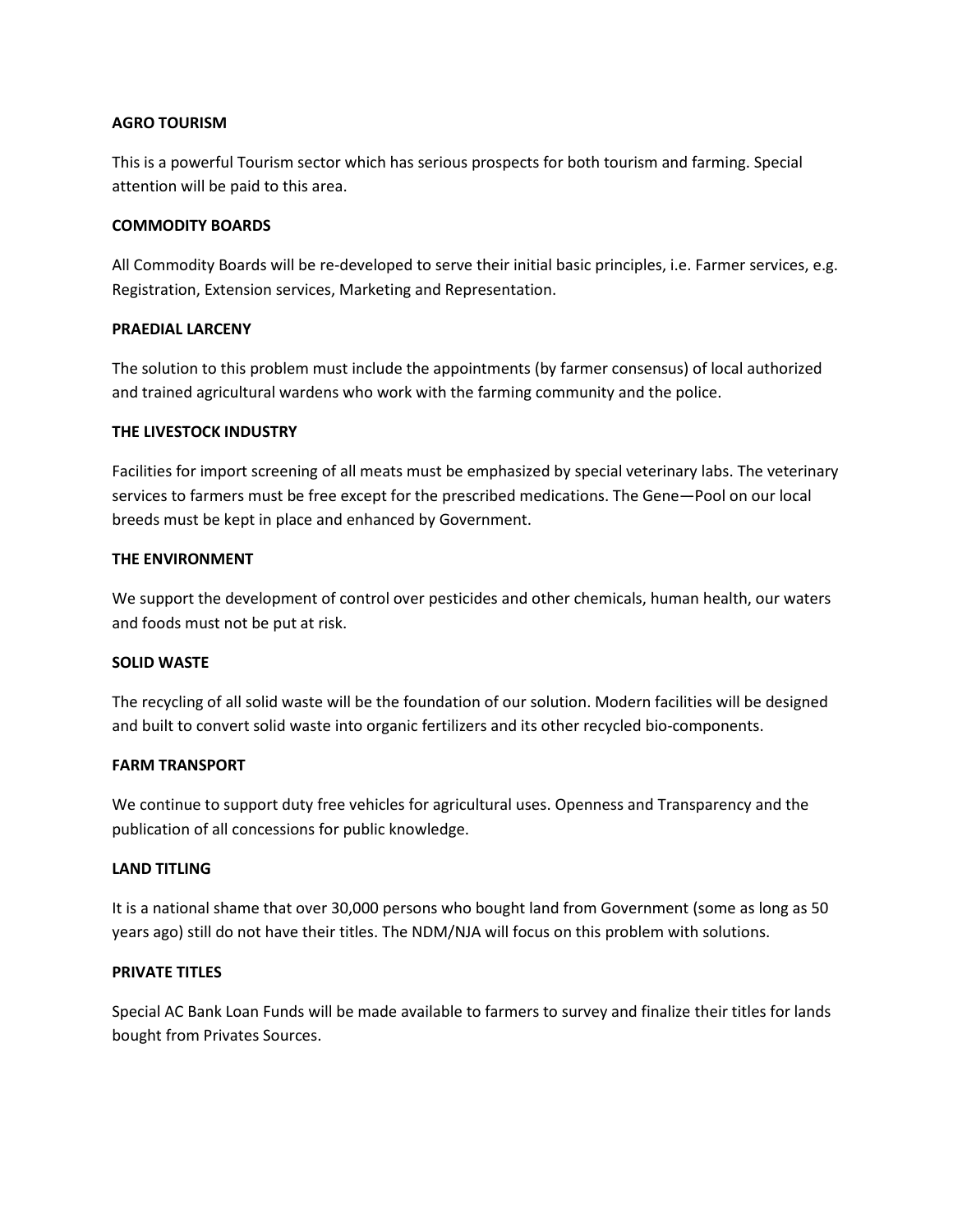## **TOURISM THE RUNNING SHOWS OF THE ECONOMY**

#### **THE STRATEGIC ROLE OF THE TOURISM SECTOR**

We are firmly committed to the view that the tourism sector is the vehicle for achieving rapid transformation and growth within the shortest possible time at the most efficient cost/benefit ratio. The reasons for this are noteworthy:

Direct receipts from tourism account for almost 15% of total output when the plethora of Sectoral linkages is added its share of economic activity is 21%. Tourism accounts for 45% of total foreign exchange earnings and 23% of total employment. Tourism's prime input and attraction are our natural environment which gives us a strong competitive advantage in the global holiday market. Because tourism involves bringing the market to the products, the retention of tourist expenditure is significant. Approximately 63% of each dollar is retained locally. That level of retention can be increased if we optimize Sectoral linkages especially with the agricultural and manufacturing sectors.Existing average occupancy level of 60% is evidence of under-utilized capacity which can generate incremental earnings with moderate additional investment.

#### **MAXIMIZING TOURISM'S POTENTIAL**

We will put tourism into the National Accounts Ironically, although tourism is the leading sector of the economy, it does not appear in the National Accounts The input-output model on which the National Accounts are built was designed over 20 years ago. They do not adequately gather data about tourism activities because they were intended to track and disaggregate the production of goods, not the complex web of economic activities which make up the tourism product. Without appropriate statistical tools to measure the economic impact of tourism, policy formulation and evaluation will continue to be a frolic in the dark. We will restructure the National Accounts to reflect Tourism as a distinct area of economic activity disaggregated into the various supply—side inputs and corroborated by actual tourism receipts. We will provide tourism with the infrastructure it deserves. It is nothing short of an economic crime to deprive our resort areas of vital infrastructure. We will, as a matter of priority, ensure that all resort areas enjoy adequate water supply, sewage and garbage disposal, drainage, - sanitation, road maintenance, traffic management and beautification. We will institute a vigilant program of routine and periodic maintenance for all these facilities.

#### **CRAFT VENDORS (ADEQUATE FACILITIES)**

Small scale vending must be recognized as an important part of the tourism industry We must integrate them into the tourism product by providing adequate facilities and appropriate regulations. We will provide additional accommodation with all necessary amenities for vendors in the main resort areas. These facilities will be included in our advertising and marketing program especially within the cruise ship sector. We will require all vendors to be licensed and they will have to participate in orientation programmes before being licensed. We will take vigorous action to prevent illicit vending. We will be tough on harassment and will improve security in resort areas. We will expand the resort patrol and will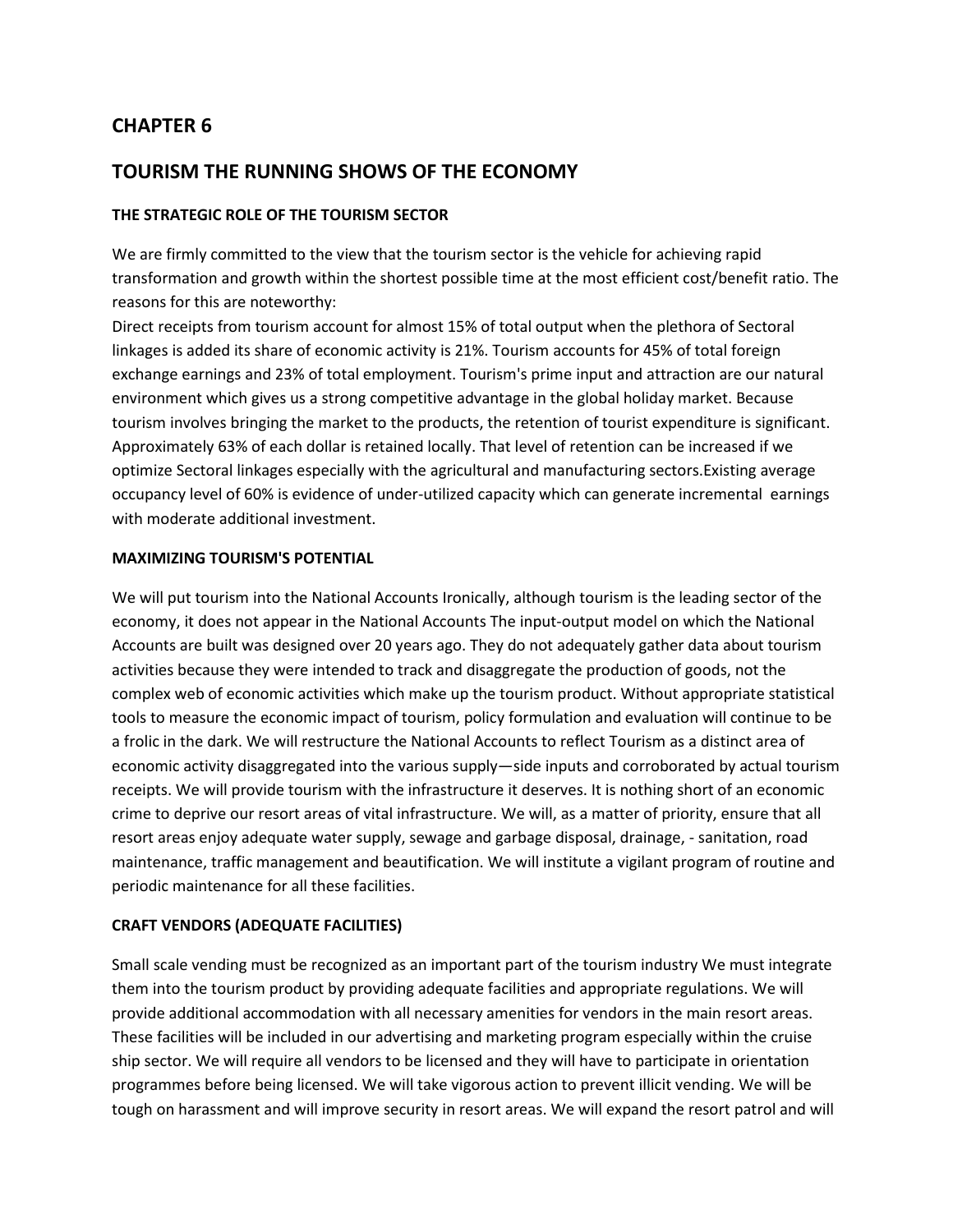maintain an aggressive program to apprehend and punish persons engaged in tourist harassment. We will establish litter wardens to police our roads and towns to rid them of plastic bags, juice bags., plastic bottles and paper plates. Intensified community policing and crime prevention strategies will be pursued to reduce lawlessness and violence in resort areas.

## **A DESERT OF DEPRESSION IN AN OASIS OF LUXURY TACKLING THE PROBLEM OF SQUATTING**

Squatting poses a serious threat to tourism especially in terms of its impact on the environment We will, as a top priority, seek to regularize, upgrade and, where necessary, relocate existing squatter settlements in resort areas. We will be extremely vigilant to prevent any further squatting. The need for adequate housing accommodation and job creation in resort areas will be given special attention.

## **TRAINING OUR YOUTH FOR TOURISM**

We will ensure adequate training facilities for young people to equip them to participate meaningfully m the tourism sector. The curriculum for the new secondary vocational schools will include courses aimed at satisfying the job requirements within the sector. Special attention will be given to arts and craft in those schools proximate to resort areas, particularly in woodcarving, leather craft, dressmaking, tiedying, screen printing etc. Tourism awareness will be taught in all primary schools and will be made an accredited subject at secondary level I

#### **DIVERSIFYING OUR TOURISM PRODUCT (INVOLVING THE PEOPLE)**

While our natural environment (climate, sea, sand, mountains and rivers), our culture and our instinctive hospitality as a people will always be our main selling point, we need to diversify and expand our range of attractions to be able to offer a "smorgasbord" which the increasingly discriminate leisure market requires. Importantly, we must make our destination more attractive for family vacations. Theme parks, on-going concert ventures, cable cars, botanical gardens, seaquariums and underwater adventure are mere examples of possibilities which must be explored. Great potential exists for the development of sporting and recreational attractions, theatres and cabaret performances. Our annual music carnivals must be promoted as prime tourist events. We must enhance the possibilities for eco-tourism, retirement villages and heritage tourism.

#### **HEALTH TOURISM `**

Health tourism offers significant prospects in view of the comparatively high cost of convalescence abroad, our more conducive climate and close proximity to major medical centres in the USA. We will work jointly with the private sector in exploring these possibilities and will co-finance feasibility studies to determine their financial viability.

## **TOURISM (THE SPEAR FISHING MARKETING CONCEPT)**

The present marketing concepts are based on broad based (net fishing) concepts — such as ` generic TV, Radio and Print advertising, plus the broad based travel agency recommendations of Jamaica to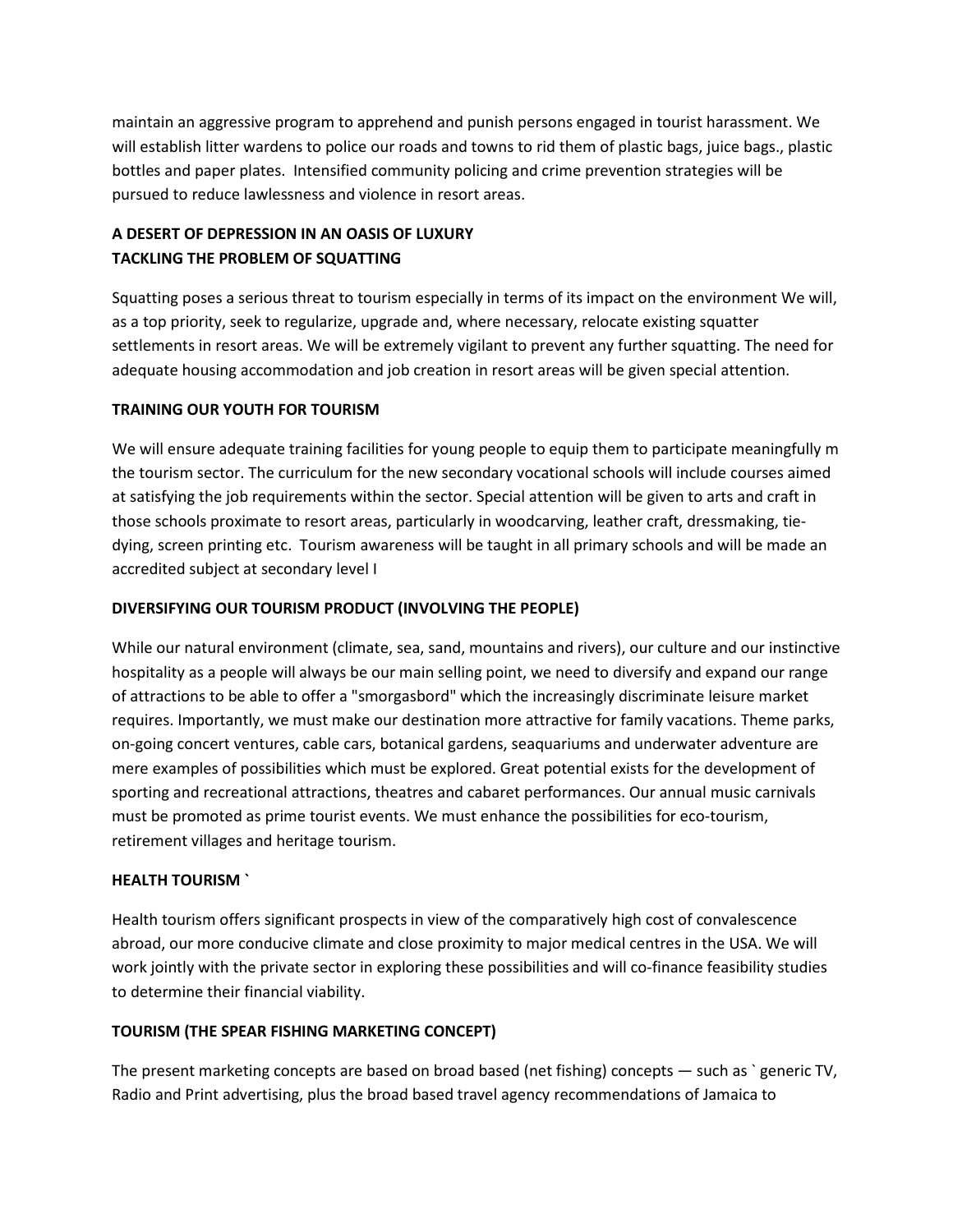intended travellers as well as cruise shipping companies. These systems have worn our their effectiveness, especially as the fall of communism opened up historically unvisited destinations and even more so since the terrorist attack on the U.S. on Sept. 11, 2001

#### **A NEW, DIFFERENT AND ADDITIONAL METHOD**

The NDM advises that the hundreds of thousands of patriotic and honest Jamaicans overseas must be brought into marketing Jamaica's Tourism. The NDM recommends the strategic identification and training of at least 1,000 qualified Jamaicans as Tourism representatives. Those 1000 Jamaicans (all over the world) would target large medium and even small Corporations and institutions and sell those corporations specific Jamaica Vacation Packages to their staff and managers. By the use of general video information on Jamaica plus "Hotel Specific" and other "Size Specific" video materials, large contracts and Conventions could be sold. This approach hold very positive consequences for the small Jamaican Hotels as direct Packages can be so sold. The NDM believes that in 2 years an additional 1 million visitors can be brought to Jamaica if the programme is aggressively marketed. The cost to the Jamaican tax payer would be almost zero as agents would be paid from completed contracts. This programme could fill the 40% unoccupied rooms almost immediately while bringing the tourist industry into contact with local and overseas Jamaicans.

#### **MARKETING, MARKETING, MARKETING!**

We believe that the government must accept and maintain primary responsibility for destination marketing as the tracks on which owners of hotels and attractions and tour operators will pursue their own promotions. Our marketing strategy will be driven by the fact that as a reverse product, tourism entails bringing the market to the product rather than taking the product to the market It is more a "market-pull" than a "product-push" activity. Our presence in the market must therefore be conspicuous, constant and compelling. While North America remains our major market accounting for 74% of visitor arrivals, we must take advantage of the increasingly dynamic markets in Asia, Europe and Latin ` America which offer Ionger stay, higher per capita expenditure vacationers and therefore enhance the cost/benefit ratio of marketing expenditure.

#### **A MASTER PLAN FOR TOURISM DEVELOPMENT**

There currently exists no comprehensive plan to guide the development of the tourism sector in the foreseeable future Existing resort areas tend to be congested at the centre and sparse on the periphery although connected by the same network. We will develop a master plan designed to: —

- Identify elements of and areas for future development.
- Pre—empt future infrastructure requirements.
- Rationalize the cost benefits of contemplated investment.
- Safeguard environmental integrity.
- Ensure the adequacy of air and sea port facilities.
- Provide adequate facilities for training to meet job requirements in the sector.
- Strengthen the linkages between tourism and other sectors of the economy.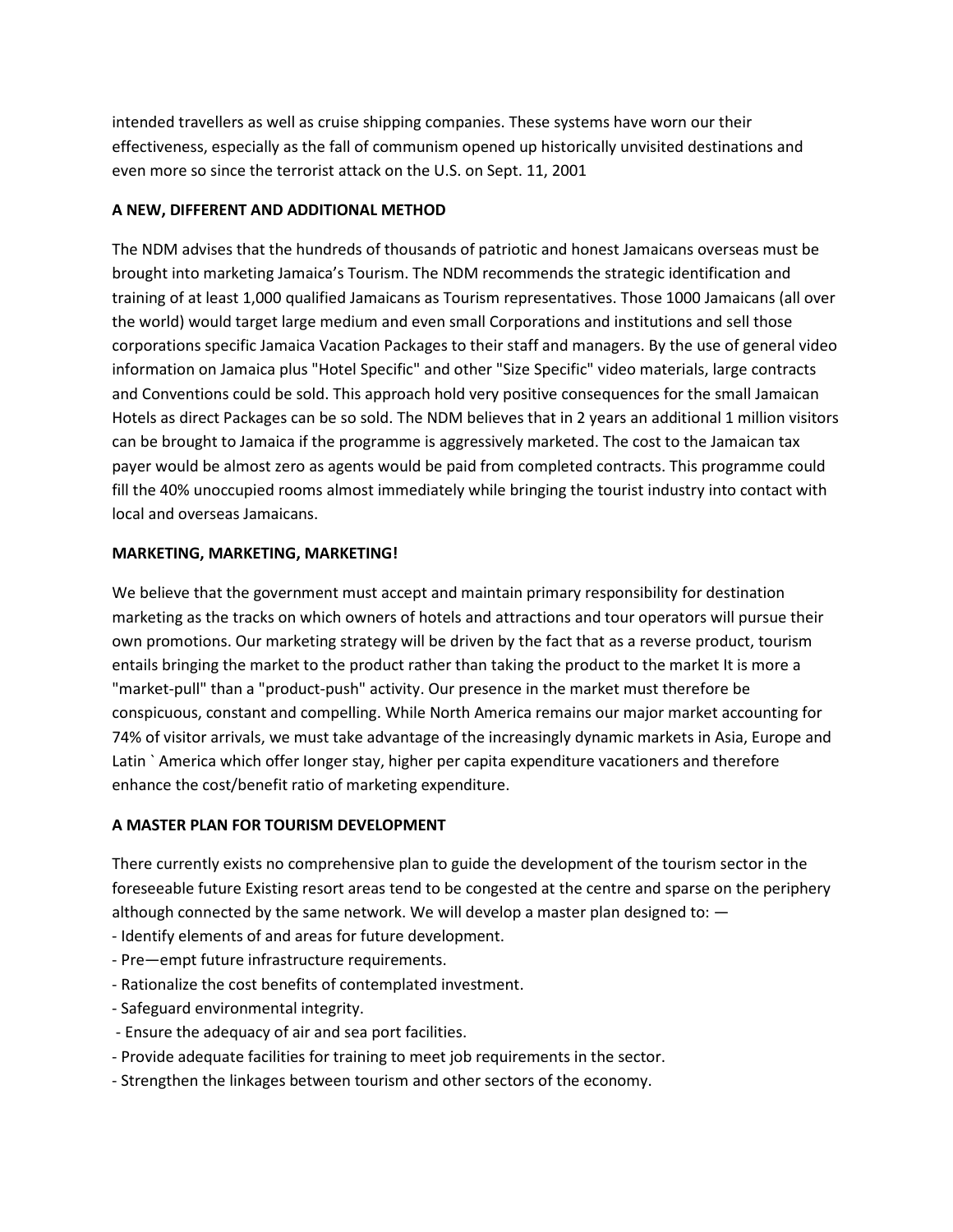A major objective of such a master plan would be to increase visitor arrival to 3 million and room capacity to 30,000.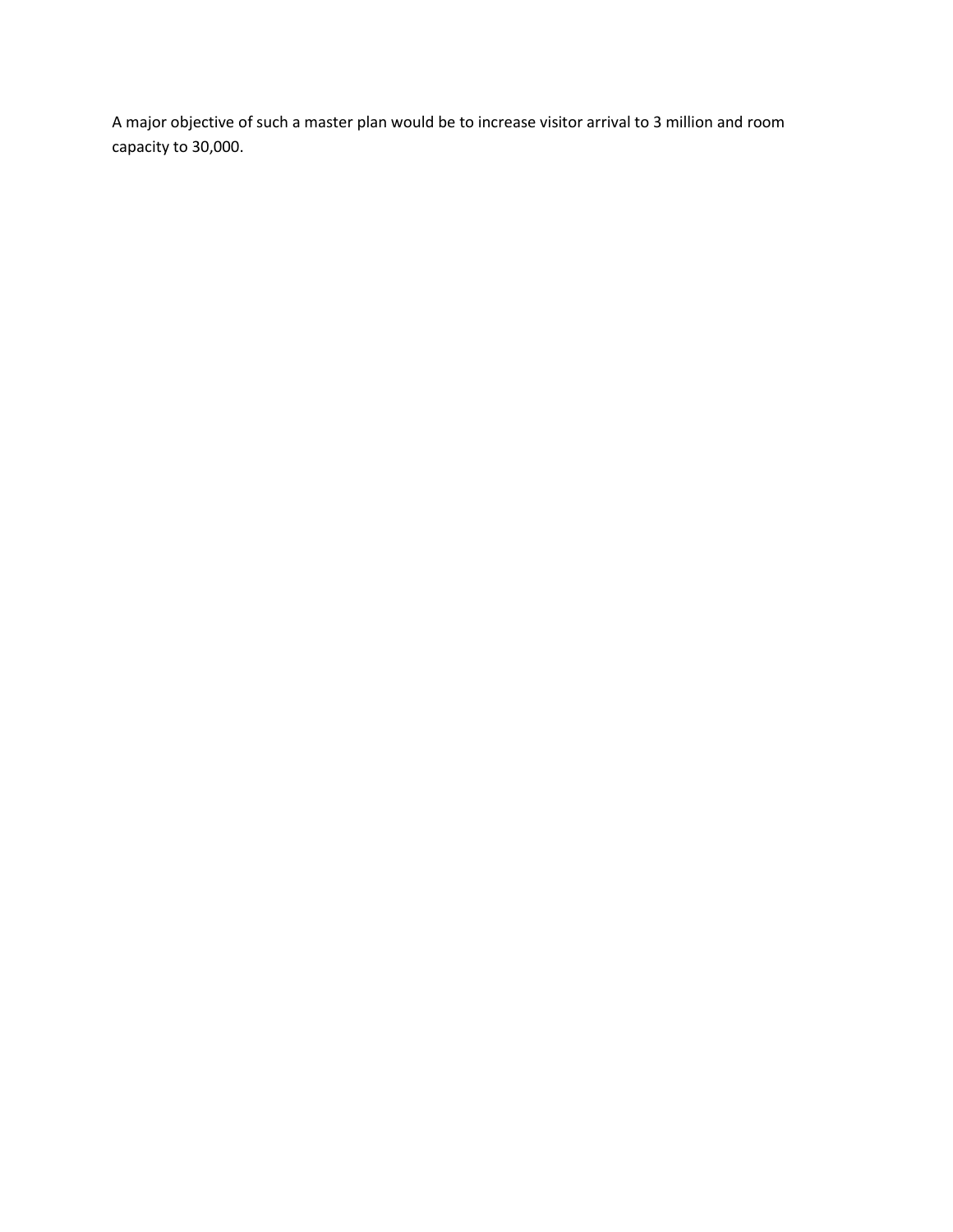## **THE PRODUCTIVE SECTOR MINING & ENERGY**

#### **THE MINING SECTOR**

The NDM understands the critical economic importance of this sector to the economy. We will encourage the expansion of this sector which includes not just the primary bauxite/alumina industry, but as well as our wide variety of limestones/marble and quarry materials and industrial minerals reserves.

The NDM will introduce strict mining standards and regulations to minimize or completely remove the negative impact on people's health and their property as well as the impact on the physical environment.

#### **ENERGY**

The NDM appreciates the fact of our dependence on imported fuels. We further seriously believe that alternate or supplemental sources of energy must be developed including such options as water turbines and wind generated sources of power. We also support the investigations into the use of natural gas as a source of electricity generation.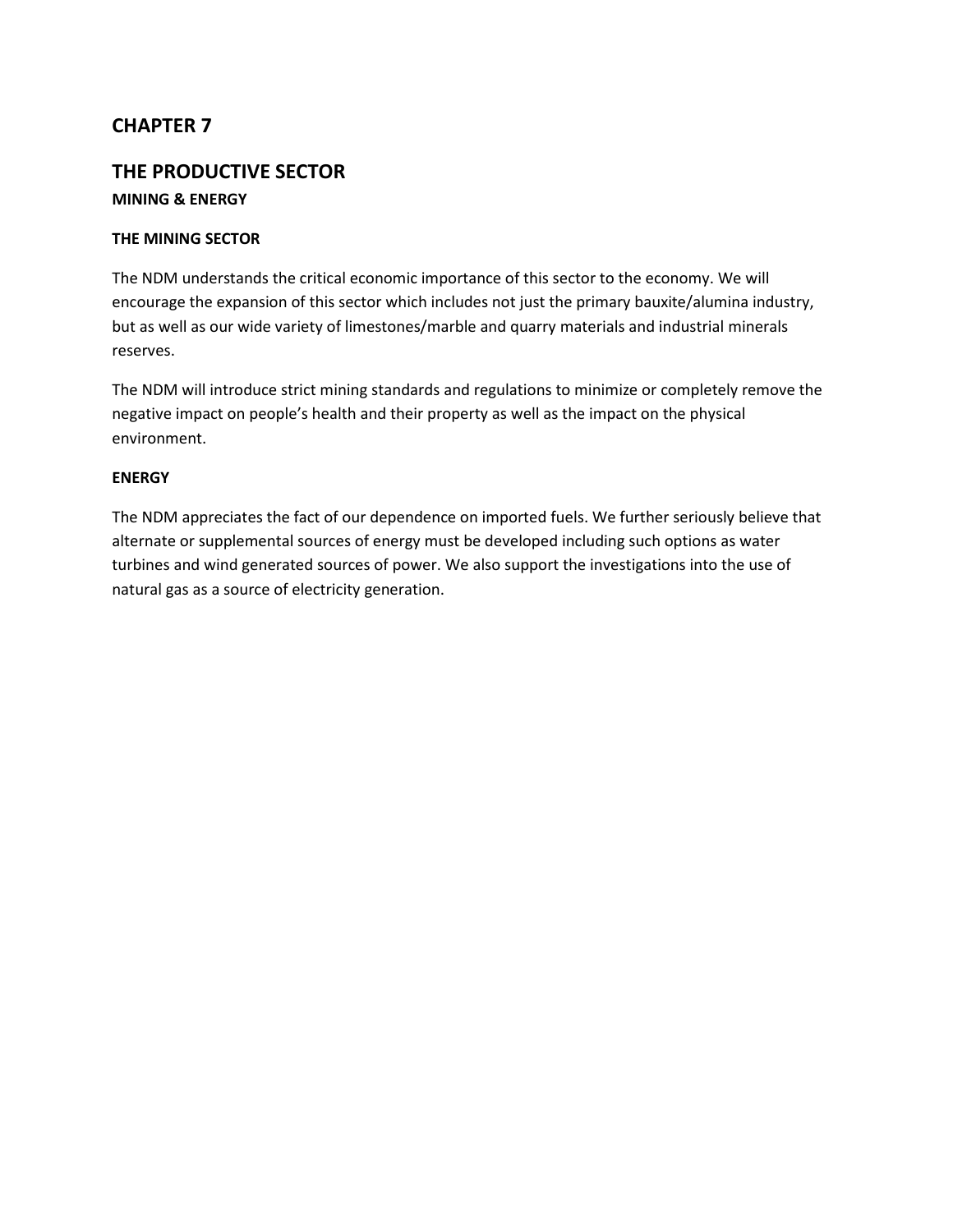# **THE SERVICES SECTOR LABOUR**

## **JUSTICE FOR THE WORKER HARMONIZING THE INTERESTS OF LABOUR AND CAPITAL**

A productive and growth-oriented economy depends heavily on the level of comfort which characterizes the relationship between workers and management. The pressures of international competition will not allow this relationship to be left to be defined and redefined at every bargaining table and at every bargaining meeting. We must develop a consensus supported by appropriate legislation that is impartially enforced so that bargaining table negotiations and grievance resolution do not have to go back to basics. This consensus and the legislation which it informs must be built on the principles of justice and respect. lt is the responsibility of government to forge such an understanding and to provide the mechanisms to administer it.

#### **LABOUR MARKET REFORM**

We will collaborate with worker and employer representatives in enacting new legislation to regulate industrial relations practices which will include

- \* Reaffirming the right of workers to be represented by the trade union of their choice.
- \* Recognizing contractual engagements as a contract of employment between an employer and employee.
- \* Making collective agreements legally enforceable with appropriate sanctions for non-CompIiance.
- \* Mandating minimum standards for health and safety at the workplace.
- \* Providing detailed procedures for the resolution of disputes including local level negotiations, the use of government's conciliation services and referral to the Industrial Disputes Tribunal.
- \* Providing legal protection to either party which conforms to the prescribed procedures.
- \* Provisions that payments due under a collective agreement which remain unpaid for specified period may be the subject of garnishee proceedings.

Resources will be made available to improve the physical facilities, increase staff and enhance the efficiency of the government's conciliation services.

The Industrial Disputes Tribunal will be restructured by:

- \* Removing it from the Ministry of Labour and establishing it as an independent body.
- \* Increasing the number of panels to facilitate expeditious hearing of disputes.
- \* Providing adequate support staff and facilities in the areas of research and labour law.

The Essential Services Law will be rigidly enforced and its Sanctions vigorously applied.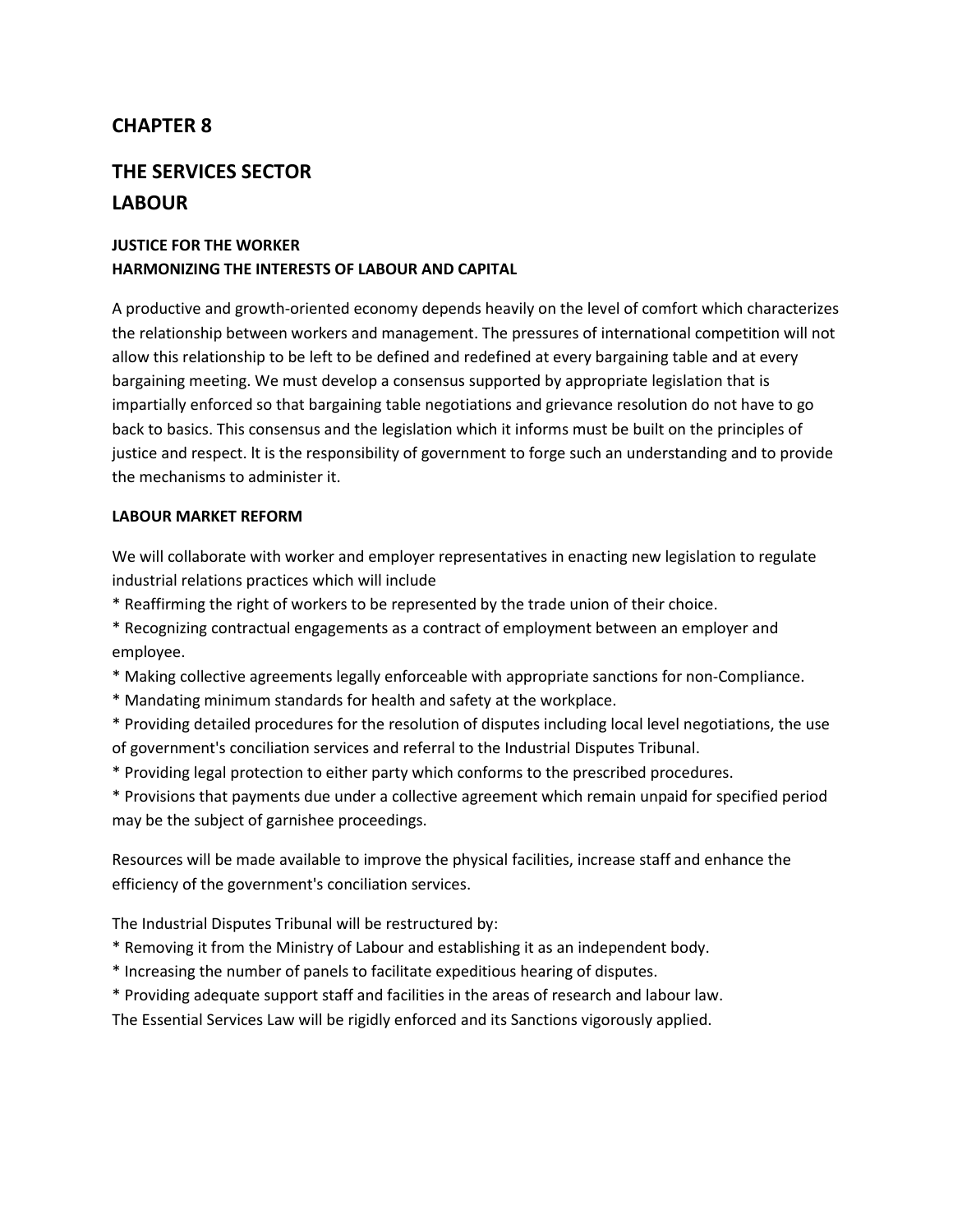## **FOCUSING ON EDUCATION**

## **TUITIONS & SCHOLARSHIPS**

\* We will provide tuition scholarships to tertiary level to all students achieving a specified level of performance in terminal examination.

#### **A FRIENDLIER COST-SHARING SCHEME**

\* We will streamline the cost-sharing scheme to ensure that poor parents have easy access to financial assistance - without the present embarrassments. .

\* A fact sheet outlining the availability of financial aid together with an application form will be supplied to all parents along with the statement of fees.

\* School principals or designated officers will be required to make a recommendation as to the need for and level of assistance.

\* Parents who are registered recipients of welfare will be automatically entitled to assistance for their children.

#### **EXPANDING OPPORTUNITIES FOR VOCATIONAL TRAINING**

\* We will integrate existing HEART academies, vocational/agricultural schools and trade training centres into Vocational Training Institutes (VTI).

\* Entry to vocational training institutes will be based primarily on satisfactory completion of the course of study at secondary vocational schools Level I certification at secondary vocational schools would allow direct entry to Level 2 training at VTI.

\* Special courses will be offered for unskilled employed workers wishing to upgrade their skills and for retraining of displaced workers. »

\* VTI Curriculum will be developed by the National Council for Technical and Vocational Education and Training (NCTVET) which will also be responsible for certification and accreditation.

\* VTI will offer training to Level 3 (supervisor/instructor).

\* The Jamaica German Automotive School and the National Tool and Engineering Institute will offer advanced vocational training to Level 4 (master craftsman.)

## **A NEW APPROACH TO TERTIARY EDUCATION**

\* We will promote full cost recovery at tertiary level supported by adequate provision of low-interest student loans to meet up to 90% of the cost of tuition, prescribed instructional material and housing accommodation.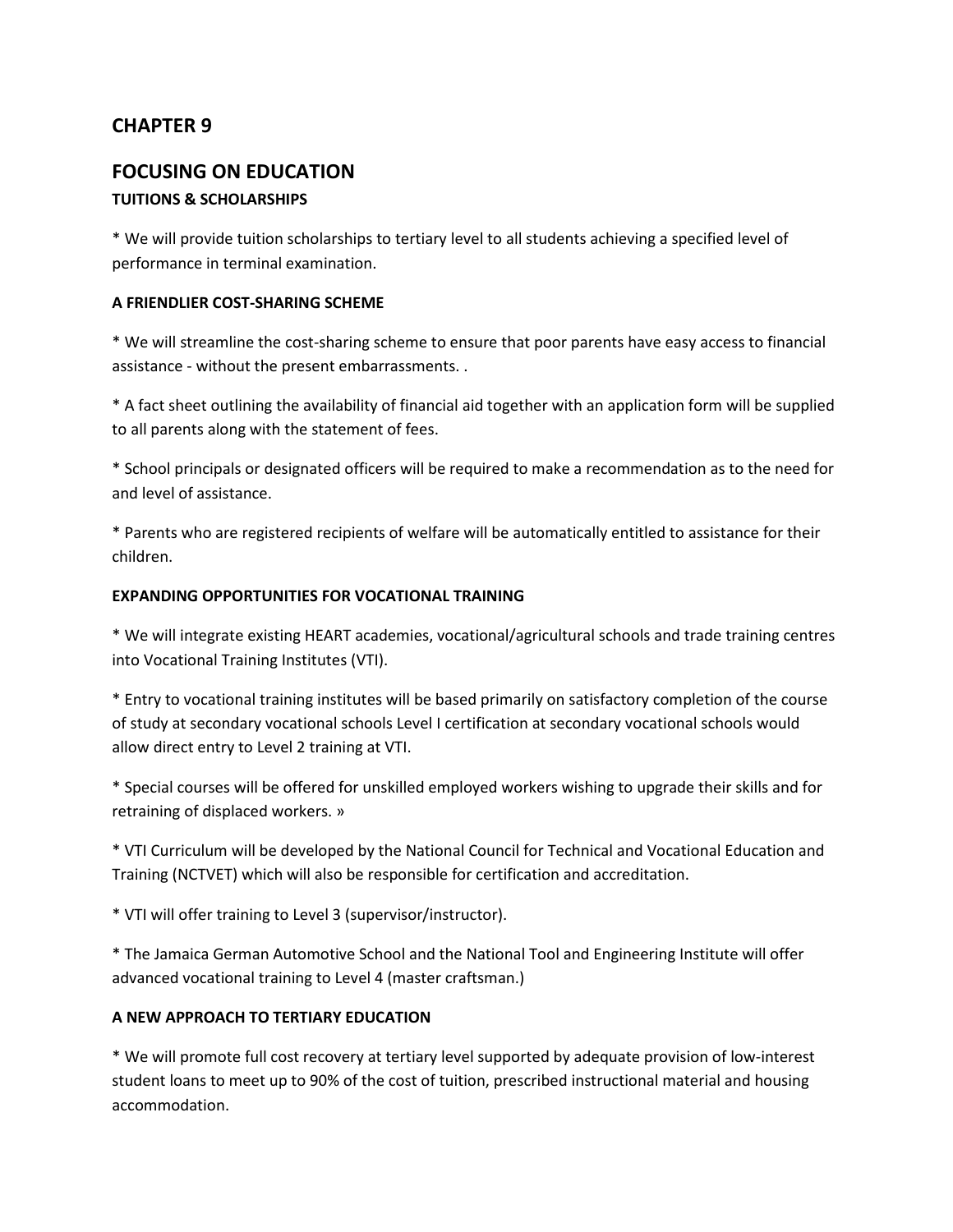\* Appropriately structured tax-free bond instruments will be designed to mobilize funds to finance student loans. Budgetary provisions will be confined to meeting the differential between the cost of funds and interest on loans.

\* Appropriate legislation will be enacted to strengthen post-graduation recovery mechanisms.

\* Loan repayment will be waived where borrowers, upon graduation, work in designated areas of the public service for a specified period of time.

\* Incentives, including land, tax credits and tax rebates will be offered for the provision new and existing off-campus housing made available to tertiary institutions under long-term contractual arrangements with agreed mechanisms for review of rental rates.

\* The Scientific Research Council will be integrated into the UWI so as to provide greater scope for marketable research and bring to bear the research capability of the UWI in developing innovative applications for the productive sector. Our aim is to make the UWI the island's premier research centre

#### **EDUCATION: THE FULCRUM OF NATIONAL DEVELOPMENT**

#### **OUR PEOPLE: OUR MOST PRECIOUS ASSET**

Education is the single most important factor in economic and social development. It is the key that opens the doors of opportunity for individual achievement. lt is a major source attraction for investment since it determines the level of productivity of the work force and the ability of the nation to compete in the global market for goods and services. It is therefore the most effective strategy for reducing poverty and building prosperity. It is an essential ingredient for social stability since it removes many of the causes of crime, violence and social disfunctionalities such as drug abuse, teenage pregnancy and indiscipline.

## **Our Education System Is... FAILING OUR CHILDREN AND BLIGHTING OUR FUTURE**

Early Childhood Education Government policy lacks emphasis on early childhood education which is left largely to privately—operated basic schools, many of which are in poor physical condition, lack competent teachers and perform far below required standards The result is a weak foundation on which it is difficult to build. Primary schools suffer from overcrowding, poor physical conditions, lack of furniture and equipment, shortage of teaching materials, low nutritional levels and weak curriculum delivery. Almost one half of the students leaving primary school do so without having attained functional literacy and numeracy.

#### **SECONDARY EDUCATION**

Inadequate funding, lack of vital equipment and facilities, shortage of competent teachers, declining quality of intake from primary schools and curriculum deficiencies have undermined standards in secondary schools. The retention of secondary-age students in grades 7-9 of all—age schools without a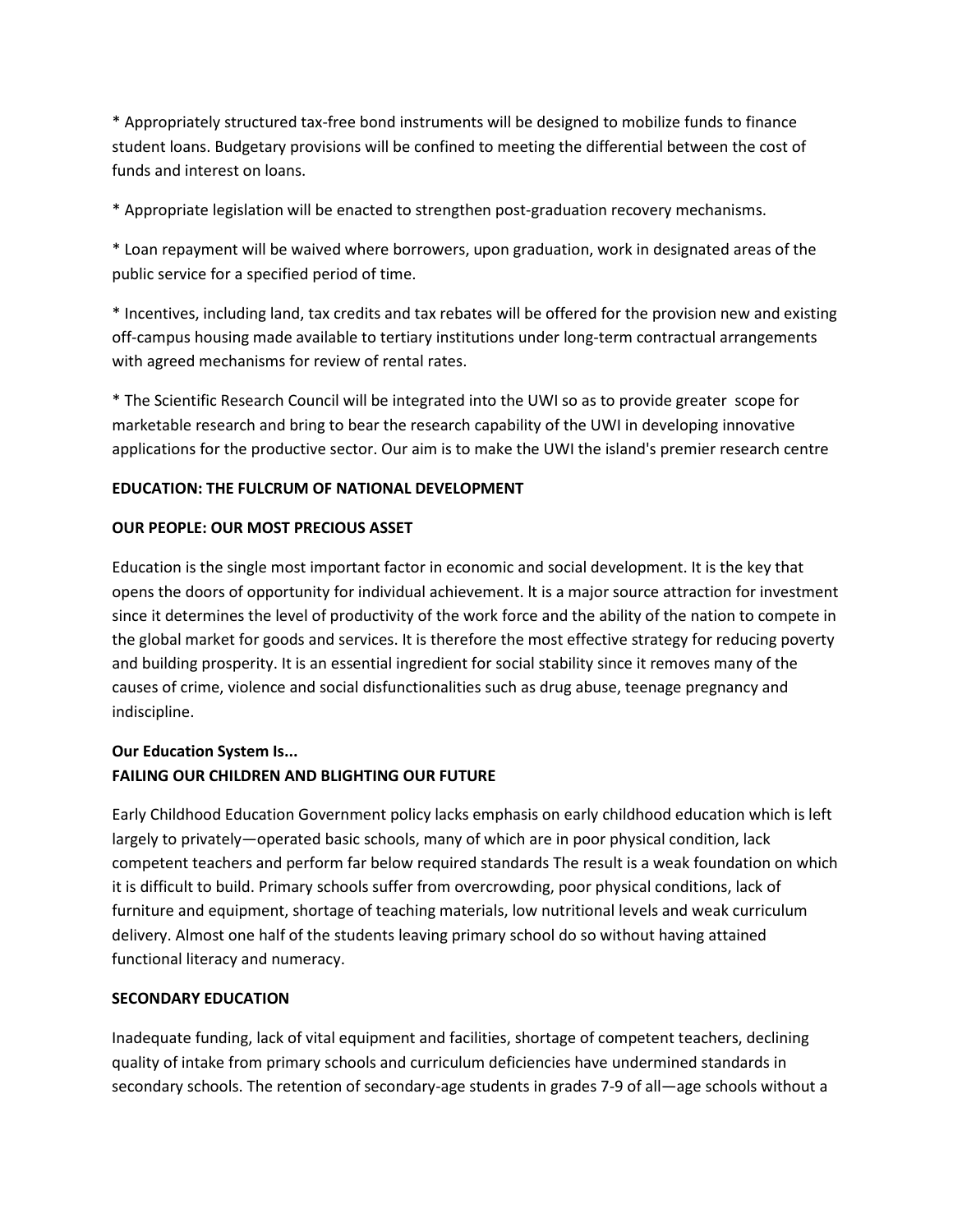proper curriculum and the appropriate teaching apability has created an academic cul-de—sac which leaves many of these students with a feeling of failure and abandonment. The inept application of costsharing requirements has ade secondary education unaffordable to many poor parents. Civics will be reintroduced into our educational system and made a compulsory subject from primary school to university level.

### **TECHNICAL/VOCATIONAL TRAINING**

Technical High Schools originally designed to produce graduates with technical roficiency have suffered from problems similar to those of the secondary schools with the result that the technical content of their programmes has been diluted and their original mandate compromised. Comprehensive High Schools which represent a hybrid spanning academic and technical education have successfully accomplished neither, Institutions for vocational training are fragmented, lack proper curricula, have inadequate certification, are deprived of vital training equipment and have been stigmatized as Iowlevel pursuits

#### **TERTIARY EDUCATION**

The course structure and performance of students at tertiary institutions have been negatively affected by the declining quality of student intake. Lack of resources caused by an outmoded financing system has deprived tertiary institutions of much needed facilities and has restricted the availability of space for applicants. Inadequate arrangements for student loans have meant that many capable students are denied access to tertiary education.

#### POOR SCHOOL ATTENDANCE

Attendance among students in the critical 8—14 years age group averages 80% and is correlated to income levels with the lowest quantile having an attendance rate of 73% compared to 88% for the highest quantile.

#### NUTRITIONAL DEFICIENQY

Financial constraints and logistical difficulties in the production, delivery and storage of packaged lunches have deprived many schools of the nutritional support so vital to thelearning ability of poor students.

#### BUDGETARY ALLOCATION

\* Public sector expenditure. Budgetary allocation to education has fluctuated to as low as 11% of the total budget. Within that level, the allocations to different types of schools reflect inequalities and misplaced priorities Salaries and allowances, utility charges and rental of buildings absorb almost the entire allocation leaving little or nothings for teaching materials, maintenance etc.

\* Supervision and assessment. The level of classroom supervision has been impaired by the preoccupation of principals and senior teachers with administrative responsibilities. There is no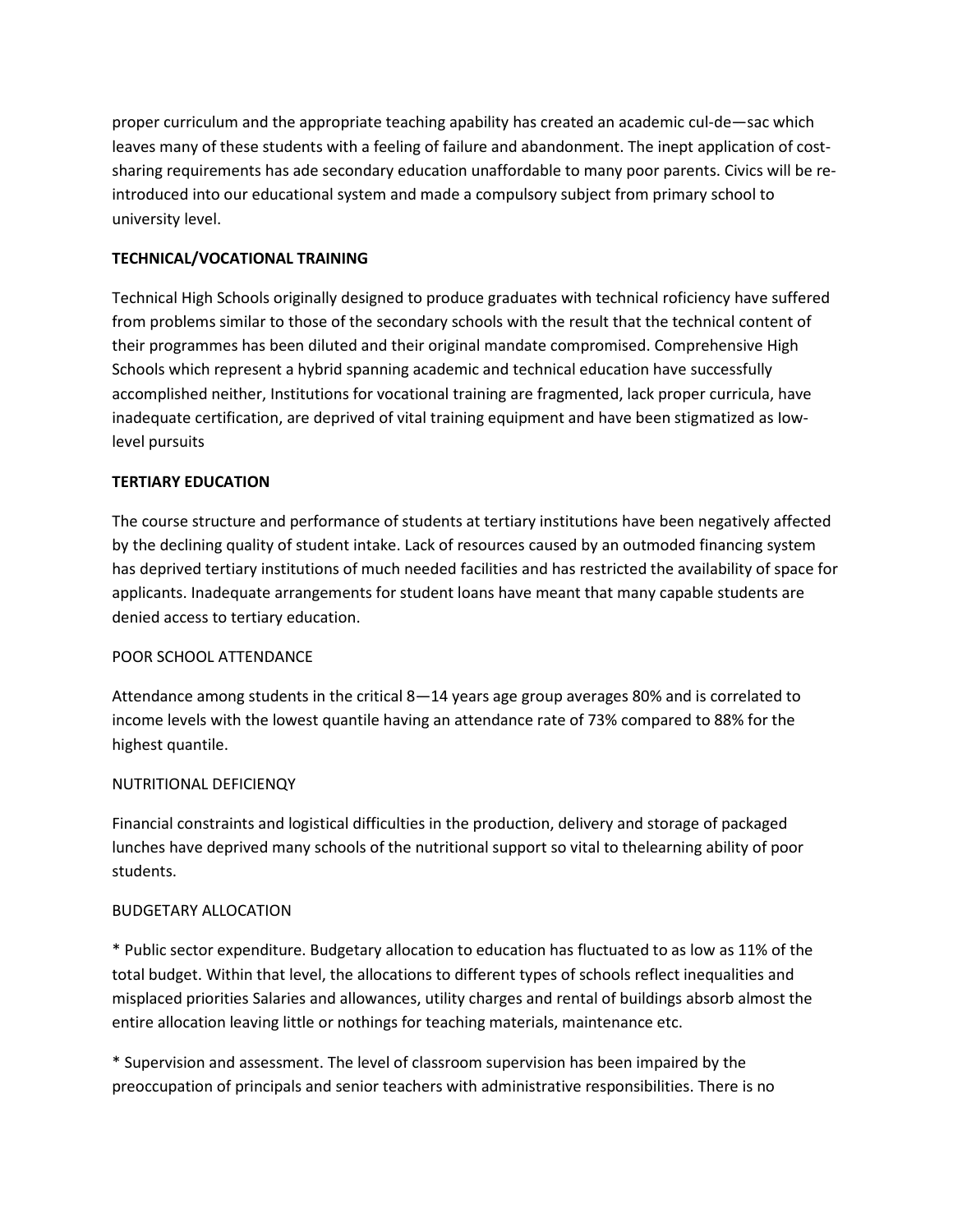appropriate mechanism for evaluating the performance of individual schools on the basis of which deficiencies can be identified and effort and achievement rewarded.

### **The GSAT Experience.**

The present GSAT is a stark symbol of the weaknesses in our education system. The method of assessment must take into consideration the ability of the student vis a vis the desired school and home location. All Secondary schools must be standardized with the same curriculum, teacher ability and facilities.

## **THE NDM'S VISION FOR EDUCATION**

\* Every child should be functionally literate by age 8.

\* Every child should be guaranteed a sound primary education and the opportunity for, further training in academic pursuits or relevant occupational skills.

\* Every student should be equipped with basic employable skills by age 17.

\* No student should be deprived of the opportunity of secondary or tertiary education for reasons of unaffordability.

## **WHAT WE WILL DO TO REVOLUTIONIZE EDUCATION BUDGETARY COMMITMENT**

\* We will increase expenditure on education over a 5—year period to 20% of the total annual budget or 8% of GDP, whichever is greater.

\* We will ensure that a minimum of 15% of recurrent provisions is earmarked for routine maintenance, educational equipment and teaching materials.

\* We will place greater emphasis on early childhood education.

` \* A 5-year capital development program will upgrade all Basic Schools to acceptable and effective standards.

\* All Basic Schools will be upgraded and regulated to ensure the same standard. It will be compulsory for all children to attend Basic Schools.

\* We will provide for all Basic School Teachers with special training in early childhood education.

\* We will fully fund the salaries for all Basic School Teachers.

\* We will expand the program for training and certification of Basic School Teachers.

\* We will enforce a standardized curriculum for the 3-5 year age group through closer supervision and in-service training.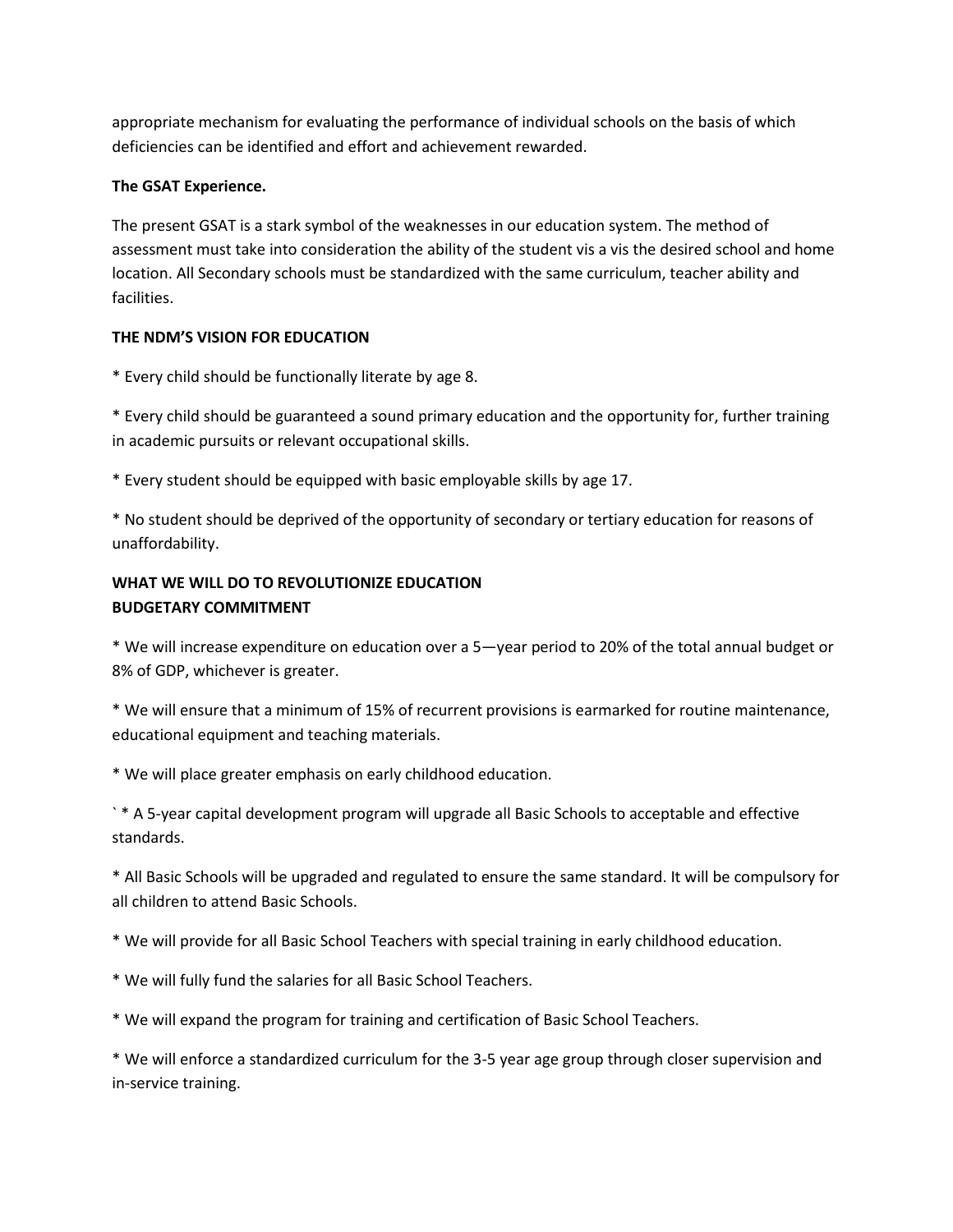\* We will provide audio-visual equipment and program material for curriculum support to every Basic School.

\* We will place the emphasis on Reading and Reasoning for all Basic Schools objective.

#### **STRENGTHENING PRIMARY EDUCATION**

\* We will address as a matter of priority the physical condition of all primary schools and the need for additional space at overcrowded schools.

\* The National Assessment Program will be expanded to determine the progression of ' students from one grade to the next. Students who fall below the required level will be required to repeat the grade and will be given special remedial attention.

\* Teacher/pupil ratio of 1/30 will be achieved and where possible lowered.

\* No child will leave the Primary School system who cannot Read and Reason.

#### **Rationalizing SECONDARY EDUCATION**

\* The concept of all age schools will be abolished and special training facilities established to address children with special needs.

\* We will convert existing all-age schools to primary, secondary or vocational schools.

\* We will restore the specialized purpose and scope of technical high schools to achieve proficiency based on examinations by appropriate examination boards

\* We will convert existing comprehensive high schools into either high schools or technical high schools.

#### **PROVISIONS FOR SPECIAL EDUCATION**

\* A minimum of 5% of capacity in all educational institutions will be reserved for disabled students.

- \* At least one in every 20 teachers on the staff of every school should have training in special education.
- \* Annual screening of students will be carried out to detect physical, mental or intellectual impairment.
- \* We will provide aids (e.g. eye glasses) for readily correctable impairment.

\* An on-going program will be maintained for assessment, counselling, parent training, prescriptive teaching, therapeutic sessions and referral, where necessary, to other institutions.

\* We will provide additional support for NGO's offering special education to students with disabilities.

\* Training in special education will be included as a course option in teachers' colleges.

\* Gifted children will be identified and specially facilitated to maximize their extraordinary potential including advanced placement and the provision of full scholarships to tertiary level.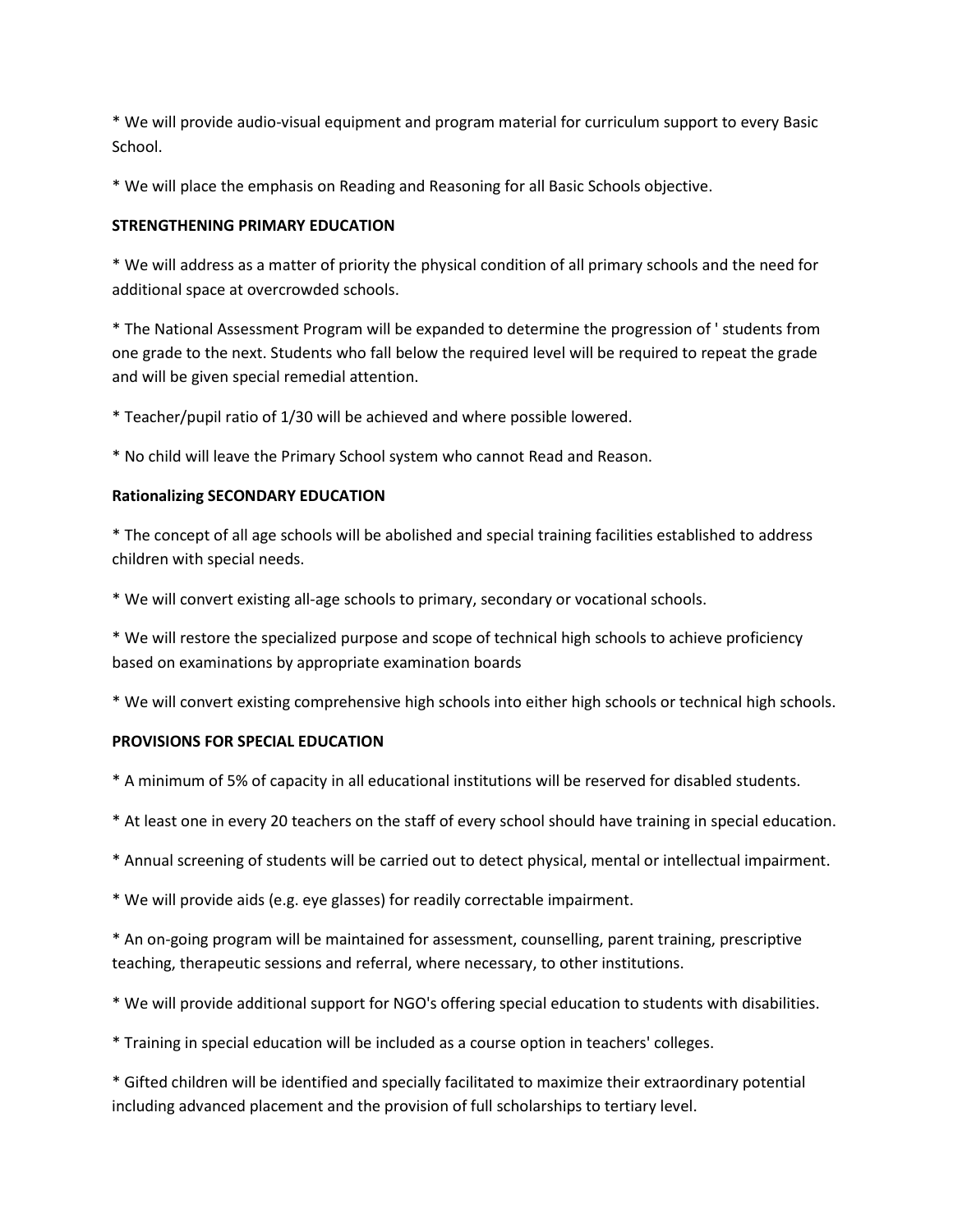#### **ENHANCING SCHOOL ATTENDANCE**

#### **Improving The Learning Environment**

\* School managers will be appointed to assume administrative responsibility for the school plant thereby releasing principals and senior teachers to concentrate on teaching and teacher supervision.

\* We will guarantee adequate furniture for all schools.

\* We will develop and maintain on a quarterly basis a check list of minimum physical standards for all schools.

\* School programmes will be diversified to include stimulating activities on traditional low-attendance days.

\* Incentive awards will be instituted each term for students who achieve an attendance record of more than 90%.

#### **PERFORMANCE ASSESSMENT**

\* Specific criteria will be developed for annual performance assessment of schools These criteria will include (but not limited to) performance of students as determined by the National Assessment Program.

\* Tangible recognition including cash grants for identified projects will be given to outstanding schools.

#### **INCREASING NUTRITIONAL SUPPORT**

\* We will privatize the management of Nutrition Products Ltd. to enable higher levels of efficiency.

\* Schools will be allowed to enter into contractual arrangements with suitable local transporters for the collection and delivery on a daily basis of packaged lunches.

\* Tendered contracts will be entered into with private sector companies in areas not served by Nutrition Products Ltd. for the supply of packaged lunches that meet nutritional specifications.

#### **IMPROVING THE LEARNING ENVIRONMENT**

School managers will be appointed to assume administrative responsibilities for the school plant. Thereby releasing principals and senior teachers to concentrate on teaching and student supervision.

\* We will guarantee adequate facilities for all schools.

- \* We will develop and maintain on a quarterly basis, a checklist of minimum standards for all schools.
- \* We will provide audio-visual equipment and program material to support curriculum delivery.
- \* We will expand the textbook rental scheme to cover all grades in primary and secondary schools.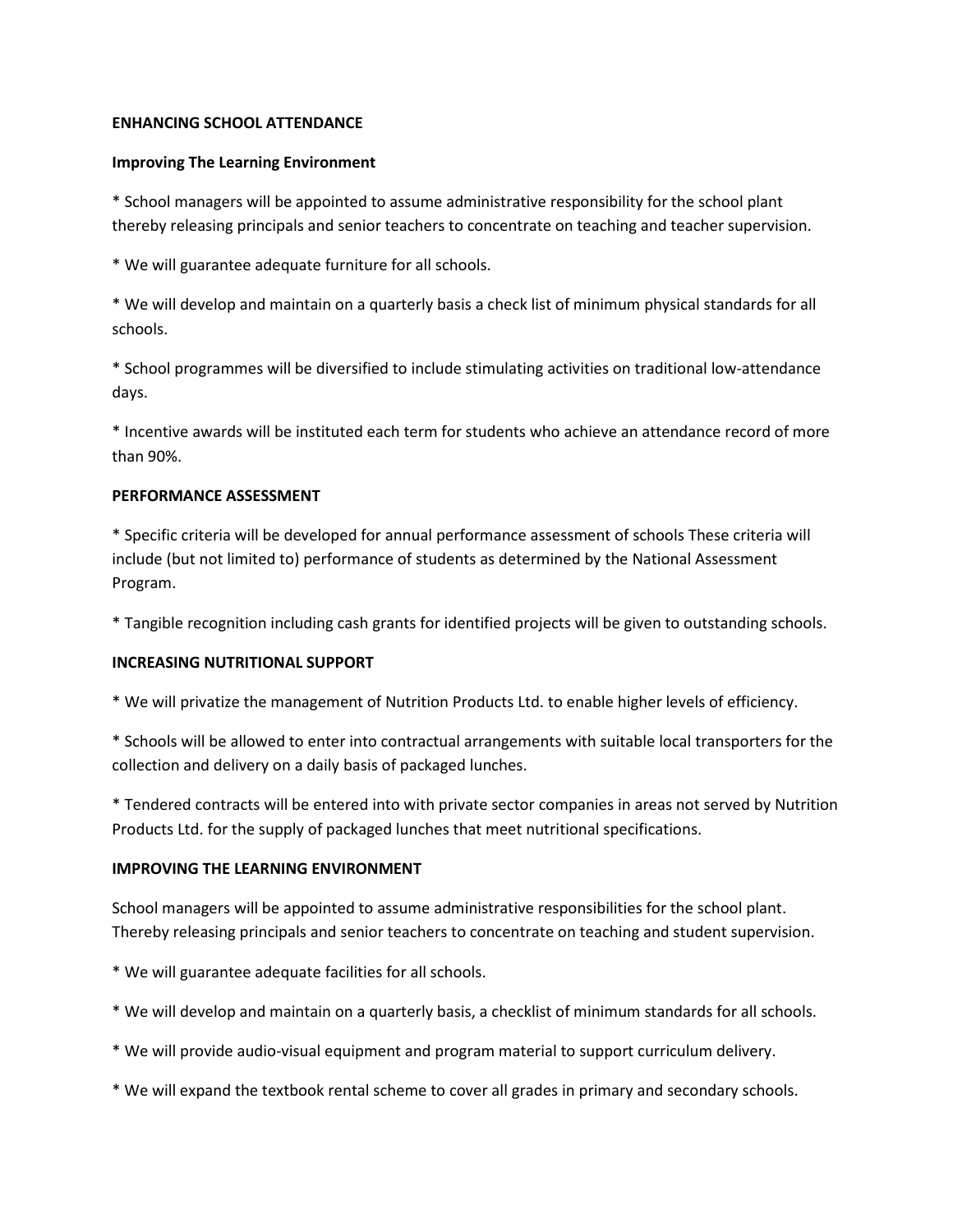\* We will rebuild and update the book stock of the Jamaica Library Service and ensure that adequate space and books are provided for all primary and secondary schools.

\* We will ensure that all secondary and technical schools are equipped with functioning laboratories and workshops .

\* A system of professional designation will be established for teachers who achieve a specified level.

\* We will provide a mortgage interest subsidy not exceeding 15% of basic salary to assist teachers with more than 10 years service to purchase a house.

\* We will offer teachers enhanced life insurance coverage equivalent to 5 times basic starting salary with 2/3 of the premium being paid by the government

### **ENSURING THE QUALITY AND AVAILABILITY OF TEACHERS**

\* The annual output of existing teacher training institutions will be expanded to 1800 to increase the complement of trained teachers and achieve a teacher/pupil ratio of 1/30

\* Special emphasis will be placed on the training of additional science teachers for secondary schools.

\* A new teachers'college will be established to train teachers in vocational subjects and to meet the additional requirements that will be created by the secondary vocational schools.

\* We will expand the training of teacher/librarians to ensure that at least one such person is on the staff of every primary and secondary school.

\* We will ensure that the real value of teachers'salaries is preserved by automatic annual adjustments.

\* Special incentives will be paid to teachers based on annual assessment of the performance of each school.

\* Salaries of primary school teachers will be equated with those of teachers with similar qualifications in high schools. i

### **FINANCING TERTIARY EDUCATION**

The NDM is proposing National Sacrifice to finance our education system. If our country is to be indebted then it should be for the cause of education. The NDM is committed to redirect from borrowed funds US\$200 million into a self sustaining fund. From this fund, low interest student loans will be available to those who qualify for tertiary education. The Amount currently allotted to tertiary education will be redirected to the early childhood, primary and secondary levels and to make sure more trained teachers are available with a proper pay package.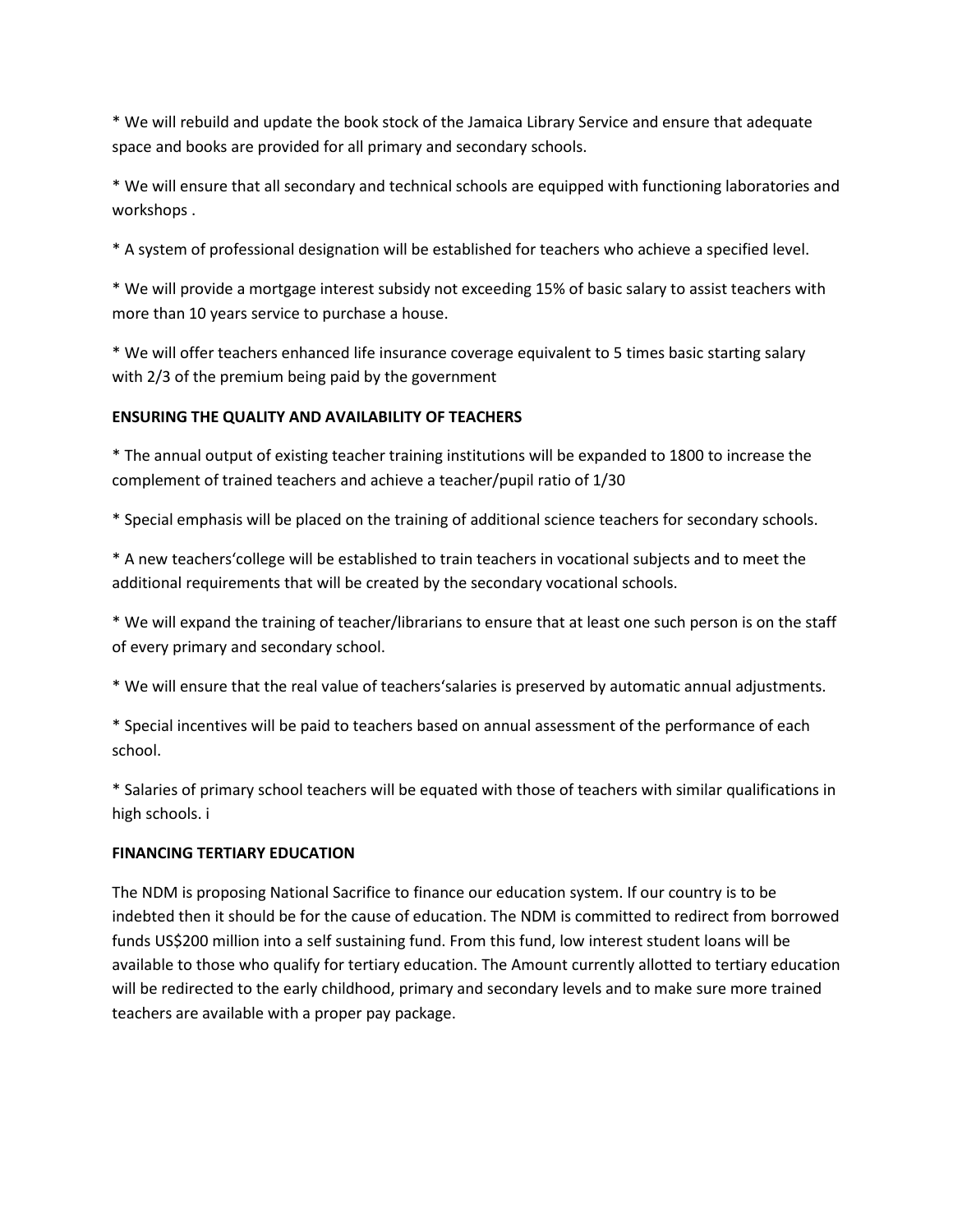# **OUR YOUTH AT THE TOP OF OUR PRIORITIES**

#### **OUR YOUNG PEOPLE ARE OUR GREATEST HOPE AND MOST CRUCIAL RESPONSIBILITY**

More than a half of our population (approximately 1.3 million) is under 25 years. Of that number, 750,000 fall in the volatile 10-24 year age group. The strength of any country, is its capacity to respond to a changing world environment and the security of its future can be measured by the condition of its young people. It is they who supply the energy and vitality to drive a nation to greater achievement. lt is their hopes and aspirations that must define our goals as a people and it is their innovativeness and creativity that must constantly revolutionize the methods by which those goals are achieved. We therefore place our young people at the centre of our development strategy.

#### **REVERSING THE HOPELESSNESS THAT PREVAILS AMONG OUR YOUTH**

\* We will strengthen the legislative provisions relating to the rights of children and vigorously enforce these rights including the obligation of parents to ensure that children attend school.

\* We will ensure that every child has access to a proper education and appropriate training m income earning skills as outlined in our Education Policy.

\* Our economic policy designed to achieve sustained macro-economic stability and stimulate investment and job creation will generate new opportunities for employment of young people.

\* We will modernize and reintroduce the Apprenticeship Program to create additional opportunities for the training and employment of young people.

\* We will revitalize the National Youth Club Program with the aim of having at least one vibrant youth club in each community. These youth clubs will emphasize discipline and social responsibility and will support a wide range of activities including sports, culture, personal development, leadership training and community projects.

\* We will revitalize the Jamaica Festival as a means of providing greater opportunities for the development of the artistic and cultural talents of our young people.

\* Our National Sports Program will be used to foster a spirit of discipline, effort and collaboration among young people.

#### **Sports: An Effective Tool For Nation Building**

#### THE INESTIMABLE VALUE OF SPORTS

Sports plays a vital role in social development. lt is unique in that it involves not only the participants but, with equal fervor, the spectators and is therefore a powerful tool for social interaction at both the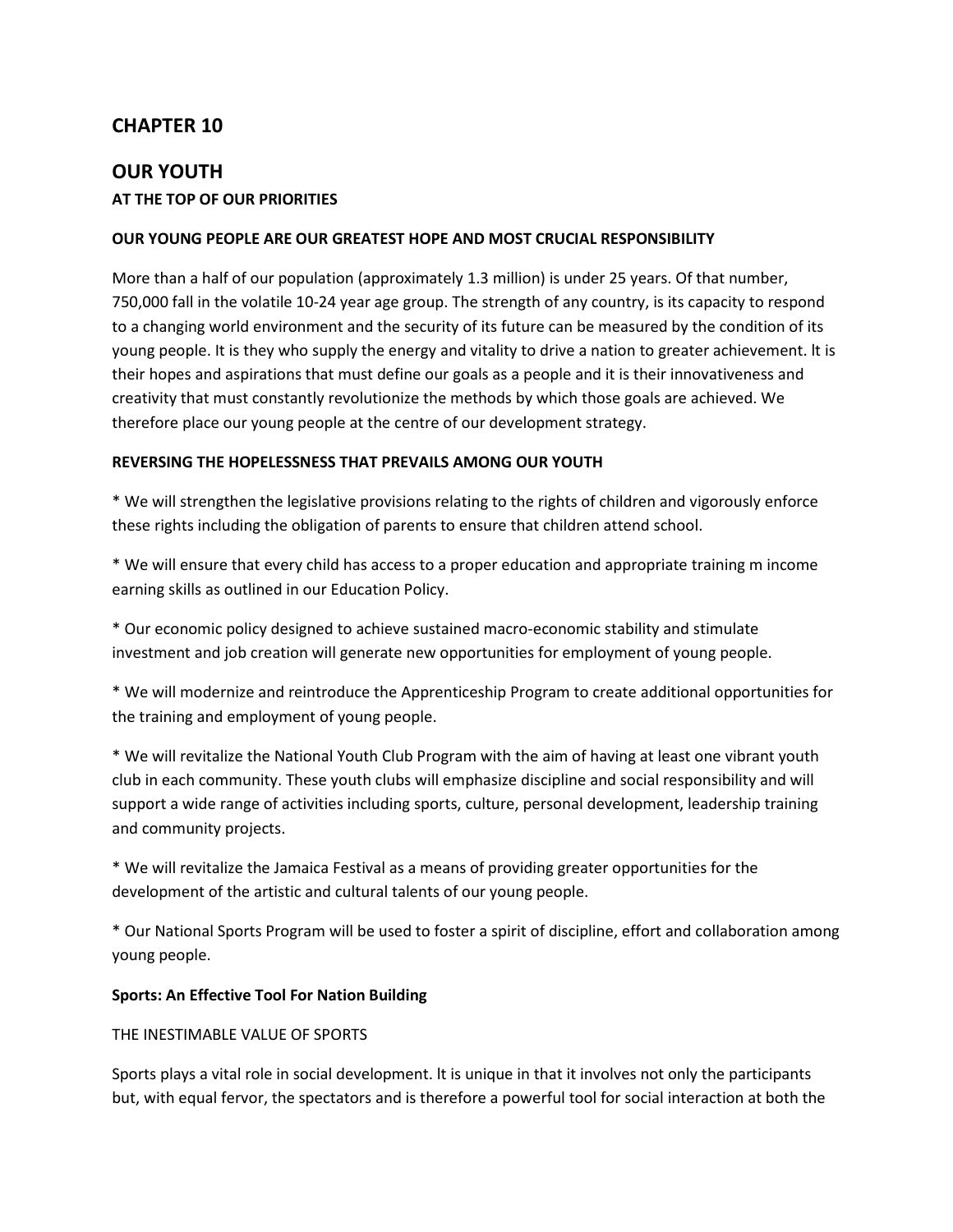community and national levels. If efficiently administered, it promotes the qualities of discipline, effort and collaboration. lt provides vast opportunity for individual achievement and enables both individuals and communities to earn the recognition and respect which they would not otherwise be able to command. At the international level, sports has been an agent of national unity and a source of national

pride.

Our Sports Development Strategy should Be Built On Partnership.

Sports is best organized through the initiatives of schools, communities, individual clubs and workplaces with the support of the private sector and regional and national-associations, many of which are affiliated to international organizations. Our policy will therefore be guided by the need to strengthen the work of these bodies, provide the appropriate facilities, create new incentives for sports achievers and facilitate the early discovery and development of sports potential.

#### PROVIDING THE INFRASTRUCTURE

**Communities:** The establishment of the Constituency Development Fund will allow much greater attention to be given to upgrading community centres and Playfields New housing developments above a certain size will be required, as a condition of approval, to develop Playfields to minimum specifications.

**Schools:** We will seek to acquire land for schools which do not currently have space for a Playing field. Schools will be encouraged to raise funds for upgrading of playfields which will be matched by the government. .

**Urban Centres:** Working in conjunction with sporting bodies and the private sector, we will provide matching funds for upgrading sporting facilities in urban centres to specified criteria These will include the playing area, enclosure to facilitate charged admission, , accommodation for patrons, security and facilities for players.

**Nl:** The facilities at the National Stadium Complex will be properly maintained for national and international competitions. I

#### **SPORT GEAR**

We will grant tax exemption for sports goods and equipment purchased through schools and recognized sporting bodies.

#### **TRAINING**

\* We will expand the training of sports instructors and physical education teachers at the G C Foster College.

\* Training programmes will be supported by regular coaching clinics and wide dissemination of training aids (literature, video programmes etc).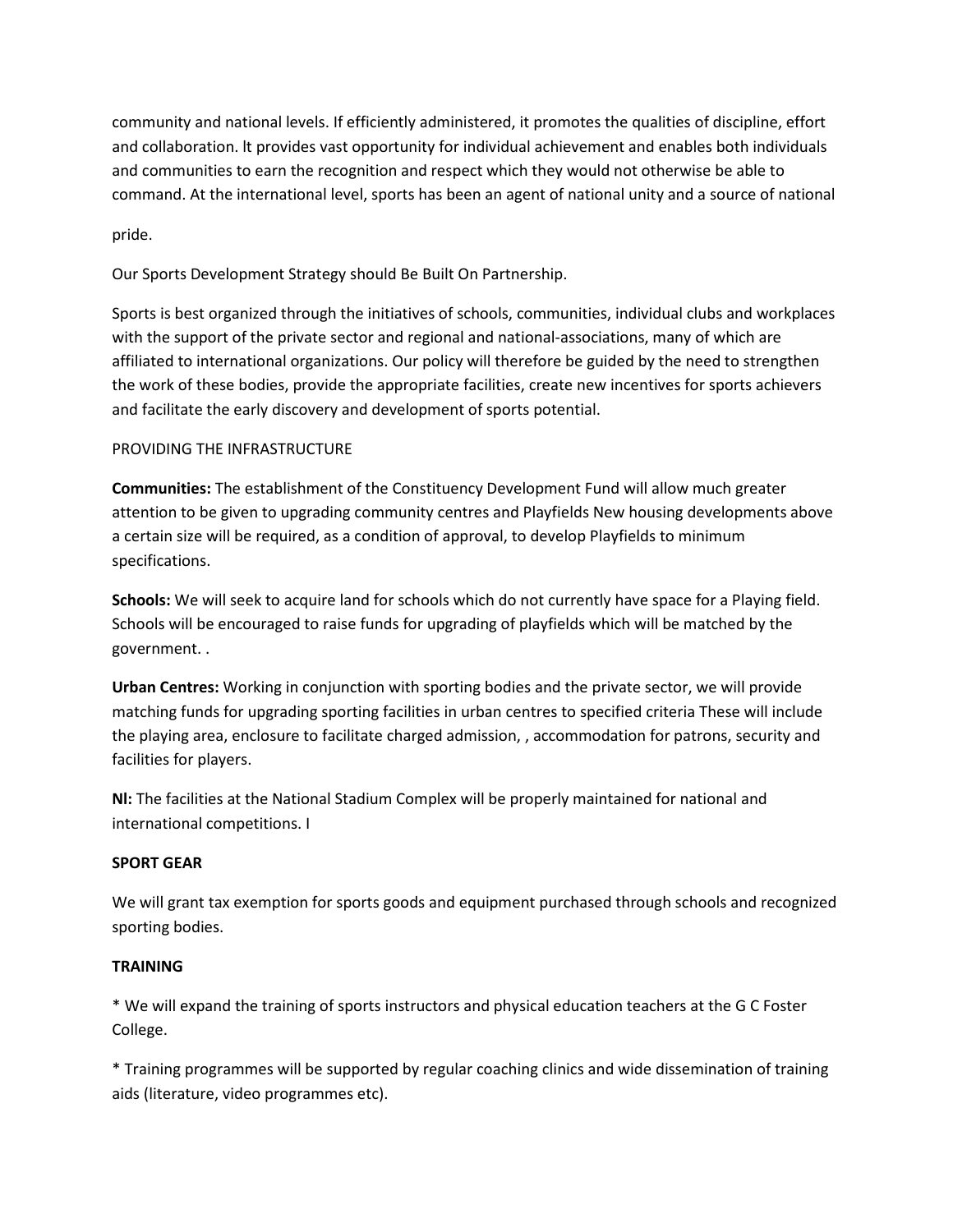# **Sports Scholarships**

We will provide scholarships to secondary and tertiary institutions for outstanding sports achievers who satisfy entry requirements.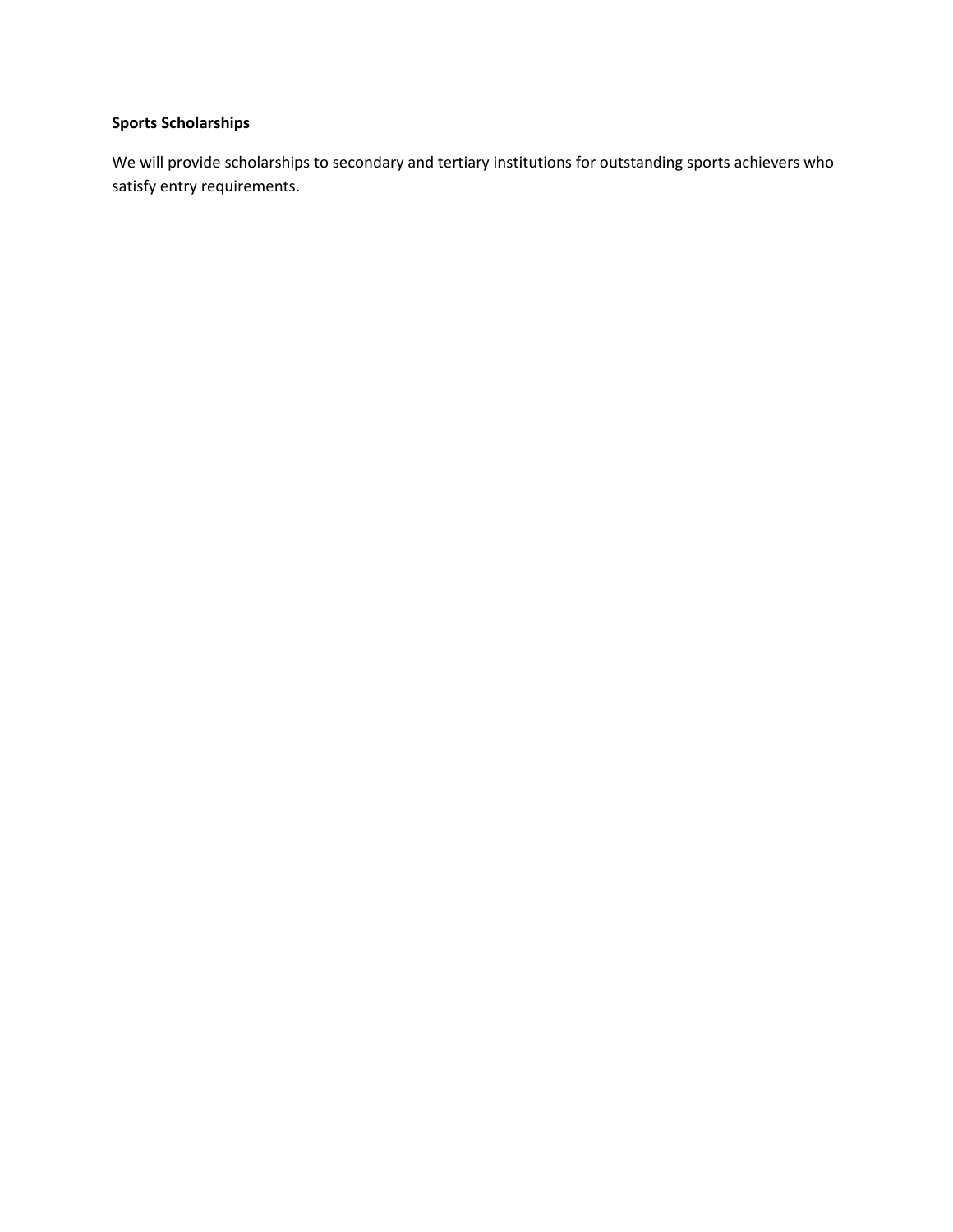# **CHAPTER 10B**

# **OUR CULTURE**

#### **THE HEART AND SOUL OF OUR PEOPLE**

#### **WE MUST ARREST THE EROSION OF OUR CULTURE**

Jamaica's rich cultural heritage is being eroded by several factors -

- \* Inadequate research, documentation and archiving. Neglect and deterioration of historical sites.
- \* Insufficient avenue for cultural expression and transmission.
- \* The impact through modem telecommunications of competing cultural values unmatched by initiatives to reinforce indigenous culture.
- \* The failure to actualize the commercial value of our cultural forms.
- \* Every school will be required to have at least one member of staff with training in physical education.

\* We will provide coaches in the major sports, working at the parish level, to identify and develop talent at the school and community levels.

#### **OUR STRATEGIES TO PRESERVE, ENRICH AND MARKET OUR CULTURE**

\* The Cultural Training Centre will be integrated into the UWI and its courses will be accorded degree status.

\* Things Jamaican will be restructured as an advanced training institute (AVI) to provide training in indigenous craft in conjunction with its commercial operations.

\* A planned program of restoration of historical sites will be pursued in a manner that will enable them to operate as commercial ventures especially as tourist attractions.

\* Fellowships will be offered for research and documentation of our cultural heritage.

\* Additional resources will be provided for the National Archives, the Institute of Jamaica, the National Library and the National Gallery to preserve critical artefacts and improve their documentation and management systems.

\* The Jamaica Cultural Development Commission and the Social Development Commission will be merged with one of its principal assignments being to revitalize the Jamaica Festival as a means of cultural expression at the community level.

\* The Cultural Production and Training Centre will work in collaboration with artistic groups and private entrepreneurs to produce local material for radio and television transmission both locally and in overseas locations with large concentration of Jamaicans.

\* Scholarships to secondary and tertiary level will be offered for students who achieve l excellence in cultural forms and who satisfy entry requirements.

### **ENHANCING THE BENEFITS OF OUR CONTEMPORARY MUSIC**

\* Reggae music has combined many elements of our culture and heritage and has transformed them into a dynamic product with strong international appeal Jamaica could derive much greater benefit by going beyond artistic production to international marketing if the appropriate facilities existed In addition, tourism could be enhanced by greater exploitation of our distinction as the "home of reggae music".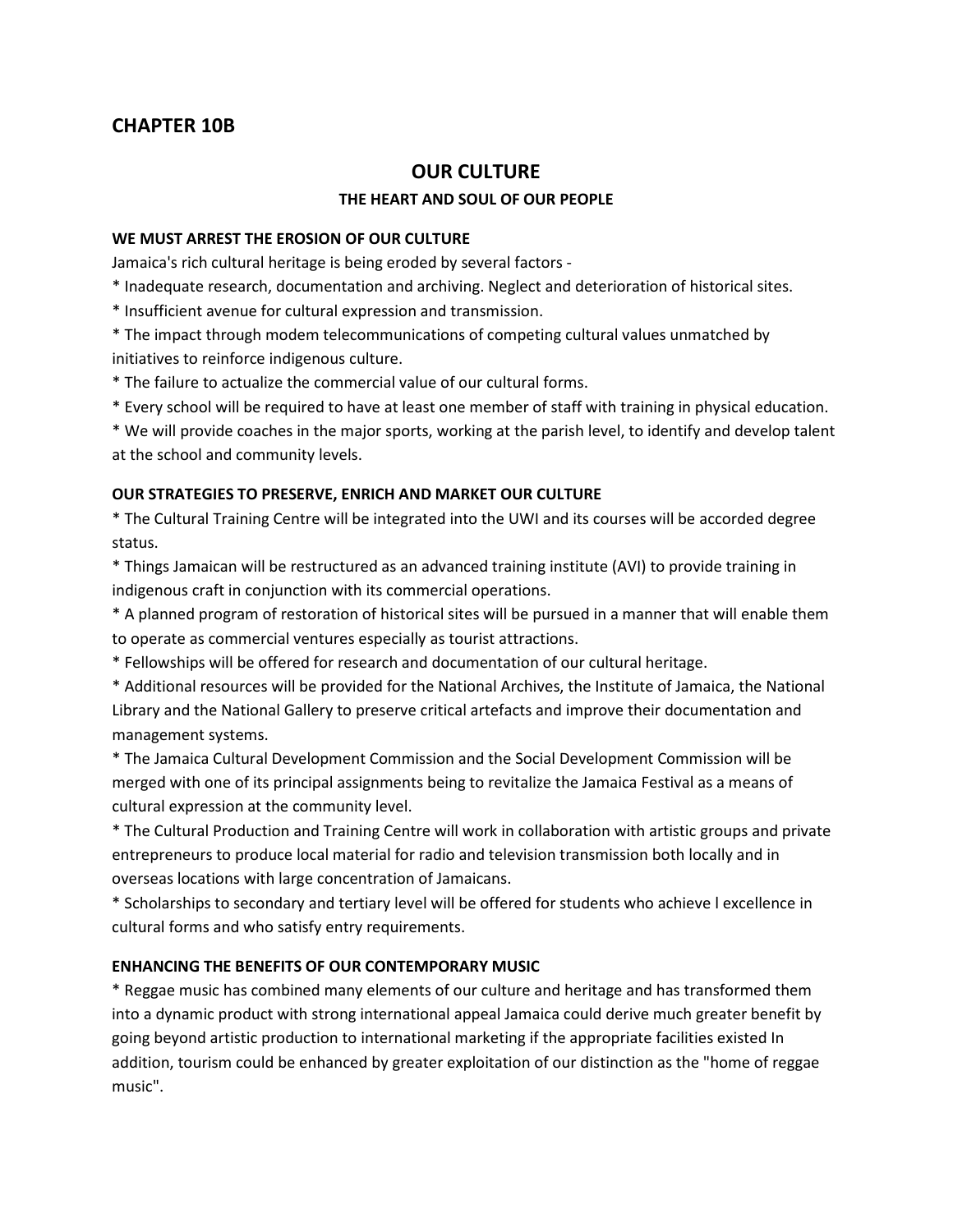\* The revitalization of the Jamaica Festival will facilitate the emergence of new talent that can achieve international acclaim.

\* We will collaborate with producers and artists to establish the facilities for international marketing.

\* We will work with promoters and artists to stage reggae carnivals at major international venues to maintain and enhance reggae's place in the international market.

\* We will develop the facilities for regular (instead of annual) music festivals and will work jointly with local promoters in the staging of these festivals as a major tourist attraction.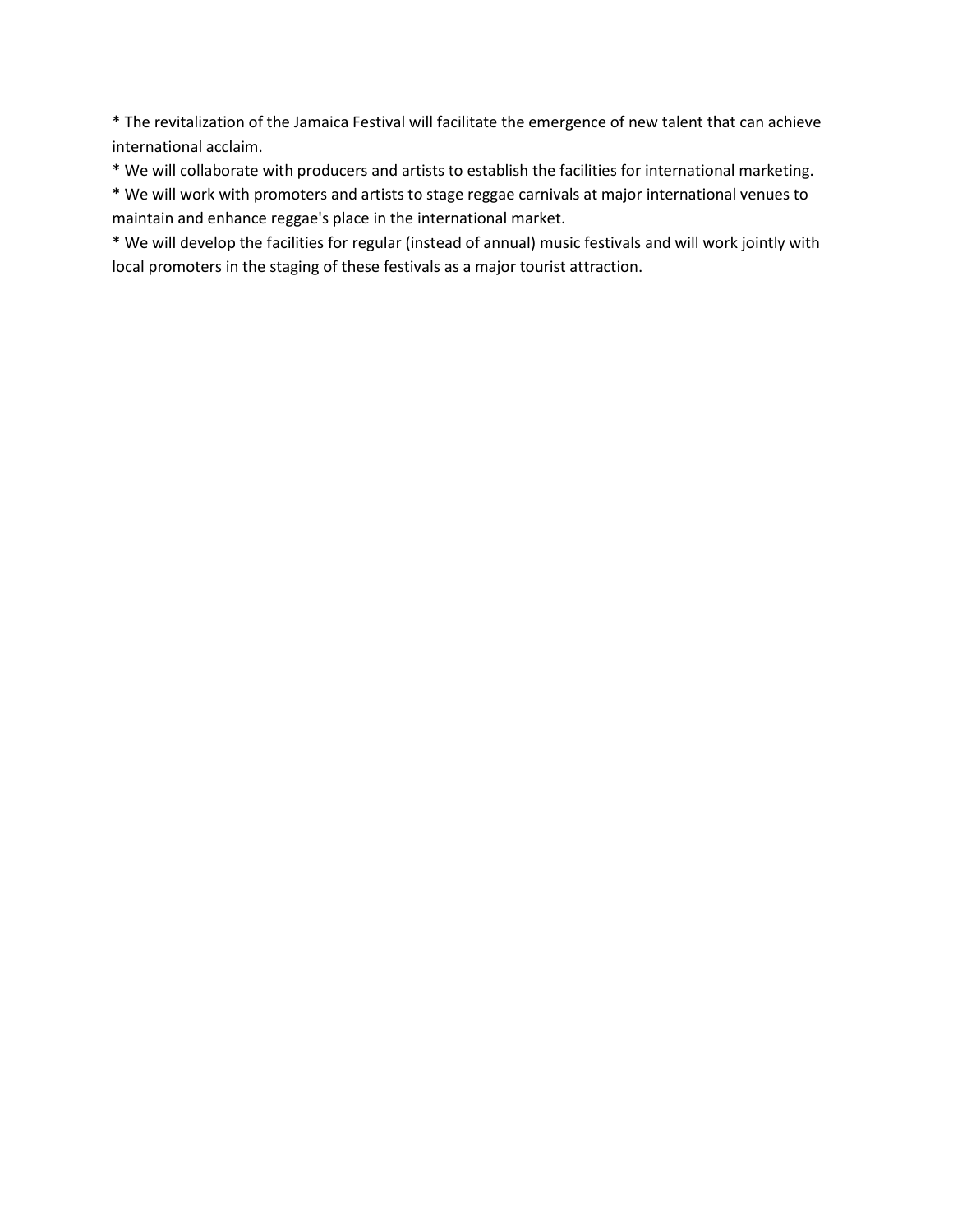# **CHAPTER 10C**

### **TODAY'S CHILDREN TOMORROW'S ADULT**

#### **They are our hope and our future.**

Our children represent our hope and our future but as they go through their formative years they are the most vulnerable among our population. Their future development and the fulfilment of their potential depend critically on the quality of the environment in which they are brought up, the care which is provided for their physical and mental growth and their access to the facilities which will equip them to assume adult responsibilities. The condition of our children cannot be divorced from the conditions which affect the home and the strength of the family unit Policy initiatives must seek to make up for these deficiencies while at the same time remove their causes.

#### **POLICY INITIATIVES TO SAFEGUARD OUR CHILDREN**

Projects geared toward production and community service. \* We will work jointly with nongovernmental organizations to rehabilitate street children by facilitating their return to their homes where feasible, providing temporary shelter where necessary and ensuring that they attend school and avail themselves of opportunities for skills training.

\* Through the schools, health services, children's services, poor relief department and nongovernmental organizations, we will seek to identify children with physical or mental disorders and will provide special assistance for their care and rehabilitation, where possible.

\* We will seek an amendment to the Adoption Law to facilitate easier adoption of children while ensuring their safety and well-being.

#### **NEGLECT BY FATHERS**

Hundreds of thousands of our children start life and continue into adulthood under serious disadvantages because their mothers are not in a financial position to establish the biological paternity of the father to legal satisfaction. These children miss out on the many opportunities including schooling, proper housing proper nutrition and nurturing into fulfilling their social and economic potentials. Despite the single handed gallant efforts of single mothers and grandmothers too many of these children end up as failures and invariably on the wrong side of society and worse, on the wrong side of the law. The NDM proposes that government makes available free and compulsory paternity testing access to all mothers who desire to legally establish the biological paternity of their children. The NDM further proposes that the legal establishment of paternity should automatically entitle the mother to child maintenance from the father.

#### **SAFEGUARD OUR CHILDREN**

\* The rights of children will be constitutionally guaranteed in the Charter of Fundamental Rights to be enacted in the new Constitution.

\* Through public education, we will promote programmes strengthen the family unit and reinforce the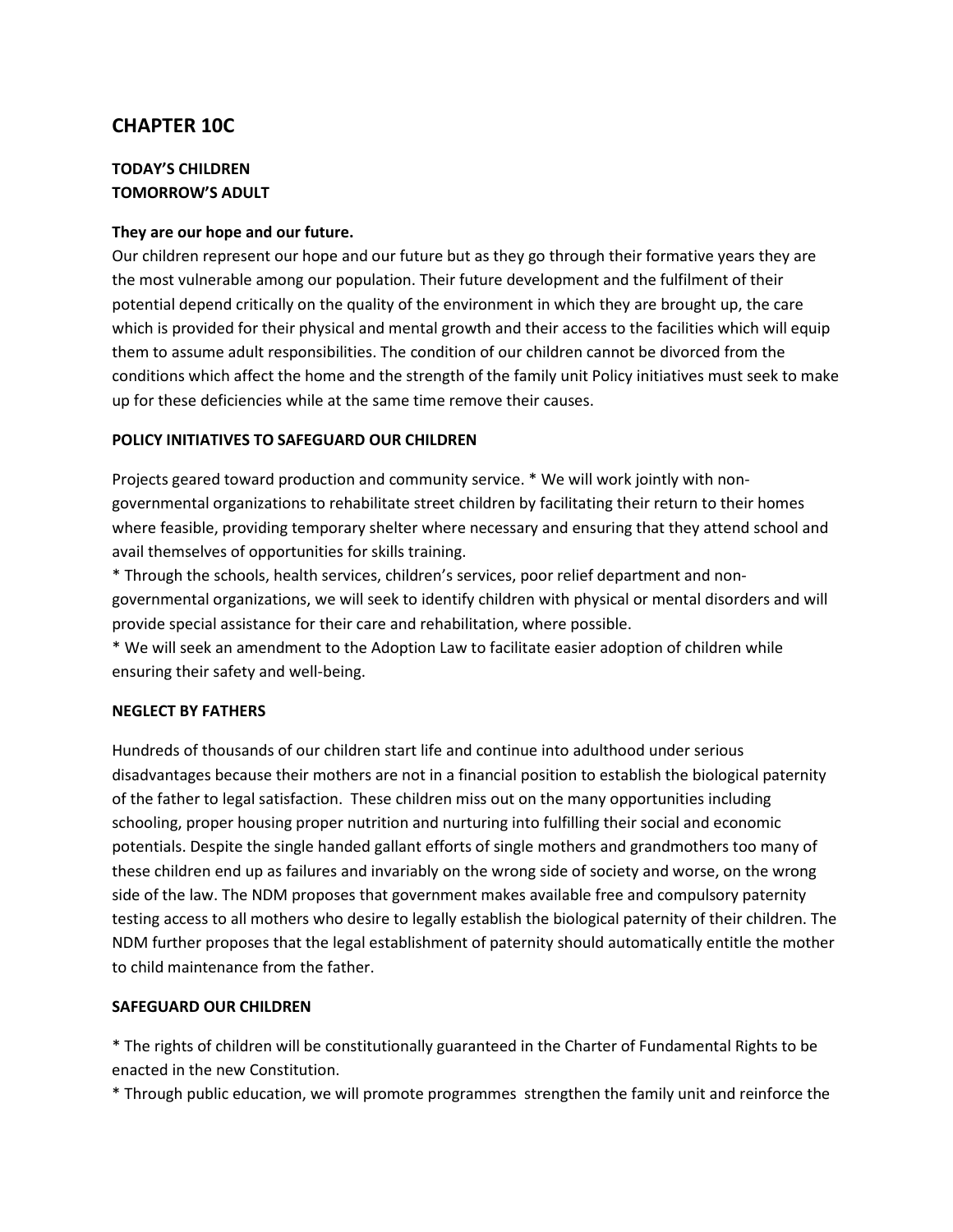obligation of both parents to their children appropriate legal sanctions will be enforced for wanton parental neglect.

\* We will ensure that proper health care is available without charge to pregnant and lactating mothers as well as young children.

\* Food support programmes will be geared towards pregnant and lactating mothers and young children as well as the indigent elderly and severely disabled.

\* Our initiatives to revolutionize education will provide greater access to quality basic school training and will guarantee every child the opportunity for a sound primary education and appropriate training in income earning skills.

\* We will upgrade and expand existing children's homes to provide an appropriate environment for abandoned children and those at severe risk in their home environment.

\* We will provide increased financial support to churches and non-governmental organization that operate children's homes.

\* We will seek to enact legislation to provide stiff penalties for sexual of physical abuse of children. The rape unit within the police department will be expanded to deal with cases of child abuse in collaboration with the children's services division.

\* We will seek legislation to make it illegal for children to be held in adult detention or remand facilities. Special facilities will be provided for juvenile detainees.

\* Juvenile correctional institutions will be reoriented toward rehabilitation with particular emphasis on counselling and skills training.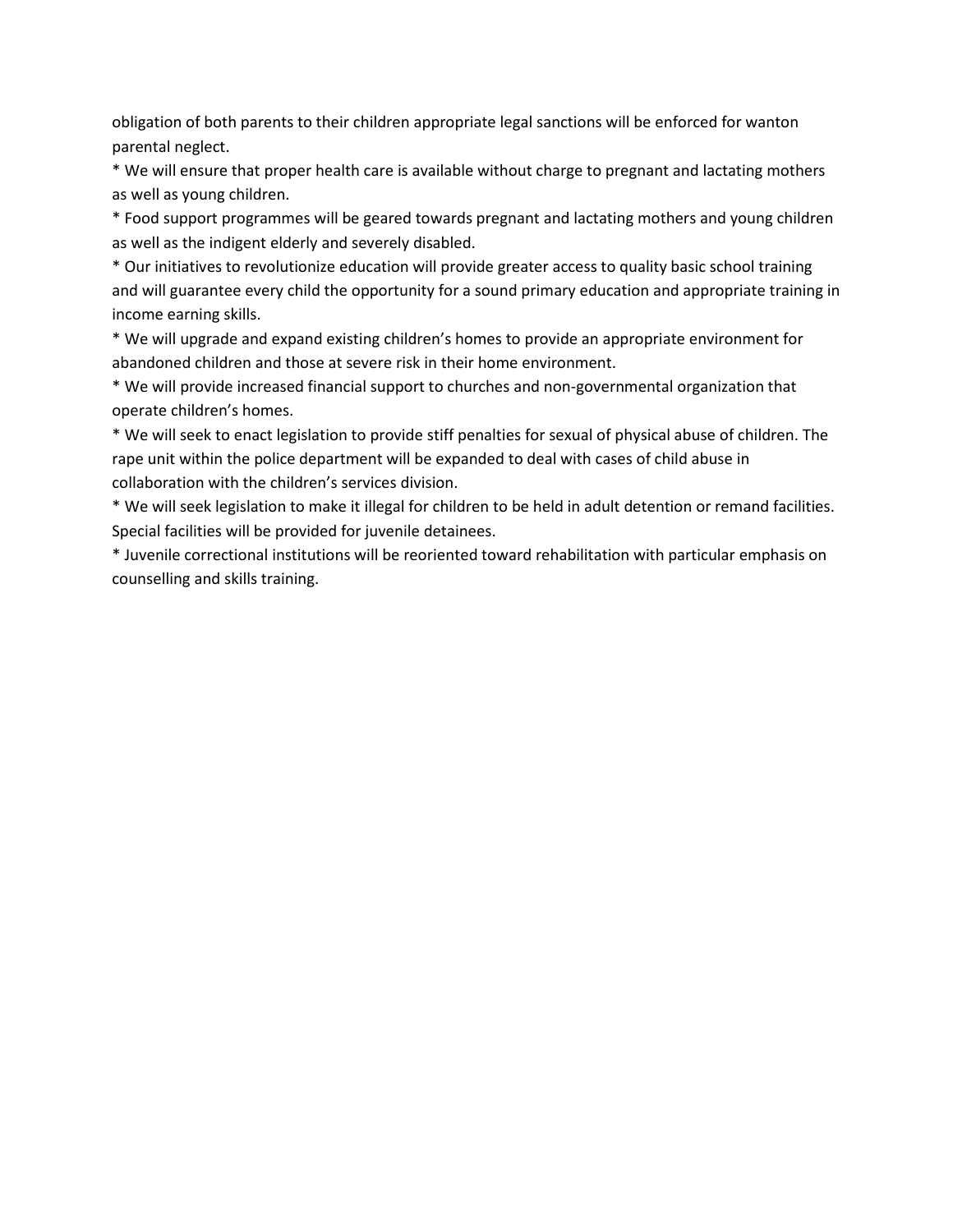# **CHAPTER 10D**

### **EQUAL RIGHTS FOR WOMEN**

#### **EQUAL RIGHTS..... DESERVED RESPECT**.

We affirm our recognition of women as equal members of the society who command our respect and who must not only be guaranteed the same rights as men but whose unique role in humanity entitle them to special rights. We support the principle of shared power and responsibility between women and men in the home, at the workplace, within the community, in the political arena and in government at all levels.

#### **OUR COMMITMENT TO WOMEN AND TO THE NATION**

\* We will remove all remaining constitutional and statutory forms of discrimination against women.

\* We will support the efforts of women's organizations to monitor, promote and defend the rights of women.

\* We will vigorously enforce the legal provisions relating to domestic violence.

\* Industrial relations legislation and machinery will institutionalize the principles of equal pay for equal work and promotion by merit.

\* We will strengthen the appropriate legislative provisions to protect the interests of women in the sharing of assets acquired by common-law partnerships which have ensued for more than 5 years.

\* Our policies relating to education, training, investment and job creation will place emphasis on the need to redress the severe imbalances in employment and economic opportunities between men and women.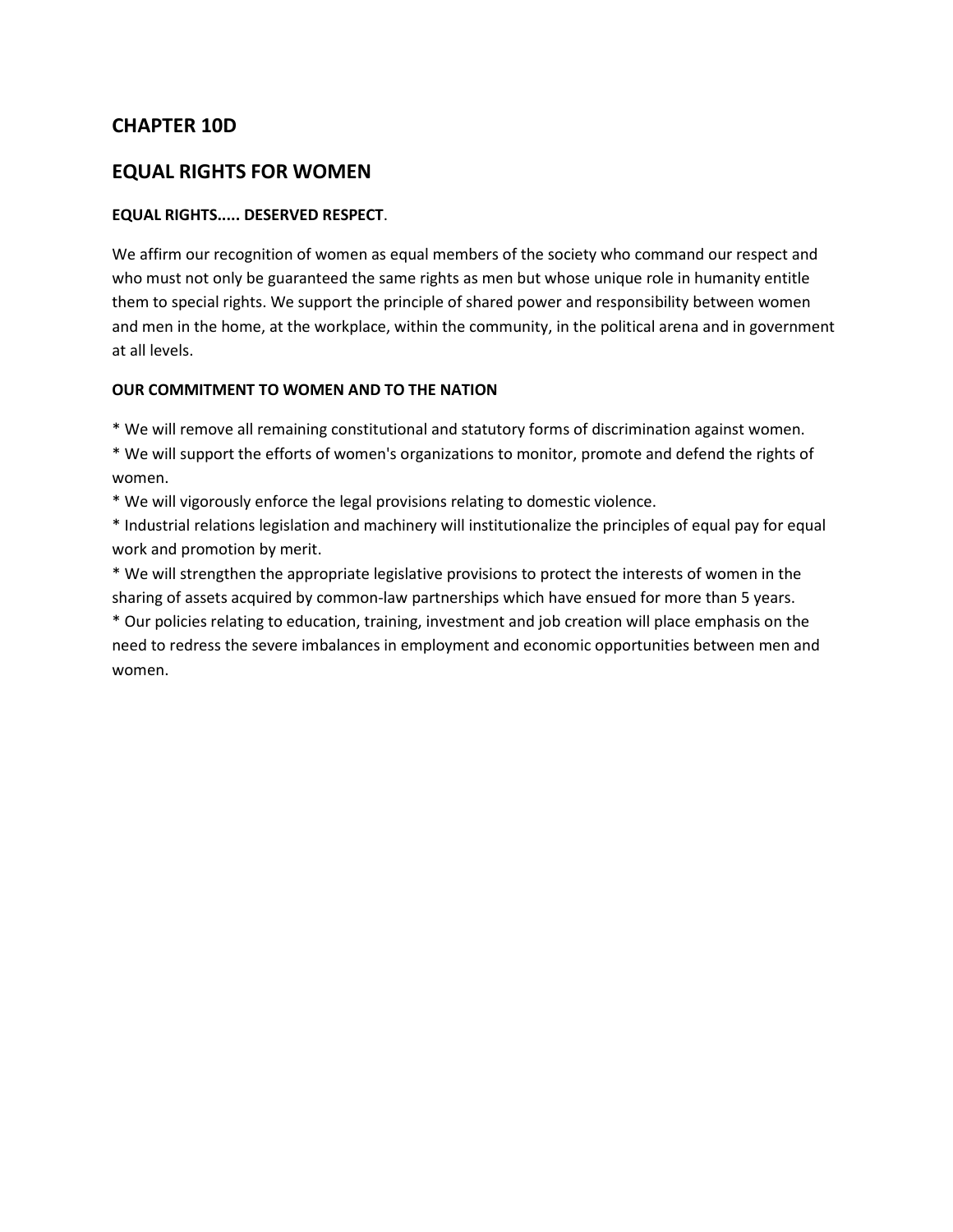# **CHAPTER 10E**

# **TODAY S ELDERLY,**

# **YESTERDAYS PRODUCERS**

#### **A MEASURE OF OUR HUMANITY**

Like our children, our elderly constitute a vulnerable segment of our population. Their difference, however, lies in the fact that with deteriorating capability their prospects will gradually diminish. The moral quality of a nation can be measured by the care it gives to its elderly people. We recognize this as a crucial policy responsibility has put severe stress on their ability to adequately care for their elderly members particularly those who require constant attention and assistance.

#### **A CARING APPROACH TO THE NEEDS OF THE ELDERLY**

Families will be encouraged and supported in meeting the care needs of their elderly members.

\* Primary health care programmes will place particular emphasis on home visits by community health aides to deliver health care services to the elderly.

- \* We support and will expand the Drugs for the Elderly program.
- \* lndigent elderly will be one of the principal targets of our food support program.

\* We will refurbish and maintain to adequate standards all public infirmaries and will ensure proper nutritional and medical support.

\* Each infirmary will include on its staff someone with appropriate training to provide counselling and to co—ordinate group therapy and productive activity programmes.

\* We will provide subvention to individuals and community organizations which offer shelter and care for dependent elderly. We will expand the Golden Age Clubs to provide greater means of interaction among elderly folk.

\* We will sustain and reinforce special provisions for the elderly on public transportation and in public hospitals.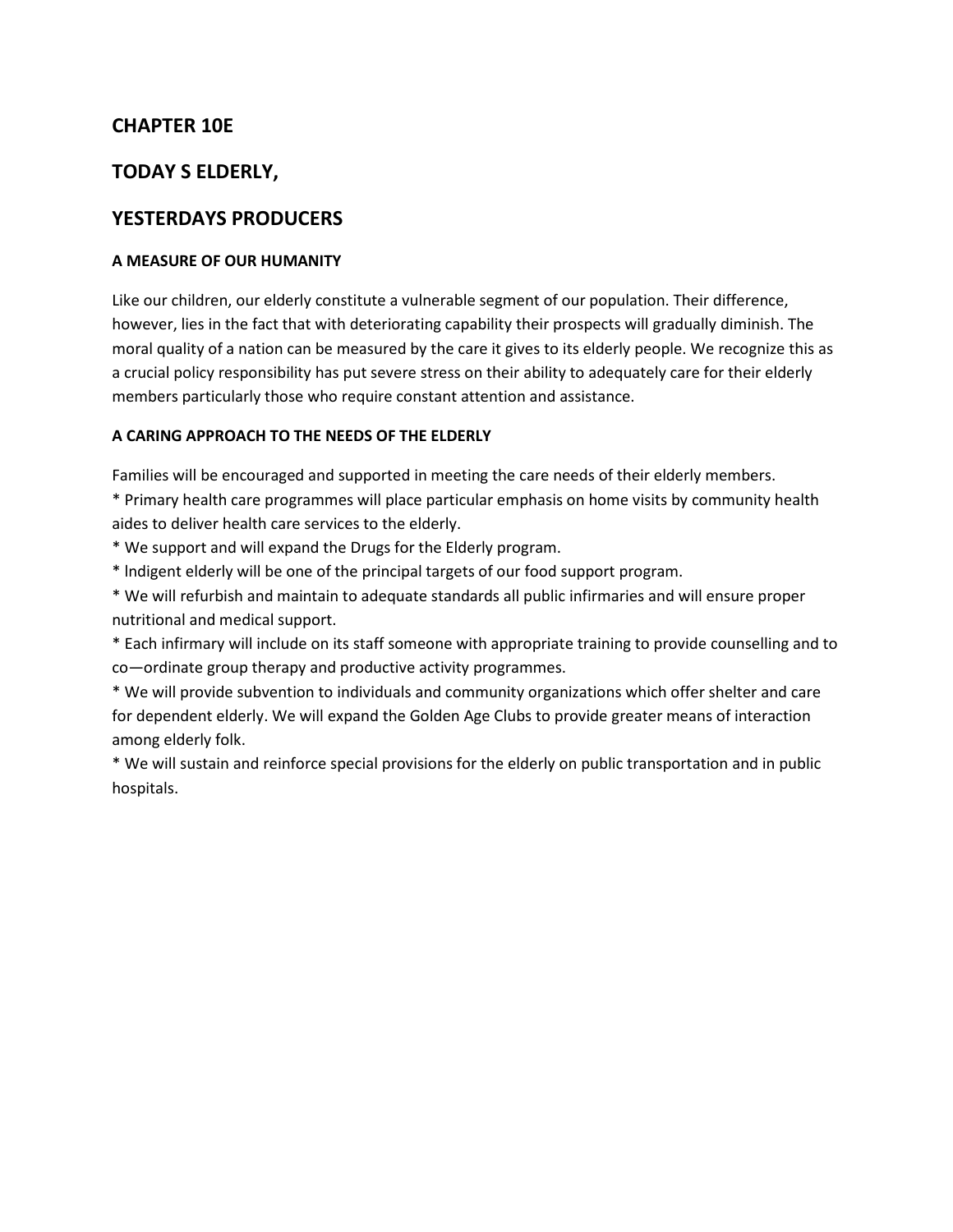# **HEALTH**

#### **A HEALTHY NATION IS A WEALTHY NATION**

### **THE PEOPLE ARE ENTITLED TO PROPER HEALTH CARE THE GOVERNMENT HAS A DUTY!**

lt is the duty of government to ensure that the people have access to quality health services. lt is of vital importance that the poor who are most susceptible to disease and poverty-related ailments are not deprived of proper health care because of their inability to pay.

#### **THE STATE OF OUR HEALTH SERVICES**

While Jamaica had been relatively successful in controlling preventable immunizable diseases, we are now witnessing the reappearance of communicable diseases which had previously been eliminated and the emergence of new ones. Primary health care facilities, although specially well placed, suffer from severe shortage of manpower, equipment and supplies and are not sufficiently flexible in their routine to deal with casual emergencies resulting in undue pressure on hospitals through self referral and forced referral. Our hospitals reveal the most conspicuous weaknesses in our health system. They are plagued by a chronic shortage of medical personnel, inadequate funding, lack of vital equipment and supplies, inadequate maintenance and a weak management structure. A number of wards and operating theatres in our major hospitals have remained closed for prolonged periods because of staff shortages and ' equipment breakdown. The severity of the manpower shortage is illustrated by the extent of vacancies in some critical areas :-

| <b>Nursing</b>                  | 54%.   |
|---------------------------------|--------|
| Pharmacists                     | $65\%$ |
| <b>Medical Technologists</b>    | 49%    |
| <b>Hospital Administrators</b>  | 55%    |
| <b>Public Health Inspectors</b> | 45%    |

Critical support facilities such as diagnostic, radiographic, laboratory, pharmaceutical, blood banking, dialysis and radiotherapy services are also constrained by acute staff short-ages, inadequate and obsolete equipment.

### **Towards A Healthy Health Service TACKLING THE MANPOWER SHORTAGE**

\* We will improve the remuneration and provide a substantial scarcity allowance for posts that experience chronic staff shortages.

\* We will expand the availability of on—site and near-site accommodation for nurses

\* A mortgage interest subsidy not exceeding 15% of basic starting salary will be offered to medical staff with not less than 10 years service to assist in purchasing a home.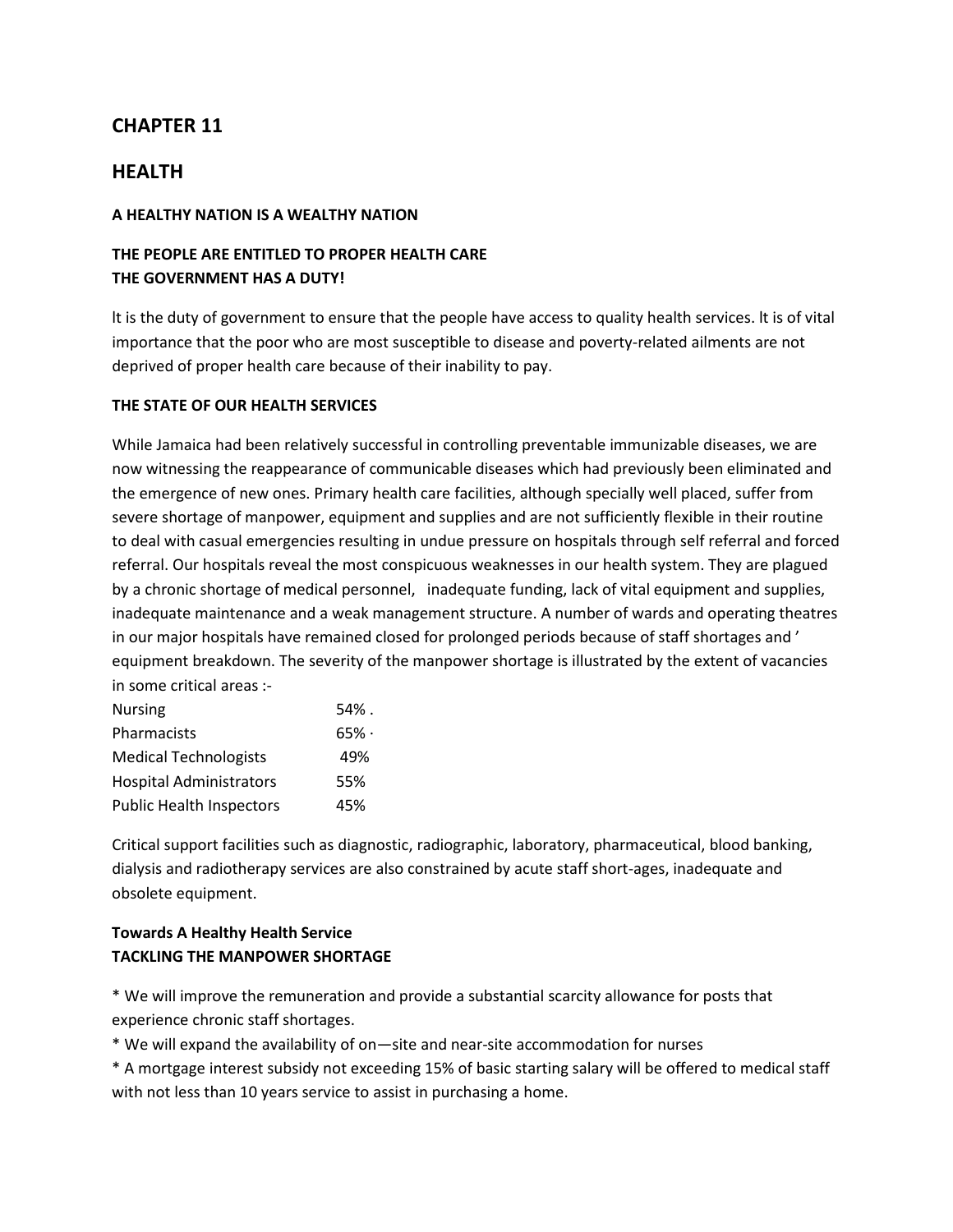\* We will provide increased support for community colleges in the pre-training of nurses and public health officers and will expand the capacity of the nursing and public health schools to respond to training needs.

\* Responsibility for training of health personnel will be transferred from the Ministry of Health to the Ministry of Education to facilitate greater coordination within the education, system. Our proposal for financing tertiary studies and for waiving repayment of student loans by graduates who work in the public sector for prescribed periods will, in the medium to long term, improve the flow of trained personnel to fill critical posts.

\* In the short term, we will embark on an aggressive program to recruit required personnel from overseas.

### **IMPROVING HEALTH CARE FACILITIES**

\* Health centre facilities will be strengthened to enable them to respond more effectively to routine cases.

\* Proper housing accommodation for nurses will be provided at major health centres to enable them to deal with casual emergencies on a 24-hour basis.

\* We will advance the rationalization of services within the hospital structure. This will involve precise designation of the services to be available at each hospital and the provision of the necessary personnel and equipment supported by an efficient referral system.

\* Emergency response/trauma centres will be maintained on a 24—hour basis at designated hospitals to deal with severe trauma cases, especially relating to violence and motor vehicle accidents.

\* The Emergency Medical Service will be developed into a fuII-fledged par-medical service with appropriate training support and will be expanded to island-wide coverage.

\* A management information system to effect speedy referrals among hospitals and clinics will be instituted.

### **MEETING THE COST OF HEALTH CARE**

\* Inadequate funding of the health sector is a major cause of the deterioration in service delivery. Weak remuneration and unsatisfactory working conditions leading to shortage of ' personnel, poor maintenance, obsolete and inadequate equipment and shortage of critical supplies all derive from financial constraints.

\* Current budgetary expenditure on health amounts to 3% of GDP one of the lowest in the Latin American and Caribbean region. The imposition of user charges with no proper mechanism ·for relating charges to the ability to pay has impacted negatively on the poor while having minimal effect on revenues. User charge recovery in 2001 amounted to less than 5% of the total budget for the health sector.

\* No meaningful improvements can be effected to health care delivery without addressing l the issue of its funding.

\* Budgetary expenditure on health must be gradually increased to a minimum of 5% of GDR

\* We will introduce a National Health Insurance Scheme to supplement (not supplant) budgetary provisions for the health sector.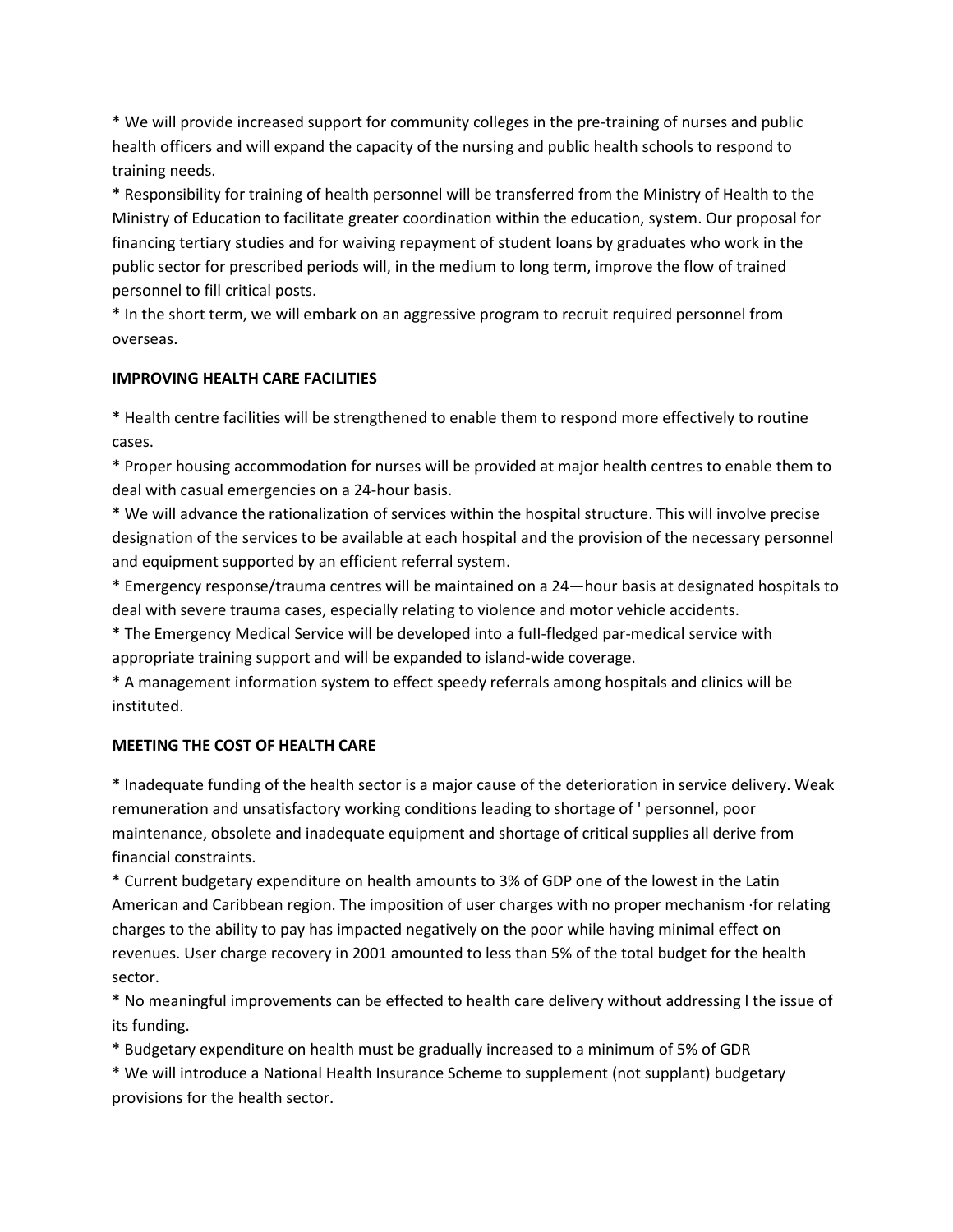#### **AN EFFICIENT NATIONAL HEALTH INSURANCE SCHEME**

\* The National Health Insurance Scheme will be financed by the remittance of one-third of the proposed consolidated social security payments to be derived from payroll deductions and employer contributions.

\* An independent authority will be established to administer the NHIS This authority will act not as the insurer but as a broker which purchases coverage on a competitive basis from insurance earners.

\* Insured persons will have the choice of accessing service at public institutions or from participating private providers

\* Payment will be made by the insurance carrier to the service provider (public or private) and will be based on established rates for prescribed treatment, diagnostic services and pharmaceuticals.

\* Private providers will determine their own charges Charges by public institutions will be determined by their management boards subject to ministerial approval.

\* Management boards will apply the payments received to maintenance, procurement of supplies and equipment and incremental remuneration to staff as determined by each management board.

\* Patients will be required to meet any differential between insurance payments and actual charges. \*Special Drug Windows and the Drugs for the Elderly program will be maintained.

\* Self-employed and unemployed persons who do not voluntarily contribute to the scheme will be required to pay the stipulated charges Minimum contributions for voluntary participants will be based on the minimum wage.

\* Individuals will have the option of augmenting their coverage by purchasing private heath insurance.

\* The government will provide full coverage for registered indigents.

\* Children under 18 years and persons over 65 years will be entitled to free treatment at public institutions.

\* There will be no charge for persons attending primary health care facilities.

\* A comprehensive on-line information system to verify eligibility and facilitate prompt remittance of payments will be established for all participating providers.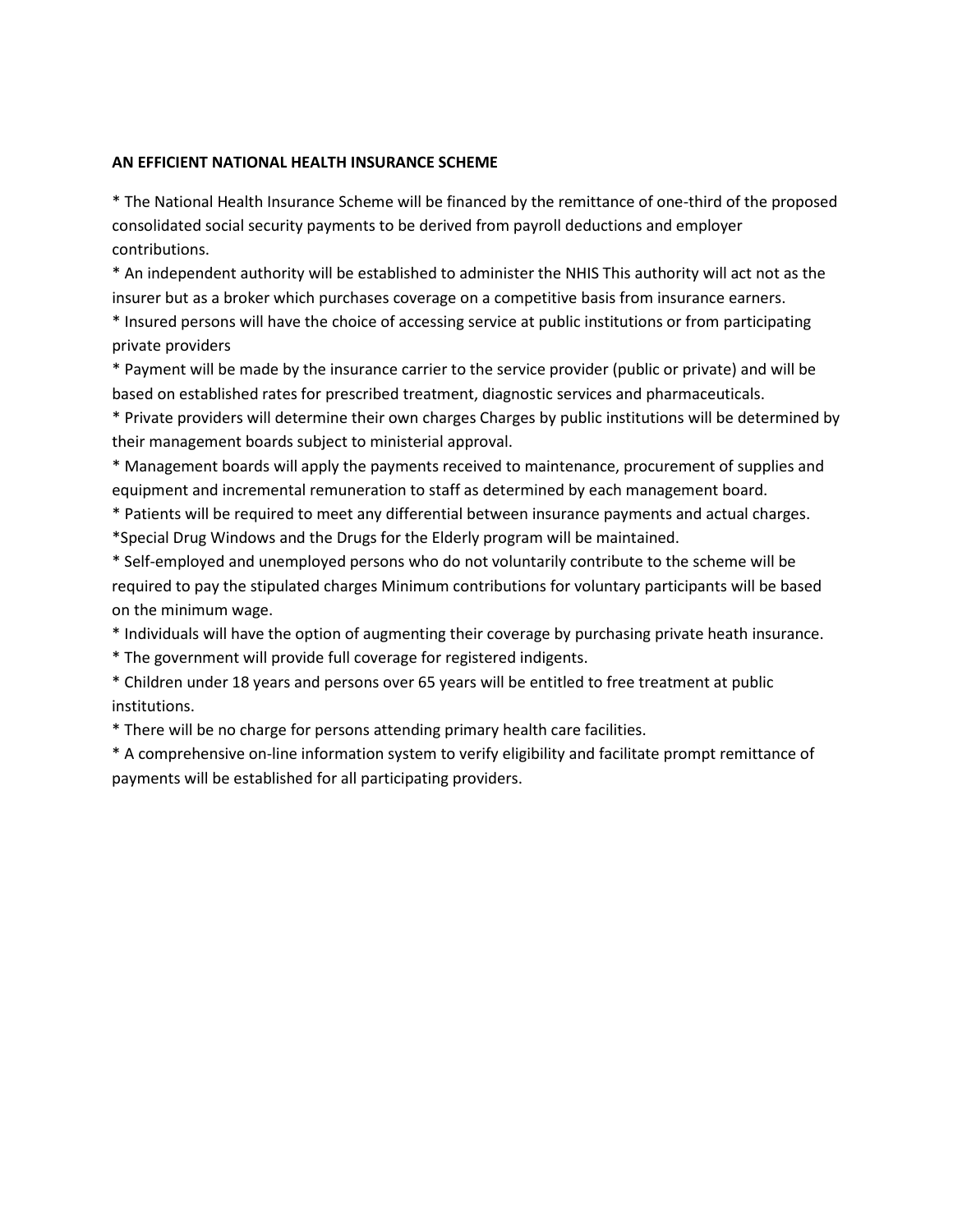# **SOCIAL SECURITY**

#### **CARING & SHARING WITH RESPECT**

#### **A BOLD NEW APPROACH TO SOCIAL SECURITY**

#### **OUR AGEING POPULATION (UNDERSTANDING NOT SYMPATHY)**

As is occurring throughout the world, our people are living longer because of improved access to health care and more effective pharmaceutical applications. Declining economic fortunes among many families.

#### **FACILITATING, NOT JUST SYMPATHIZING**

The disabled deserve our recognition and respect. While the human spirit ought necessarily to be driven by compassion, it must be expressed not in pity but in deliberate action to enable disabled persons to be as independent as possible and to live their lives as normally as their circumstances and determination permit. Above all, we are committed to supporting the efforts of disabled persons to develop their talents to the highest extent possible.

\* We will support the efforts of non-governmental organizations that are engaged in the welfare of the disabled.

\* Regular screening of school students and monitoring at the community level by public health and child services functionaries will seek to identify at an early stage physical or mental impairment so that appropriate action can be taken.

\* We will provide without charge through the schools and organizations catering to the disabled the appropriate aids for readily corractable impairment (e.g. eye glasses, prosthesis).

\* We will reserve 5% of places in all educational institutions, jobs in the public sector and housing solutions delivered by public sector agencies for disabled persons who satisfy, the normal requirements.

\* We will work jointly with non-governmental organizations to expand the available facilities for the care and treatment of the severely handicapped.

\* Building codes will require that all structures which are to be accessible by the public must include special facilities for the disabled.

\* Public passenger vehicles will be required, as a condition of their licenses, to provide special facilities or offer special assistance to disabled persons.

\* Road rehabilitation programmes will prioritize the provision of obstruction free sidewalks for pedestrians, especially disabled persons.

\* We will seek legislation to impose special penalties for violence against disabled persons. '

#### **THE INCREASING IMPORTANCE OF RETIREMENT PLANS**

The need for proper arrangements to provide economic security for the aged when they retire or no longer have earning capability is becoming increasingly important because of the increasing life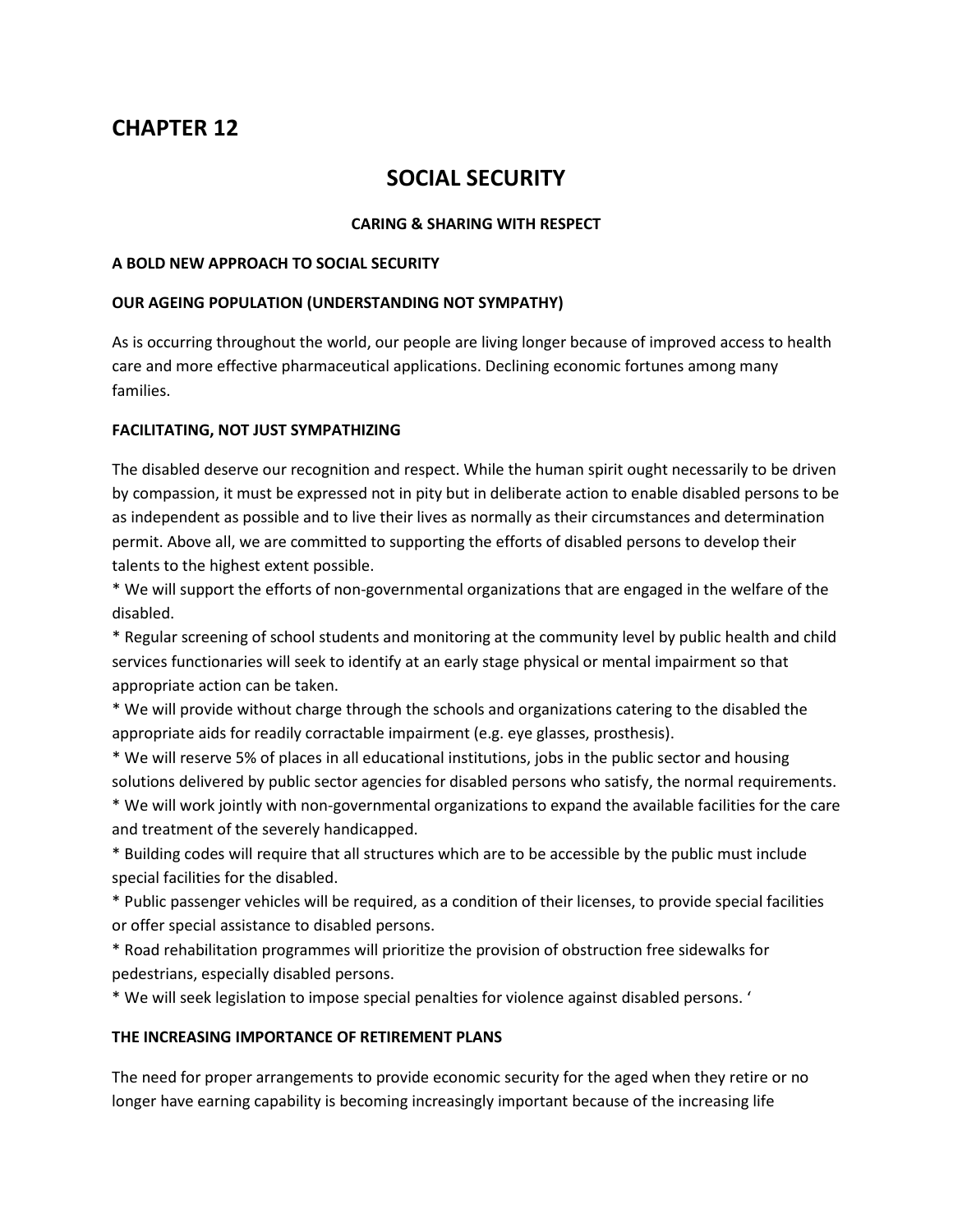expectancy of the population and the severe impact of inflation on the purchasing power of the elderly. Additionally, in an economy desperately short of capital, the efficient mobilization of retirement savings provides a critical source of funds to finance long-term investment that can, in turn, enhance the value of pensions when payment becomes due. Computing and disbursing benefits have undermined the efficiency and reliability of the scheme.

#### **PENSION FUNDS**

Pensions for public sector employees are funded by annual budgetary provisions rather than wage related contributions to a designated fund. They therefore make no contribution to the pool of investable savings. Because they are defined benefits schemes the real value of pensions is rapidly eroded by inflation and upward adjustments are dependent on the government's benevolence rather than the performance of an invested portfolio. The existence of different pension arrangements for various categories of public sector workers creates dysfunctional disparities which must be addressed.

#### **A NEW APPROACH TO PENSION REFORM**

#### **EXISTING PENSION ARRANGEMENTS MUST BE IMPROVED**

Although there are some 1500 private pension schemes valued at over \$30 billion, there is no comprehensive legislation governing pension schemes. A proper legal framework is necessary to protect the interests of contributors by regulating the management of pension . funds, the vesting of benefits, the liabilities of trustees, the portability of individual pension accounts and the right of contributors to disclosure.

#### **THE NATIONAL INSURANCE SCHEME**

The National Insurance Scheme is limited by the low level of contributions and the corresponding low level of benefits. The low yield on the NIS Fund, the management of which is subject to government direction, has rendered it inequitable with young contributors subsidizing the benefits to retirees thereby jeopardizing their own future entitlement. Benefits are determined not by the performance of the Fund but by the government. Additionally, weak enforcement, improper documentation of contributions and administrative shortcomings have contributed to its inefficiency.

#### **A NEW PENSIONS ACT**

We will seek to enact a new Pensions Act to regulate the management of pension funds and to make provision for:-

\* Licensing of pension fund managers with stipulated requirements for capital adequacy, financial reporting etc.

- \* Regulations governing the segregation and investment of pension funds.
- \* Periodic valuation of assets and liabilities.
- \* Liquidity requirements to meet current and projected disbursements.
- \* Portability of individual accounts.
- \* Audited financial statements.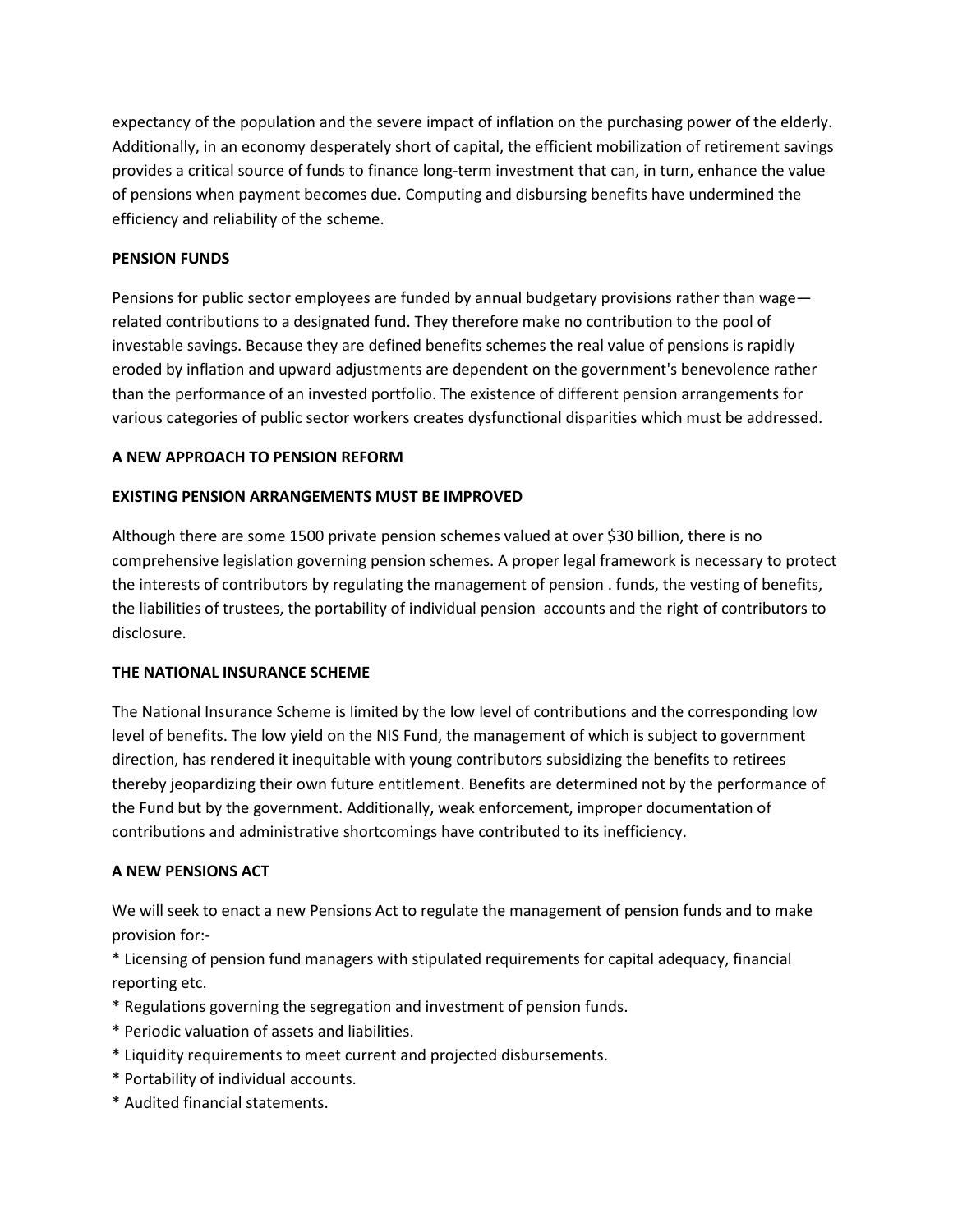\* Actuarial review and reporting.

- \* Provision of annual statements to contributors.
- \* Rights of members and the method of determining benefits.

\* Minimum vesting requirements and the entitlement of members to contributions made both by themselves and their employers.

- \* Consolidation of statutory contributions.
- \* Current statutory contributions (excluding income tax) are made up as follows:

#### **NIS NHT Ed Tax HEART TOTAL**

Employee 2.5% 2.0% 2.0% 6.5% T

T Employer 2.5% 3.0% 3.0% 3.0% 11.5% '

\* We will abolish the Education Tax and the HEART contributions.

\* We will replace the existing NIS and NHT contributions with a single wage-related social security payment made up as follows: Employee 6.5% Employer 11.5%

\* The social security payment will be collected by the Inland Revenue Department and would be allocated and remitted monthly as follows:

#### **NIS NHT Health Insurance**

(6%) (6%) (6%)

Individual accounts for every employee would be maintained by the Inland Revenue Department and the respective receivers of the remittances and monthly returns by employers would be required to indicate the amounts being paid in respect of each employee.

#### **MANAGEMENT OF NIS FUNDS**

\* The NIS Fund will be invested by way of competitive tender among licensed pension fund I managers and will be subject to the same regulations as apply to private pension funds.

\* Transitional arrangements will be made for existing NIS pensioners and those contributors who are near retirement age. An appropriate portion of the existing Fund determined actuarially would be retained to meet those obligations. The remainder of the Fund would be valued and weighted before placement with pension fund managers.

#### **A BETTER DEAL FOR PUBLIC SECTOR WORKERS**

\* Government will purchase Individual Retirement Accounts (IRA) with full portability for all current pensionable public sector employees. Appropriate government paper will be issued to pension fund managers to effect purchase. The value of each IRA will be established based on current pensionable emoluments and the number of years of pensionable service. Thereafter it will be funded by wagerelated contributions by employees and employers.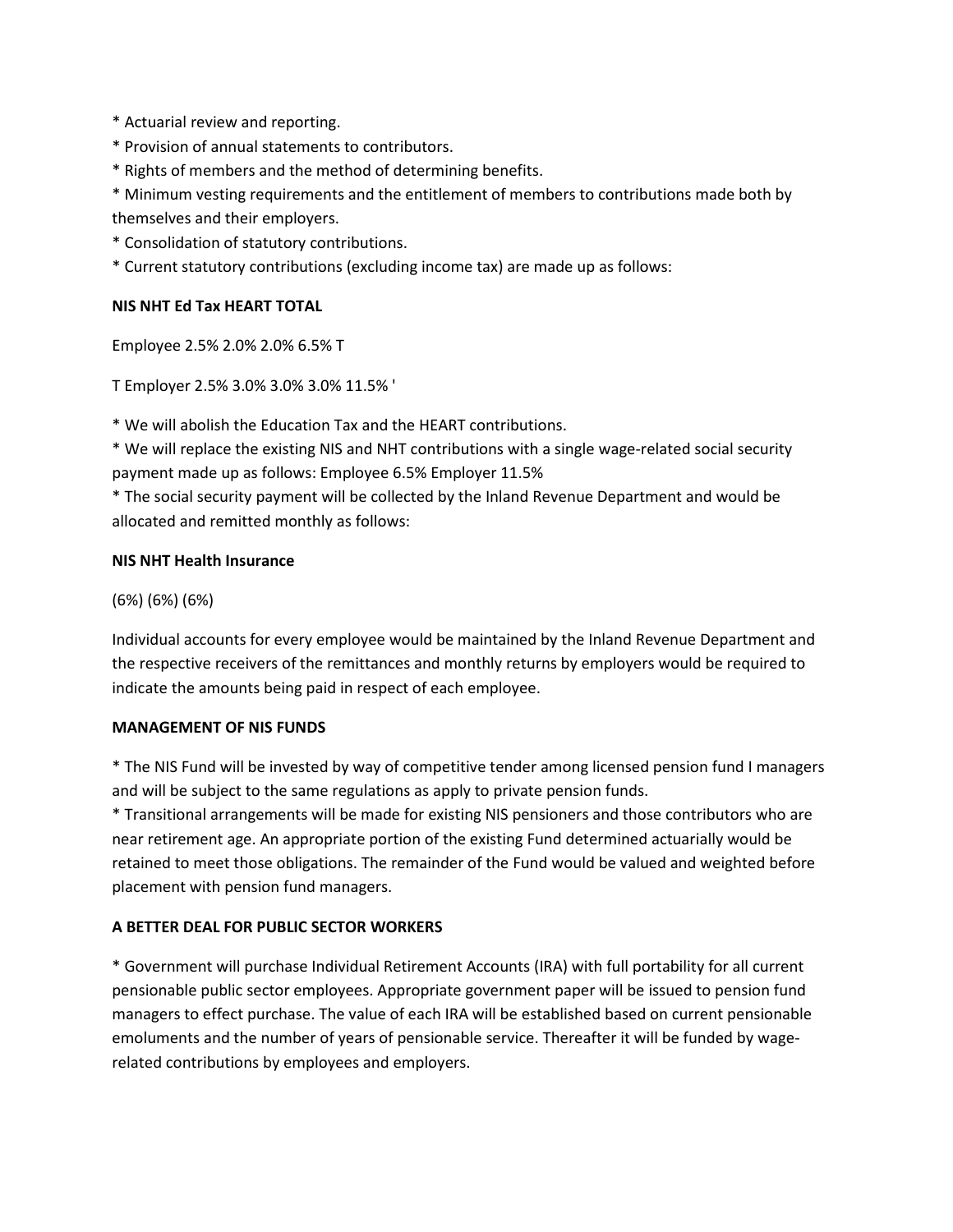\* Current government pensioners will continue to be the responsibility of government through budgetary provisions.

#### **THE CHURCH -WORKING WITH THE VULNERABLE**

\* The over 5000 churches in Jamaica are best situated and are best suited to administer the needs of the genuinely needy and the vulnerable.

\* Assistance to the poor should not be tainted with political involvement or influence.

\* We recommend a restructuring of the safety net programs to include a direct and close collaboration between government and the churches.

THESE CHURCH RELATED PROGRAMS INCLUDE:

- 1. PUBLIC ASSISTANCE
- 2. FOOD STAMPS
- 3. FREE HEALTH CARE FOR THE ELDERLY T
- 4. AID TO DISABLED CHILDREN
- 5. WORKING WITH PUBLIC INFIRMARIES
- 6. STREET PEOPLE PROGRAMS
- 7. INDIGENT HOUSING
- 8. INDIGENT CARE

### **A SAFETY NET FOR THE WEAK AND VULNERABLE AIDING THE NEEDY, ENABLING THE ABLE-BODIED**

\* The National Insurance Scheme will be managed by an independent board.

\* Public assistance programmes have been undermined by poor administration with the result that benefits are invariably sequestered by able-bodied persons to the exclusion of those in genuine need. As we create new opportunities for those with earning capabilities, these programmes must be redefined, refocused and diligently monitored.

\* Food support programmes will be confined to pregnant and lactating mothers, children aged 1-6, indigent elderly and severely disabled.

- \* School feeding programmes will assure nutritional support for the learning process.
- \* Free health care at public institutions will be provided to children and the elderly.
- \* Disabled children will receive aids for readily correctable impairment.
- \* Public infirmaries and golden age homes will receive strong care-giving, medical and nutritional support.
- \* Temporary shelters for street people pending referral or rehabilitation will be provided.
- \* The indigent house program will be scrupulously confined to genuine residents.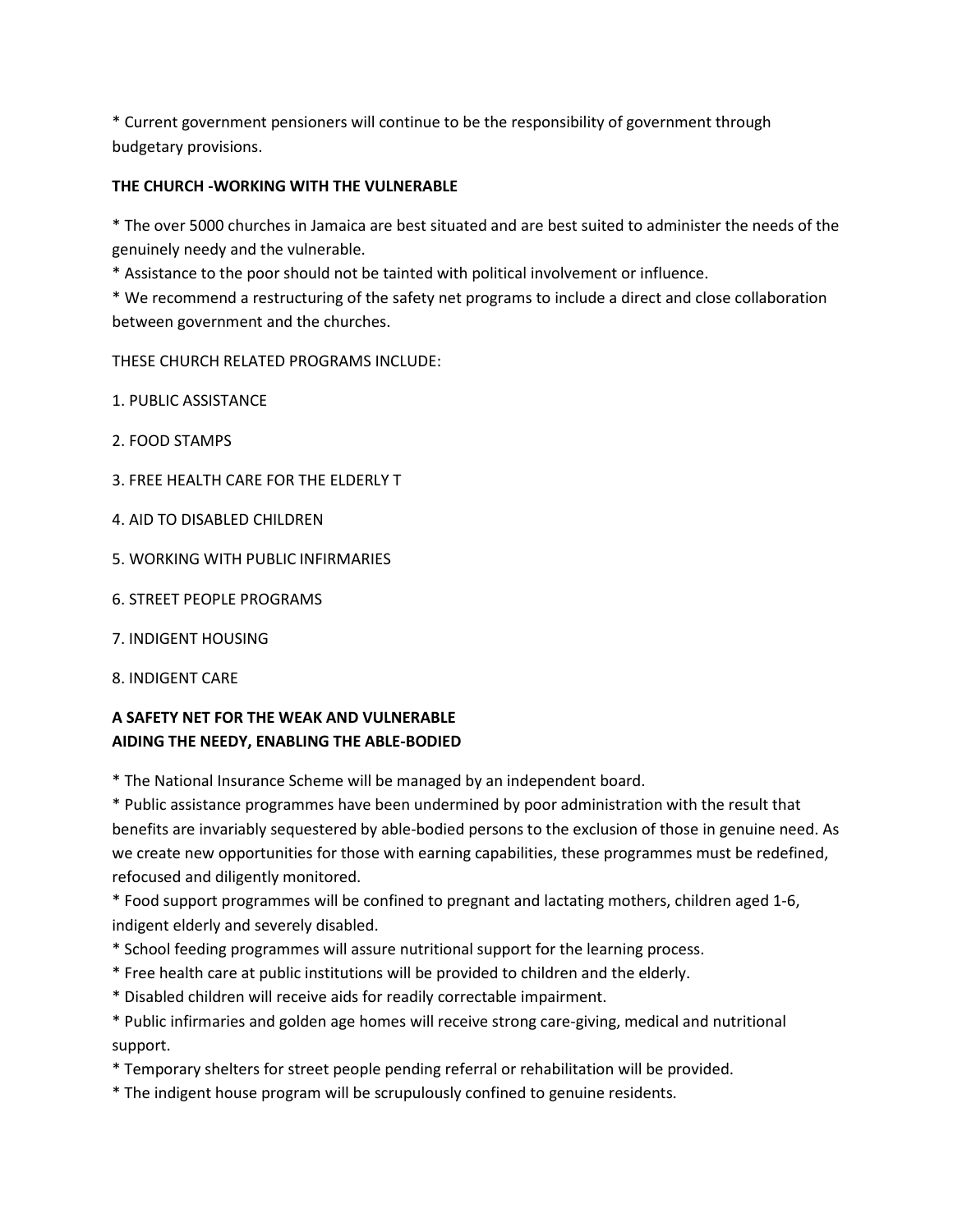\* A renewed outreach program by the Poor Relief Department will extend care to residents in their own homes.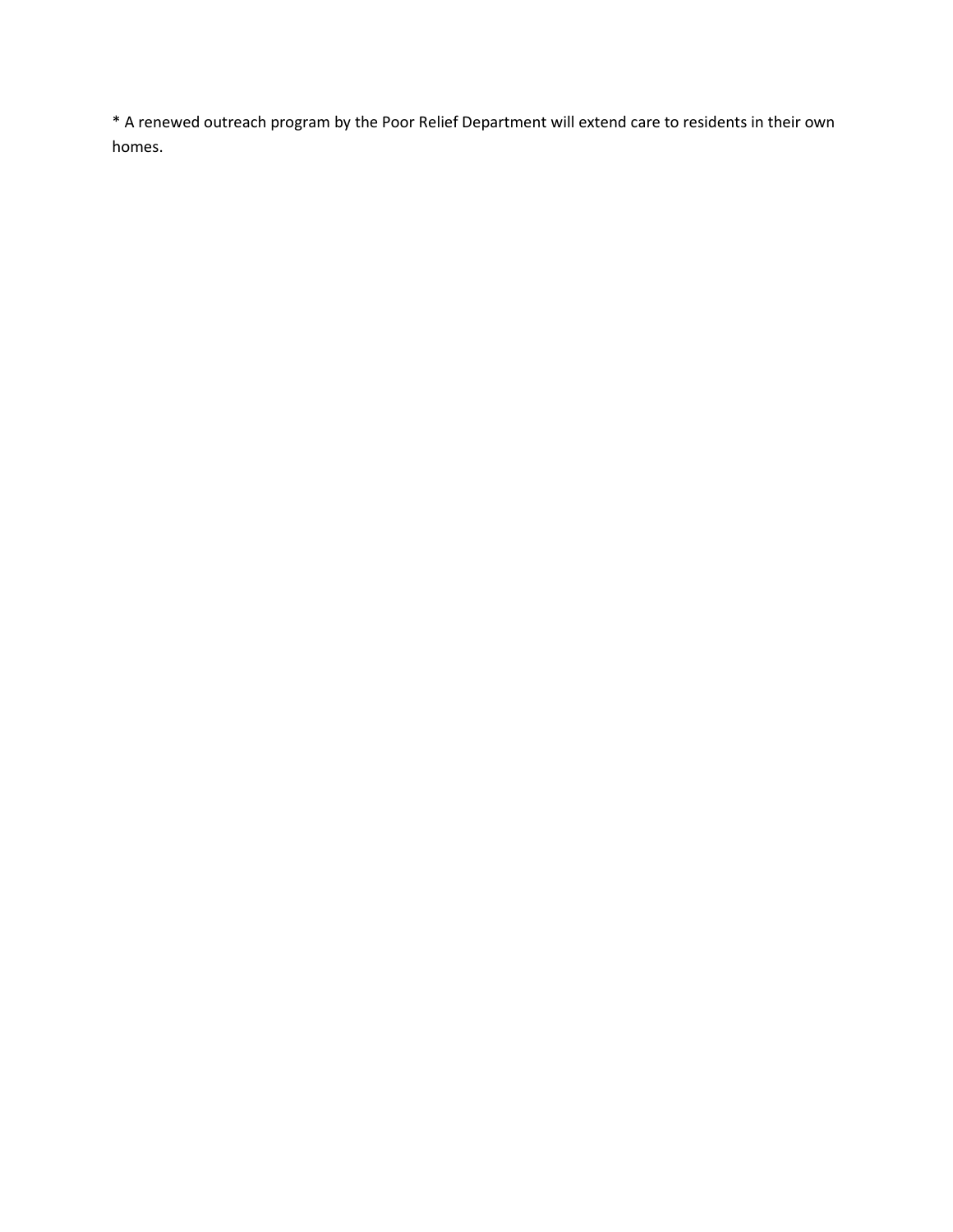### **HOUSING**

#### **Shelter Solutions**

#### ENABLING MORE PEOPLE TO FULFILL THEIR DREAMS

#### **THE HOUSING PROBLEM**

Jamaica suffers from not only a severe shortage of housing but the need for substantial repairs to a large portion of our existing stock These two problems lead to a third, namely, the mushrooming of squatter settlements especially in and around urban/tourism centres and on critical reservations such as over and gully banks, railway tracks, watershed and flood-prone areas Problems of trespass, environmental abuse, absence of potable water, proper waste disposal and unanticipated stress on available infrastructure and social amenities create conflicts which cut across several other policy lssues. investment in the provision of shelter is constrained by its in affordability to the vast majority of the population. Mortgage financing involves long term recovery and has suffered from government's economic policy which has skyrocketed the cost of servicing mortgages and ·as driven long term savings away from housing investment into the lucrative short term market. The NHT remains the principal source of housing finance but even this is beyond the reach 3\* a substantial portion of the population and is available only to its contributors who make less than 50% of the working population. The legal and institutional arrangements which govern activities in the formal housing sector are tedious, bureaucratic and constitute a deterrent to shelter sector investment.

#### **OUR POLICY OBJECTIVES**

\* To expand the range of available shelter solutions and synchronize their provision with the needs and affordability of the population, treating shelter provision as a process rather than a product.

- \* To provide greater access to financing for shelter solutions with appropriate guarantees.
- \* To persons who save and contribute to their own shelter solutions.
- \* To maximize the flow of investment into the provision of shelter solutions.

\* To pre-empt the emergence of informal settlements and to retrofit existing settlements, where legal, environmental and technical circumstances permit.

\* To rationalize and improve the efficiency of the statutory and institutional framework relating to the provision of shelter solutions.

#### **SYNCHRONIZING SHELTER SOLUTIONS WITH SHELTER NEEDS**

#### \* **Provision of land and infrastructure (serviced lots).**

We will provide access to land with basic services to persons who are able to erect (however incrementally) their own homes.

#### \* **Upgrading and regularizing of informal settlements.**

We will undertake a concerted program to regularize and upgrade existing squatter settlements where legal, environmental and engineering considerations permit This will involve land acquisition, security of tenure and the provision of infrastructure including roads, water supply and waste disposal.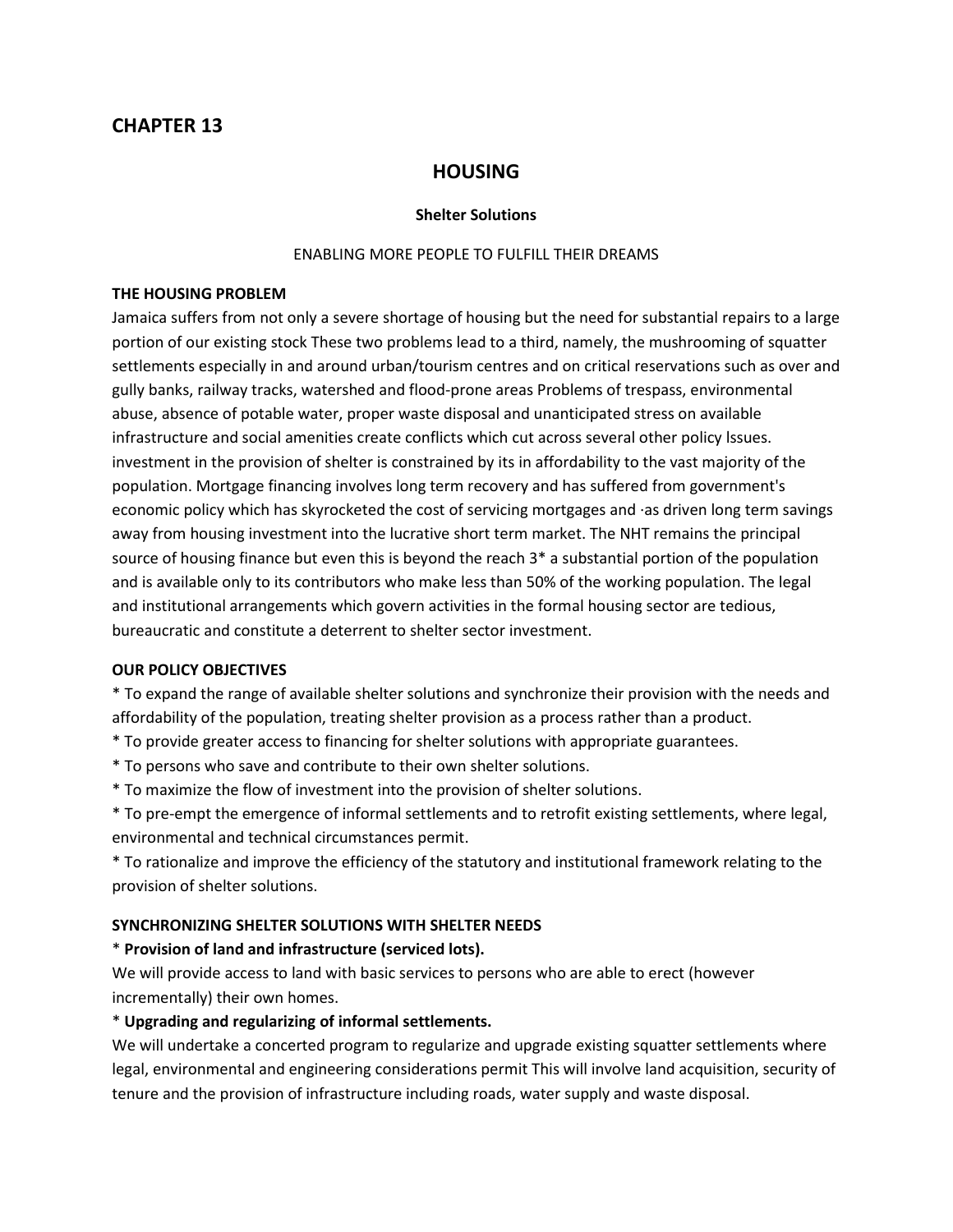#### \* **Preventing the incidence of squatting**

Simultaneously with the initiatives to provide serviced lots, the law against squatting will be rigidly enforced to prevent the emergence of new squatter settlements. The relevant laws will be amended to strengthen the rights of owners of land to give them greater protection from illegal occupation of their lands.

#### \* **Building on your own land.**

Persons who have their own land or legal access to land will be assisted in erecting their own homes.

#### \* **Home improvement**.

Facilities will be provided to assist persons to improve or expand existing houses in order to reduce the demand for new housing units.

#### \* **Housing schemes**.

Housing schemes will cater to persons requiring complete shelter solutions especially in areas where the scarcity of land or centralization of services require an integrated approach to shelter development.

#### \* **Operation Pride.**

We support the concept of Operation Pride which will be the executing agency for projects involving serviced lots and settlement upgrading. We will, however, insist that it be isolated from political control by the appointment of an independent board under the supervision of the National Housing Trust.

#### **HOUSING - ONE SINGLE AGENCY**

The NDM recommends the merging of all agencies of Government (Housing) into one single entity under the National Housing Trust. The NDM further recommends the removal of all Political Directions and influence from the board of that single unit of the Housing Trust. The NDM further recommends that the single housing unit must develop a single detailed National Plan for all cities, towns, and villages which will guide all housing developments and which will rigidly deal with all present and future squatting problems.

### **IMPROVING ACCESS TO FINANCING**

#### **REVIEWING NHT FINANCING**

\* While every employed person is required to contribute to the NHT there is no guarantee of a mortgage benefit indeed, only a small percentage of those who contribute actually derive any benefit and many are deemed ineligible because of age, low income or existing home ownership.

\* The income levels to which NHT financed solutions are targeted are out of line with the income profile of its contributors resulting in low income contributors financing housing solutions for higher income contributors while being unable to access benefits themselves.

\* The uncertainty and improbability of receiving benefits have created resentment among large numbers of contributors who see their involuntary wage deductions as a tax and have discouraged selfemployed and own-account persons from contributing.

\* The manner in which beneficiaries are selected has deprived these funds of the flexibility to leverage additional funds within the formal and informal sectors.

#### **GUARANTEEING MORTGAGE ENTITLEMENT**

Every NHT Contributor will be assured of a Guaranteed Mortgage Entitlement (GME) to be determined actuarially and to be subject to a minimum period of contribution. The Value of the GME will be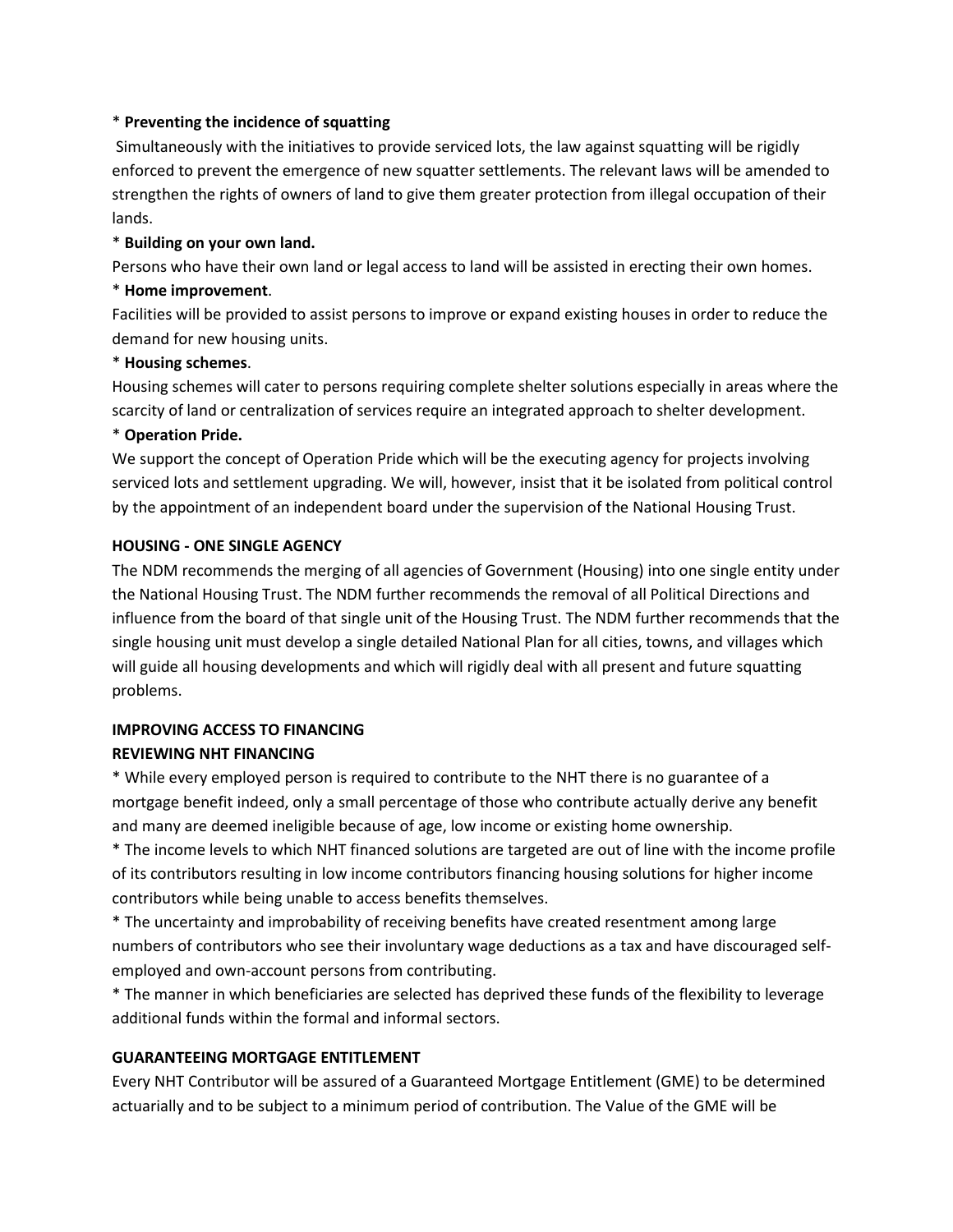determined by variables including the value of contributions, current earning and projected earning period. Appropriate models for determining the GME will be developed. Contributors would be allowed to combine their GME's for joint mortgage disbursement. The GME could be used with funds from other sources to co—finance shelter solutions. Refunds of contributions to contributors would be made in lump sum with accrued interest and dividends, less any outstanding mortgage payment, upon attaining the age of retirement. The GME would be accessed only for shelter solutions which meet all statutory requirements.

#### **SECONDARY MORTGAGE MARKET**

Strategic initiatives will be taken to revitalize the secondary market for mortgages to attract long term institutional funds (e.g. pension funds) into shelter investment. Our economic policy measures designed to reduce interest rates will enhance the attractiveness of performing mortgage portfolios as a long term investment.

#### **MORTGAGE INSURANCE**

Facilities for the provision of mortgage insurance will be put in place to give greater security to mortgage lenders and enhance the viability of mortgage portfolios for secondary market activity.

#### **BUILDING SOCIETIES**

Building societies have been forced by prevailing monetary policies to engage excessively in nonmortgage lending. We will seek to amend the existing regulation so that building societies whose residential mortgage loans equate to less than 60% of their total liabilities will be subject to provisions (including reserve requirements) similar to those which apply to licensed financial institutions to the extent of the portion of liabilities not invested in residential mortgages.

#### **HOUSING BONDS**

The NHT would be authorized to issue long term housing bonds as a means of attracting additional longterm funds into the provision of shelter solutions. DF Funds so mobilized would be used to finance mortgages for non-NHT contributors who are already part of shelter projects (e.g. settlement upgrading) with a requirement that beneficiaries register as contributors and their contributions be tied to their mortgage payments.

### **INSTITUTIONAL AND ADMINISTRATIVE PROCEDURES**

Proposals outline in our Reform Agenda will improve the procedures for land development and building approvals removing a major stumbling block to private housing development. Existing provisions under the Housing Act which allow special concessions to private developers undertaking approved projects will be strengthened to make them more attractive in offering low—income shelter solutions. The Titles Office, Survey Department and Land Valuation Department will be merged to provide efficient cadastral and titling services. Appropriate technology including digital cadastral mapping and computer-based search and retrieval capability will be introduced to enable prompt response to requests for information, timely amendment and issue of splinter titles and easier registration of unregistered lands.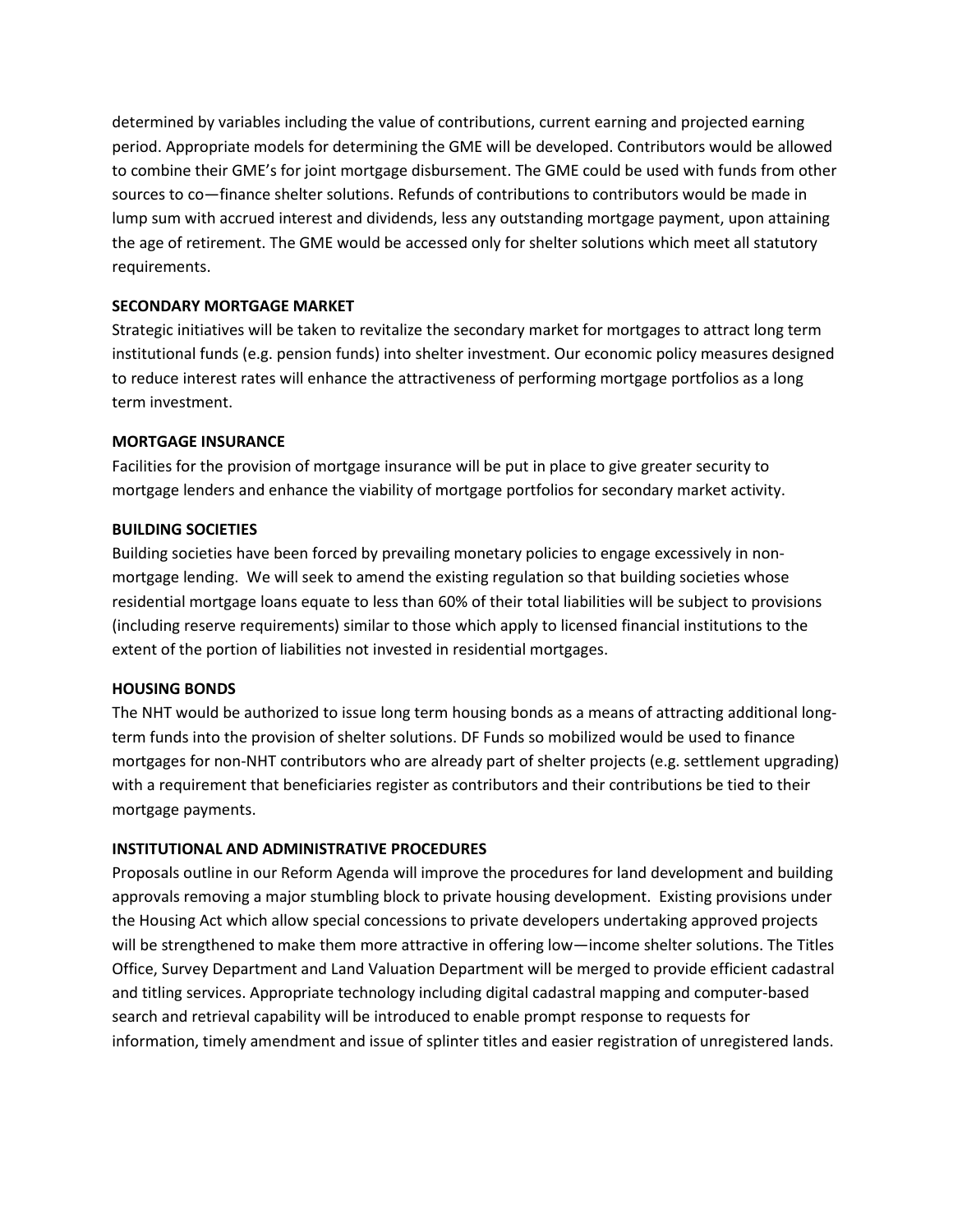# **JUSTICE & SECURITY**

Where there is no justice there can be no peace. Where there is no peace there is no investment. Where there is no investment there are no jobs. Where there are no jobs, poverty and criminality prevail.

#### **A JUST AND SAFE SOCIETY**

There can be no peace without justice! The pillar on Which Freedom and Democracy rest. The judicial system is the ultimate authority for the defence of the constitution, the preservation of the rule of law and the protection of the rights of every citizen. ln a society so extensively plagued by crime, violation of rights, abuse of power and divisiveness, the role of the judicial system becomes even more critical.

#### **OUR COURTS**

### **A JUSTICE SYSTEM OR A SYSTEM OF INJUSTICE?**

The judicial system has encountered many problems which undermine its effectiveness -

- \* Lack of real autonomy.
- \* Manpower shortages.
- \* Poor state of physical facilities and unsatisfactory working conditions.
- \* Outdated procedures unassisted by available technology.

#### **INADEQUATE FACILITIES**

- \* Inadequate facilities for the security of jurors, witnesses, documents and exhibits
- \* Inaccessibility of Vital Records.
- \* Lack of support systems to allow judges wider options in punishing offenders.
- \* Inadequate provisions for legal assistance to persons unable to afford representation.

\* The highly unsatisfactory state of the correctional system rendering it incapable of carrying out the purpose for which sentences are imposed.

These factors result in tedious and protracted delays in the disposition of court matters, excessive cost to litigants and accused persons, travesties of justice, high levels of recidivism and wasteful use of scarce public resources as the Jamaican people rapidly lose faith in their institutions, we must act now to reinforce the integrity and efficiency of the judicial system lest it, too, falls into disrepute.

#### **THE PRISONS**

#### **REFORMING, NOT DISCARDING**

#### **OUR PRISONS SHOULD BE A PLACE FOR REFORMING, NOT DISCARDING OFFENDERS**

The condition of our prisons is sufficient to stagger all but the most hard-hearted among us. The tenets of justice and the principles of human rights are severely assaulted by the inhumane condition in which prisoners are kept Conviction by the Courts may strip an individual of his civil liberties but it should not be the pretext for depriving him of his human rights. The purpose of a prison sentence must be not just to impose punishment for a crime but, even more importantly, to provide the convicted person with the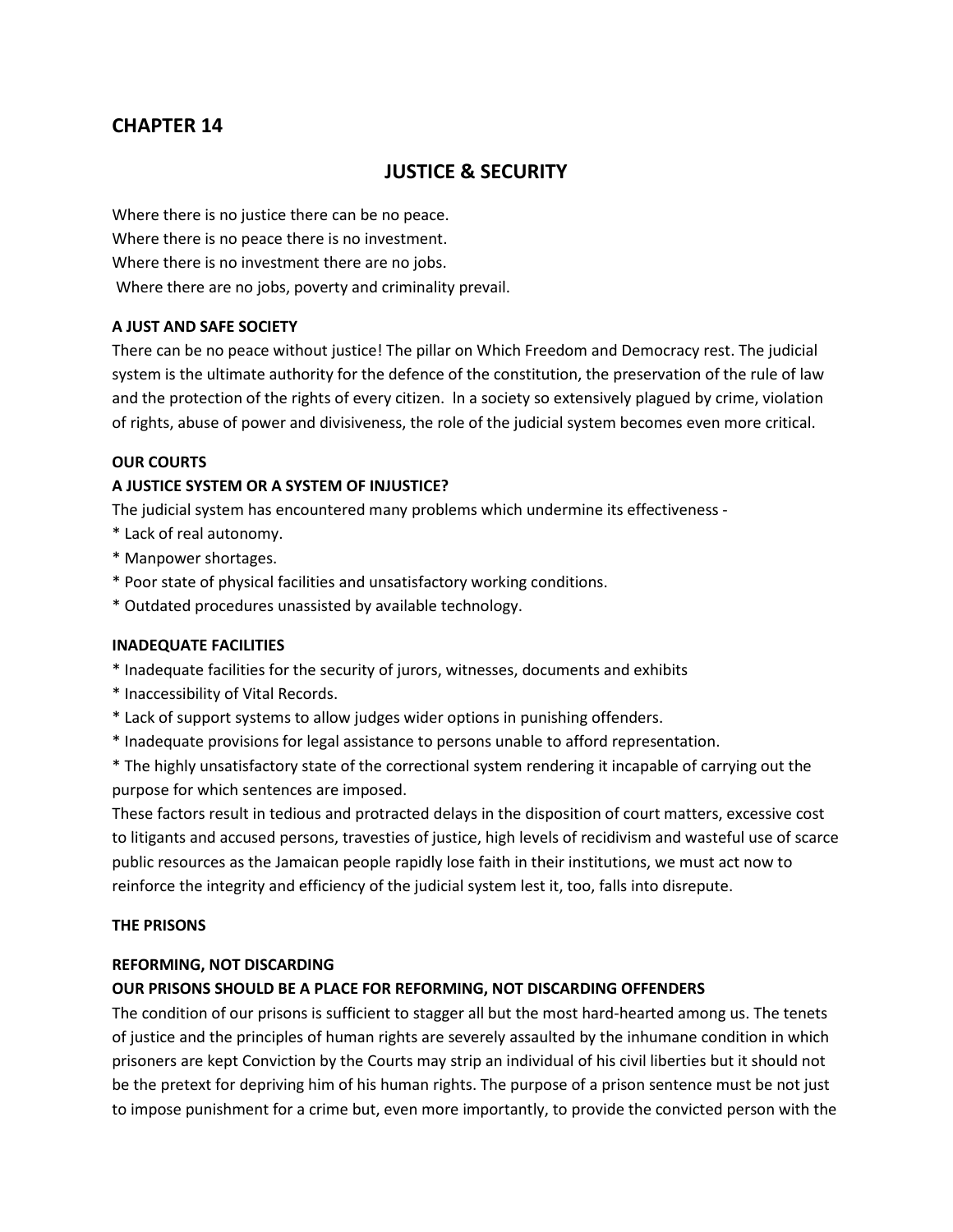opportunity and the support to reform himself while he pays his debt to the society and t o re—enter the society as a rehabilitated person at the end of that process. Our prison system, in the main, serves no such purpose. It inflicts cruel punishment on its inmates which was never ordered or intended by the Courts and when it is obliged to do so it returns him to the society a greater threat than when it received him. The cause of justice and the efforts to contain crime require that a new, comprehensive and enlightened approach be taken to prison reform.

#### **CORRECTING THE CORRECTIONAL SYSTEM**

\* We support the need for additional prison facilities to relieve the severe overcrowding which now exists

\* The General Penitentiary which has limited space for work programmes will be upgraded into a maximum security facility. Any new facility to be built must be designed and sited to enable large scale work programmes.

\* We will facilitate greater use of non-custodiaI sentences for non-violent offenders and persons whose exposure to society would constitute no significant threat to it. This would significantly ease the present overcrowding.

\* The Correctional Services will be reorganized to facilitate the management of non-custodiaI convicts who are required to perform community service. This will be done in conjunction with other government agencies capable of utilizing their labour. Special attention will be given to public sector service areas which have been neglected due to budgetary constraints (e g drainage works, river training, and reforestation).

\* We will expand the activities of COSPROD into new ventures with commercial value, utilizing all the skills within the prison population and providing opportunities for skill training.

\* Through COSPROD and other work programmes, inmates will be encouraged to perform duties beyond their sentence requirements and they will be paid for the realized value of their labour.

\* We will support and facilitate orders by the Courts which require convicts to make financial restitution to the victims of their crimes.

\* Vocational teachers will be included on the staff of the Correctional Services to provide skills training for inmates.

\* An efficient management information system will be instituted to maintain up-to-date information on each inmate including evaluation of his behaviour, performance in "hard labour" programmes and community service, his efforts at learning a skill and earnings from voluntary labour. Timely reports will be made available for parole consideration.

\* We will institute regular inspection of prison facilities by the public health department.

\* We will seek legislation to make it unlawful to confine prisoners or detainees in numbers which exceed the prescribed capacity or in facilities which have been declared unsuitable by public health authorities.

\* Special facilities within the prison system will be provided for housing inmates who are mentally unstable.

\* Adequate personnel trained in psychology and counselling will be assigned to each penal institution to assist inmates in their rehabilitation process.

\* Physical exercise and sporting activities will be an important feature of prison routine.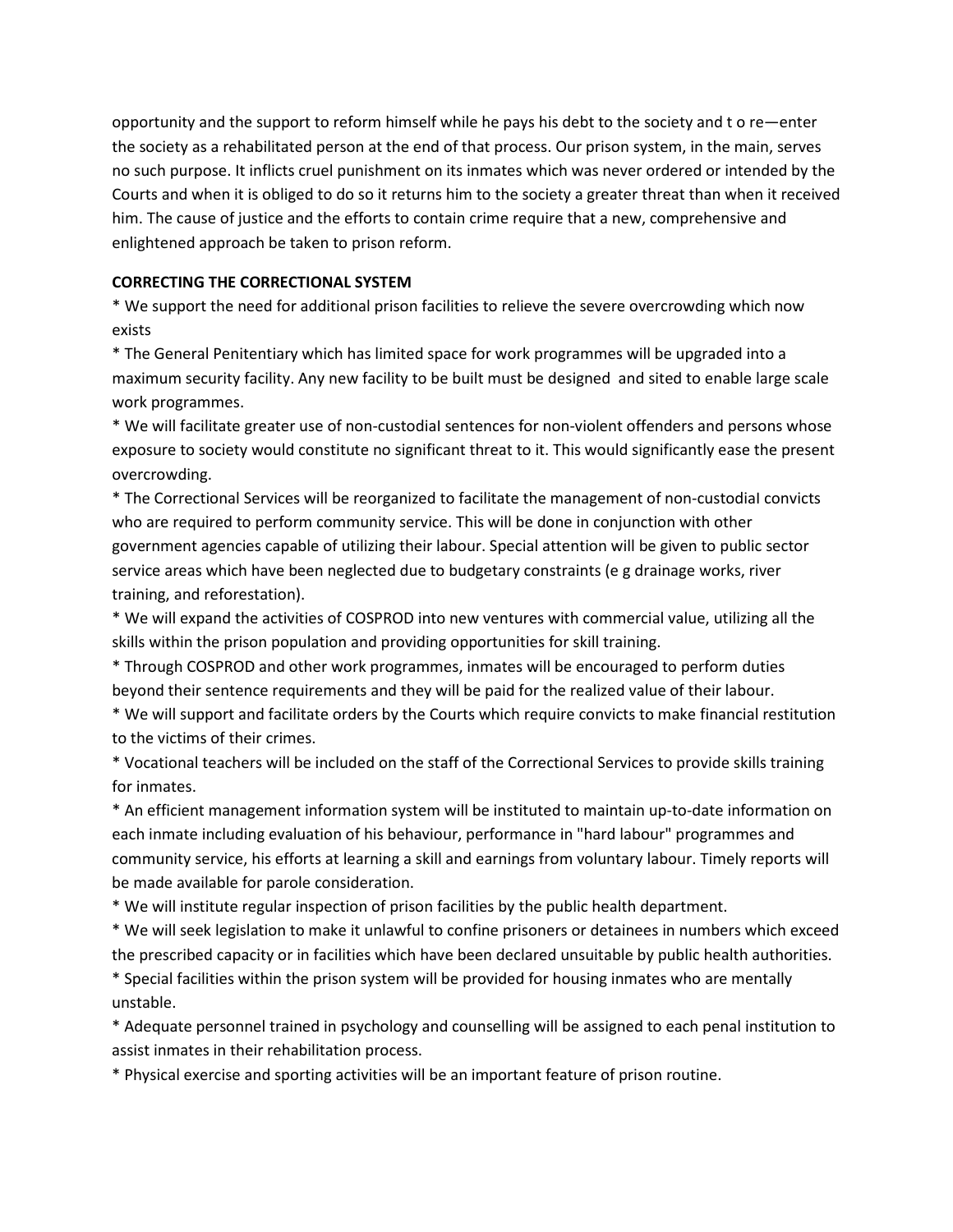# **SECURITY CRIME Reclaiming Our Country from the Criminals POVERTY - NOT THE ONLY CAUSE OF CRIME**

 The alarming level of crime and violence has traumatized the society, creating fear, devastating many families, undermining investment and economic activity and disrupting the daily Iives of countless numbers of Jamaicans. We cannot afford to ignore the many causes of crime poverty, illegal drugs, political tribalism, pernicious inequality and a pervasive sense of injustice We must tackle these problems with utmost urgency. We must not, however, excuse criminals because the conditions that exist induce them to commit crime. We must draw the line and while we work to eliminate these causes we must be tough and resolute in preventing and combating crime.

#### **SUPPORT THE POLICE (BUT CRITICIZE THEM TOO)**

We must support the Police Force while standing up against Police abuse. The men and women of the Police Force whose responsibility it is "to serve and protect" need the broad support of the Jamaican people. The Police Force is not perfect, it has its deficiencies. Some within its ranks compromise its integrity, tarnish its image and undermine its effectiveness. Those problems must be addressed by improving training, discipline and supervision and strengthening the internal control mechanisms to identify delinquents and impose appropriate sanctions. They should not, however, diminish our support for the difficult job which the Police is called upon to perform. The work of the Police Force is severely hampered by political divisiveness. Not only does it have to contend with partisan controversy in the execution of its duties but, more significantly, it deprives the force of the community support which it needs because so many of these communities are politically tribalised.

#### **POLICING DEPRESSED AREAS**

#### **WE MUST FREE THE CITIZENS WHO ARE HELD HOSTAGE**

The vast majority of our citizenry is opposed to crime and violence but in many communities it feels weak, held hostage by a minority of criminals and dares not stand up and speak out. These citizens need to be strengthened and emboldened by the assurance that in joining the campaign against crime they have the broad support of the society at large across partisan political lines and, manifestly, from the individual political leaders. We will therefore seek to achieve consensus on the policy directions of the Police Force and mechanisms must be put in place to ensure that questions relating to their operational procedures can be resolved without impairing the effectiveness or diminishing public support for the Police.

#### **IMPROVING POLICE EFFICIENCY**

\* We will insulate the Police Force from direct political control by establishing the Police Services Commission as an independent body whose appointment will require the support of a 2/3 majority of each House of Parliament.

\* We will improve the financial administration of the Police by ensuring the direct and timely provision of budgeted allocations and by appointing senior level financial administrators to assume accounting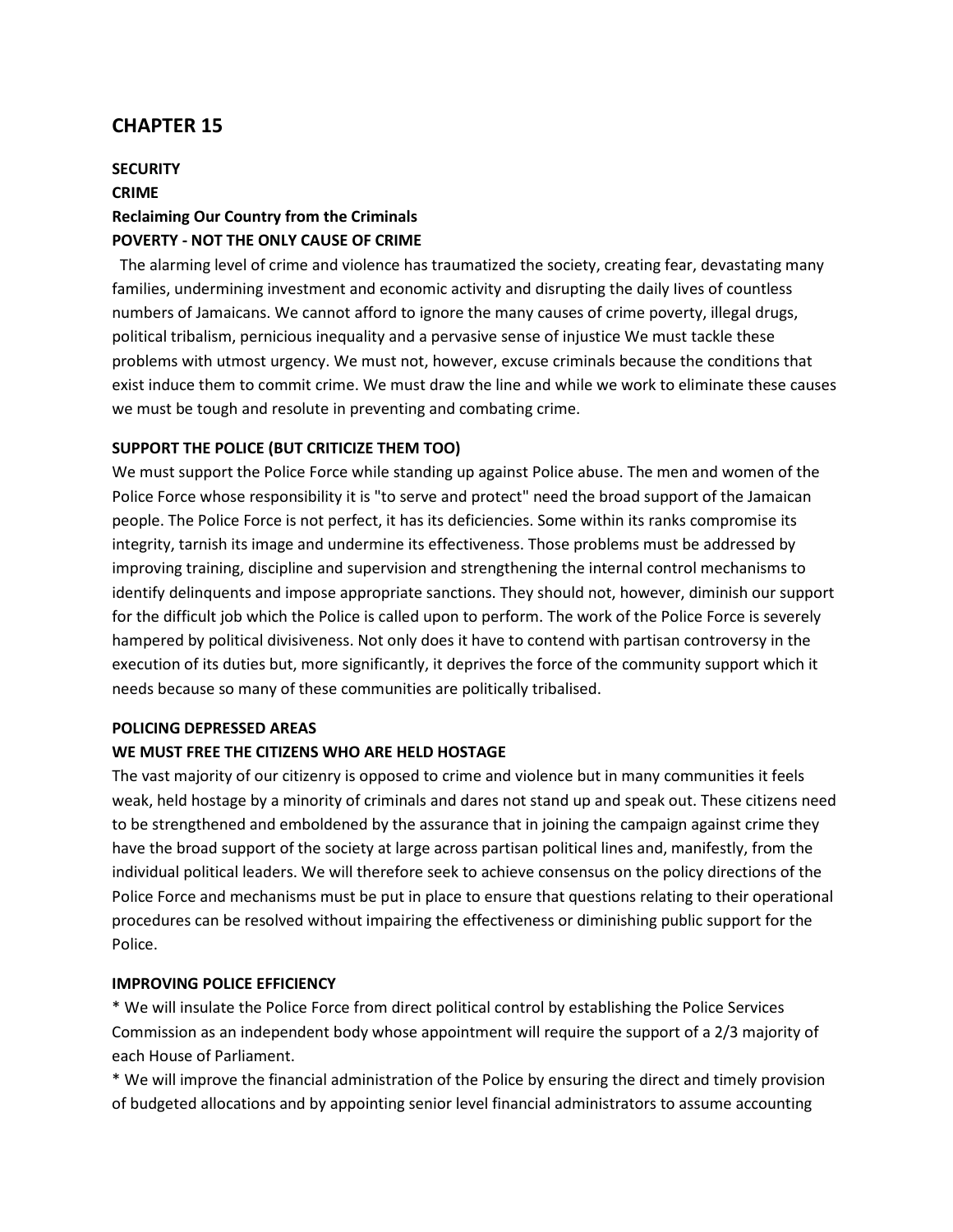and reporting responsibilities.

\* We will seek to bring the strength of the Force up to full establishment within the shortest possible time and thereafter to increase its establishment and strength to 8,500 over the next 5 years.

#### **HOUSING THE POLICE**

\* We will acquire blocks of housing units in new housing schemes strategically located for the accommodation of Police Officers who may be assigned to different stations from time to time. This will provide a major incentive for new recruits most of whom are forced to live in unsatisfactory premises in the locations to which they are intermittently assigned.

\* The operations of the Police Force are over-centralized with most of its crime prevention and crime fighting resources being concentrated in its High Command and in specialist "squads", depriving the area and divisional units and the local police stations of essential human and material resources without which local policing cannot be effective. We will seek through policy guidelines to influence a shift from "high command" to territorial command and the redeployment of resources, including the JDF.

\* We will intensify the civilianizing of non-police functions being performed by trained police personnel. The JDF will assume responsibility for port security, static security at government buildings and critical installations as well as the functions of the Protective Services Division. Responsibility for the custody of remand prisoners and detainees will be transferred to the Correctional Services. The Coast Guard will assume responsibility for the functions currently performed by the Marine Police. These initiatives will release additional police personnel for operational duties.

#### **INTEGRATING SPECIAL CONSTABLES**

\* The Island Special Constabulary Force will be fully integrated into the Jamaica Constabulary Force subject to the necessary retraining and examinations. This will allow for more effective deployment of police resources.

\* Improvement in divisional capabilities will reduce the reliance on operational assistance from the JDF. More stringent rules will be developed for the engagement of the JDF in operational functions.

\* Responsibility for the Office of Professional Responsibility will be transferred to the Police Services Commission to provide for greater transparency and objectivity in the investigation of police conduct.

\* The National Drugs and Firearms Intelligence Unit will be transferred from the Ministry of National Security and placed under the control of the Commissioner of Police. The unit will be strengthened by providing the necessary technology and trained specialists in forensic, ballistic and anti-terrorist investigation and analysis to ensure that the management and dissemination of criminal intelligence can inform crime prevention, detection and apprehension strategies.

\* The threat against witnesses is a threat to the entire justice system. We will provide adequate resources to support an effective witness protection program Direct responsibility will be transferred from the Ministry of National Security to the Commissioner of Police We will seek to negotiate arrangements with foreign states to allow endangered witnesses who would so wish to be temporarily accommodated there.

\* We will provide appropriate equipment to enhance surveillance at our ports of entry to detect the smuggling of guns into the island Private bonded warehouses will be brought under stricter regulations and surveillance.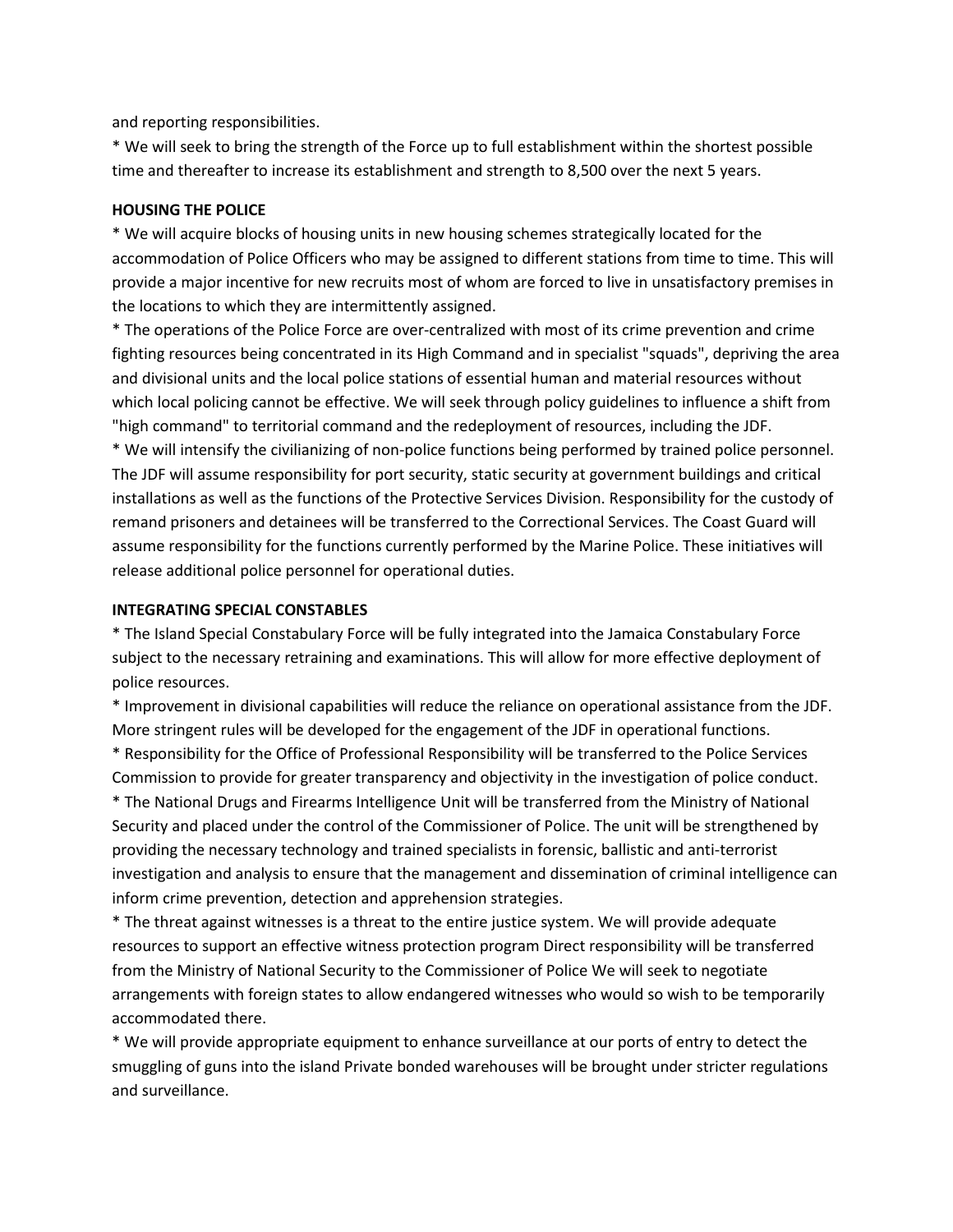\* We will strengthen the community relations functions within the Police Force and will ensure that officers assigned to carry out these functions are exposed to the appropriate training.

\* We will introduce a Volunteer Cadet Scheme with special emphasis on volatile inner-city communities. Young people would be enlisted and would be trained in such areas as leadership, conflict resolution crime prevention and detection. They would function as liaisons between the Police and the community and would be provided with a stipend.

#### **THE INNER CITY**

#### **USE AND ABUSE**

### **TURNING DOWN THE HEAT, TURNING UP THE LIGHT .... IN OUR INNER CITIES · A TERRIBLE MANIFESTATION OF OUR POLITICS**

The neglect, poverty and hopelessness of our inner city communities provide the most compelling testimony of the corrosive nature of our politics. No political leader would want his children to grow up in those conditions. Yet, many children do and many of them die in the process of trying to do so, if not from malnutrition or disease, from the gunman's bullet. Ironically, many of these communities are fiercely supportive of one political party or the other in a politics of "spoils and scarce benefits" . Yet, if "benefits"»are defined in terms of tangible, sustained improvement to the quality of life in these communities they were obviously overlooked in their distribution.

#### **WE MUST REDEEM THESE COMMUNITIES AND REVERSE THE DECAY**

\* We will develop an integrated program to rehabilitate inner city communities It will be built around the people themselves and must be carefully insulated from the destructive influence of partisan politics.

\* The Constituency Development Fund and the monitoring role of the Constituency Consultative Committee will help to address the urgent needs of these communities in a transparent and impartial manner This, however, will not be sufficient to tackle the problems that have accumulated because of neglect and partisan misappropriation of funds

\* We will establish a national foundation to coordinate the physical and social reconstruction of these communities. lt will receive special budgetary allocations and will also be a vehicle for mobilizing institutional funding.

\* The national foundation will work through a broad—based organization set up in each selected community which will be involved in the planning and execution of projects Churches and other nongovernmental organizations will be an important part of this structure.

\* Emphasis will be placed on rebuilding the physical infrastructure and creating opportunities for sustainable employment and small scale enterprises.

\* Special attention will be paid to programmes and activities involving children who are best able to be the purveyors of the new relationships which we seek to engender.

\* Facilities and programmes for sports and cultural activities will be a prominent feature of the renewal programmes and we will seek the active involvement of icons in these fields providing reasonable protection from malicious intent.

\* The involvement development of relations will be development of the Police and the healthy police/community a key factor in our programmes.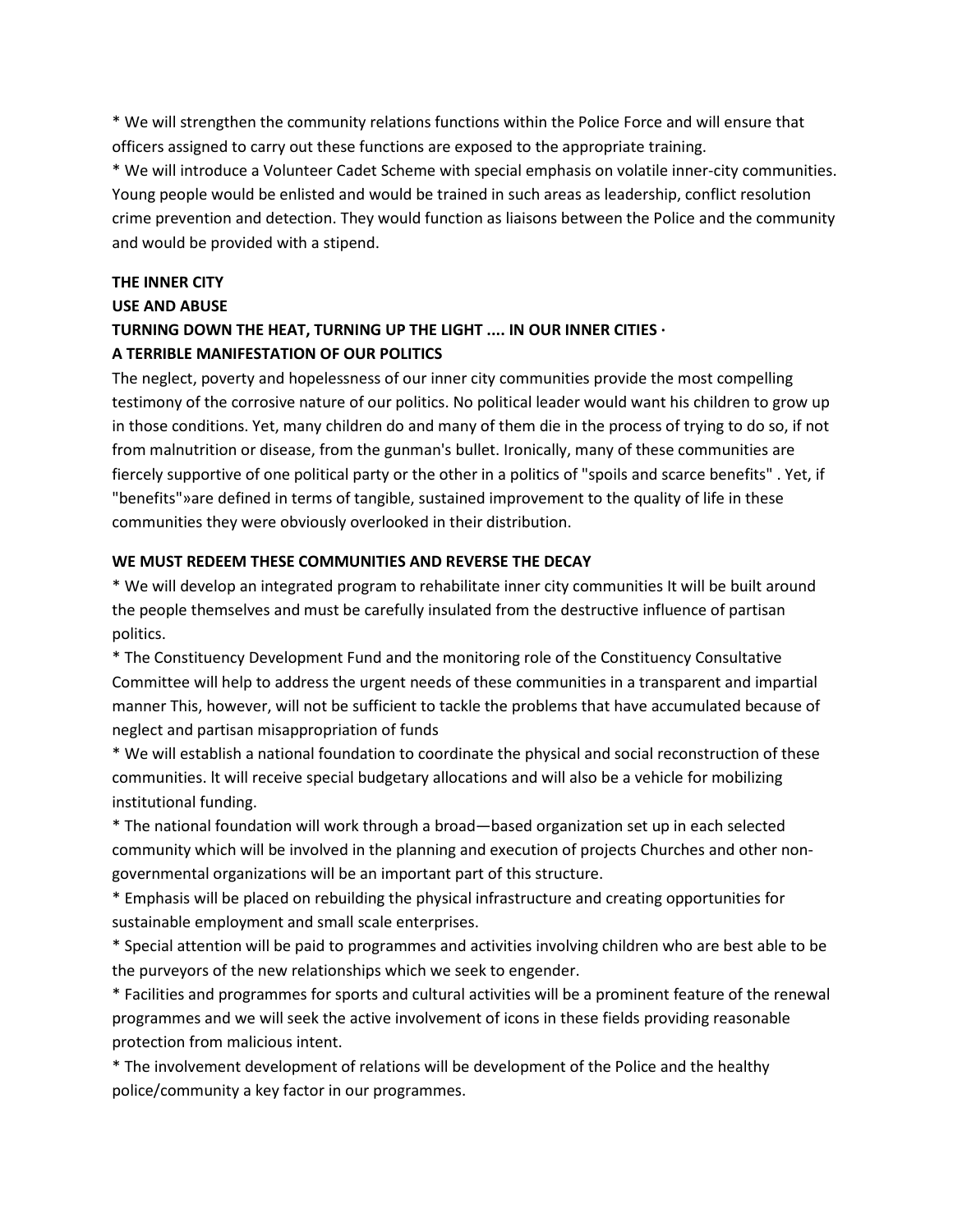### **INFORMATION THE RIGHT OF THE PEOPLE TO KNOW! FREEDOM OF INFORMATION**

\* We are committed to the principle of freedom of access to information subject only to the interests of national security, proprietary rights and the individual right to privacy. Most importantly, we believe that in matters which are essentially within the public domain, the people have a right to information.

\* We will seek to enact the Freedom of information Act consistent with the commitment and qualifications outlined above.

\* We will seek to amend existing libel and slander laws to allow greater freedom of expression while special provisions will be made to facilitate transparency in the handling of public issues.

\* We will ensure that public documents are made available in a convenient and timely manner.

\* We will establish an independent Public Broadcasting Corporation with radio and television channels to transmit live and recorded program material of public interest including parliamentary sittings.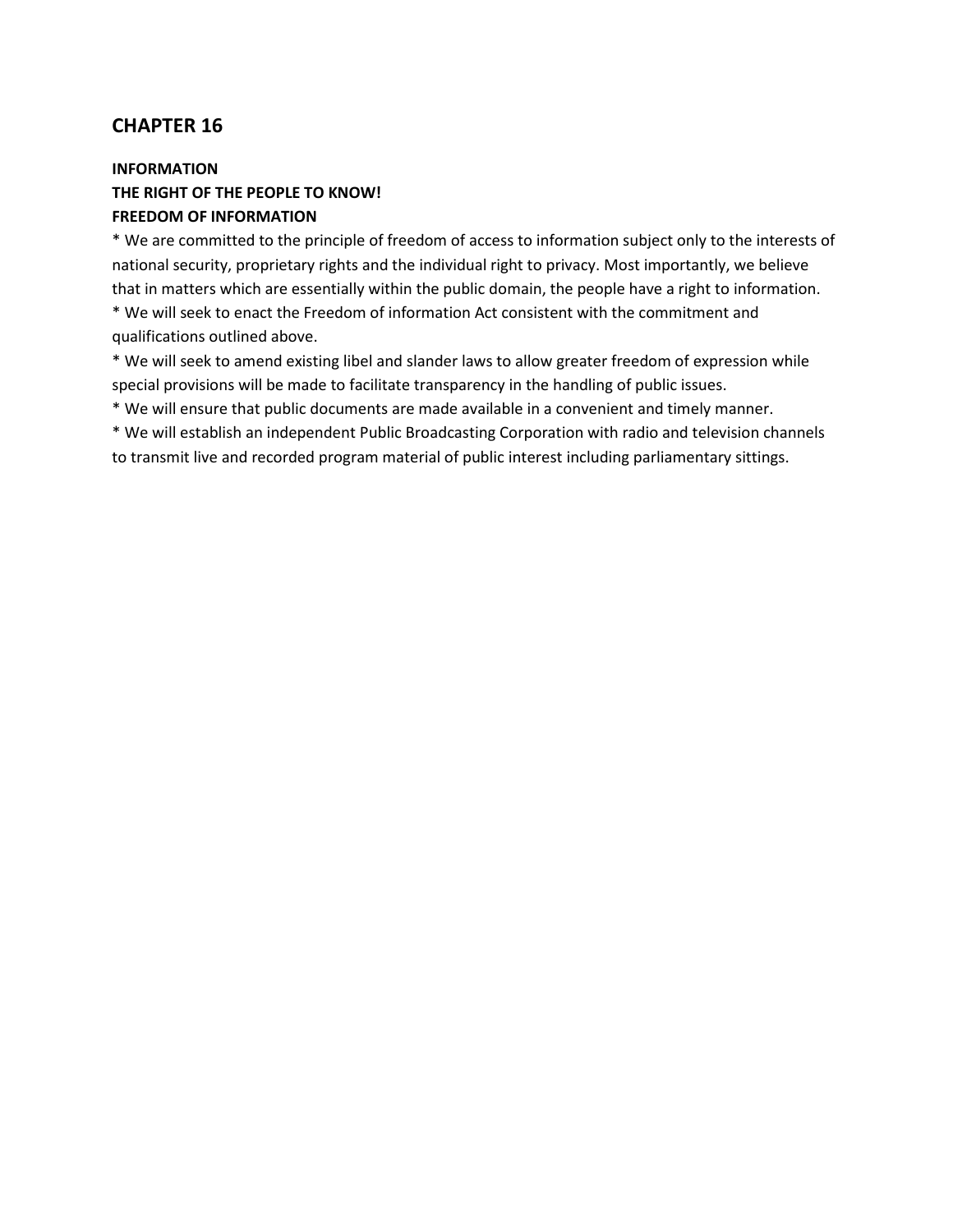#### **RESCUING THE ENVIRONMENT**

The delayed effects of many years of environmental neglect and abuse are now becoming increasingly evident lf we do not act now to arrest the degradation, our children will find themselves living in conditions far worse that we ourselves now experience The challenge is formidable. Environmental rectitude is expensive, imposing additional cost on every consumer of private and public goods and services. Environmental recklessness, however, will prove to be even more expensive in the medium to long term and will, in many instances, be reversible.

\* The National Environmental Protection Agency (NEPA) will be strengthened to vigorously enforce environmental laws Government if agencies will be equally subject to sanctions.

\* Public and private sector developments will be closely monitored to ensure compliance with environmental requirements.

\* We will closely monitor the use of agricultural chemicals and will grant preferential treatment including duty relief and subsidies to encourage the use of more environmentally friendly formulations.

\* We will maximize the use of non-custodial convicts to undertake environmentally beneficial work in clearing drains and gullies, river training and watershed replanting.

\* We will rehabilitate malfunctioning sewage plants and ensure that future plants to be built are least risky to the environment.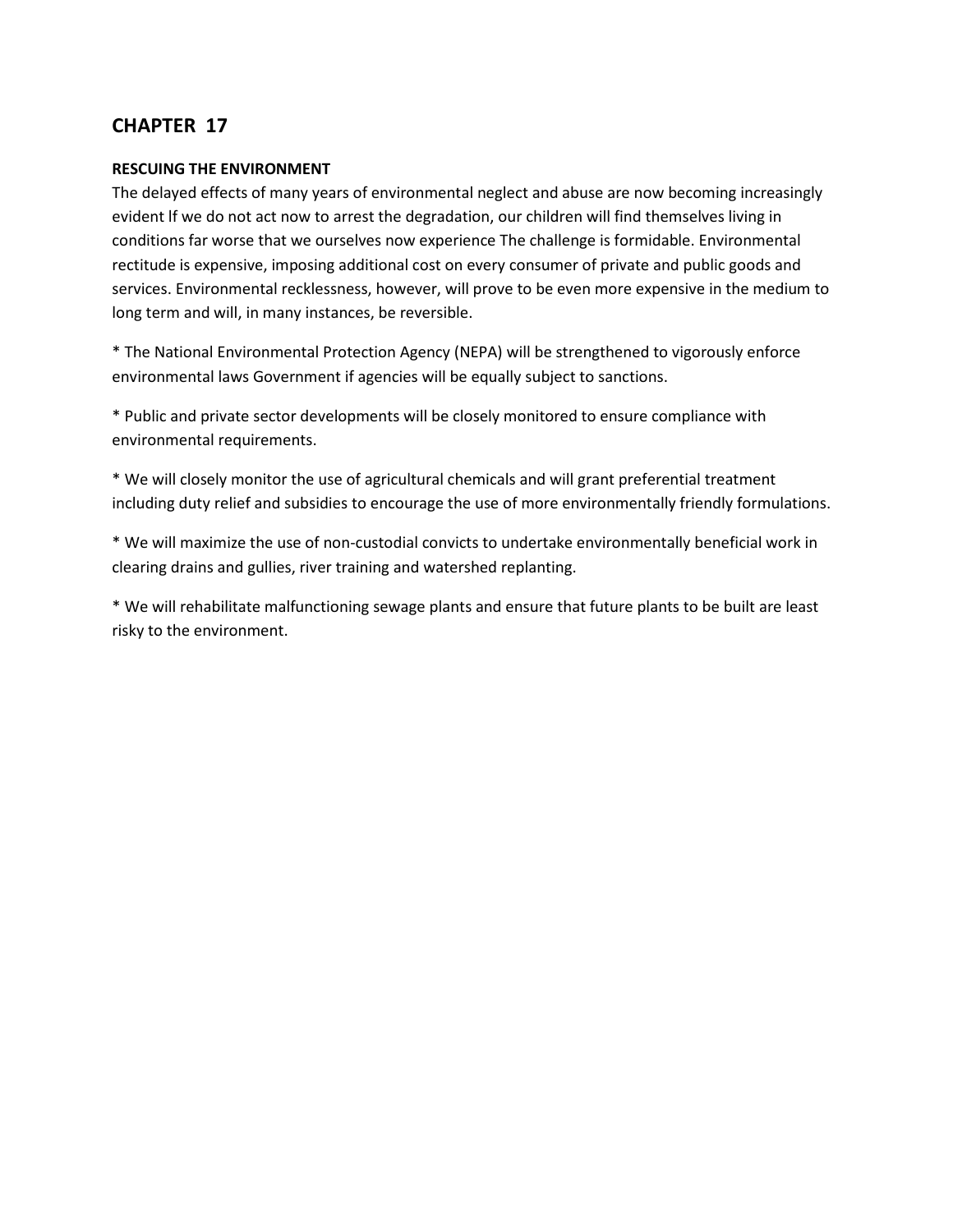#### **A DECENT TRANSPORTATION SYSTEM (URBAN & RURAL)**

#### **A VITAL PART OF EVERYDAY LIFE**

A reliable public transportation system ensuring the prompt and efficient movement of people is of vital importance since it impacts directly on almost all areas of human endeavour including the production and delivery of goods and services, education and social activities.

\* A major area of concern is the large metropolitan areas where the dense concentration of commuters with diverse destinations within a confined area causes enormous logistical and management challenges. At the same time, the increasing level of commuter traffic between rural communities and urban centres demands special attention within an overall public transportation policy.

\*The abandonment of the rail system in 1992 has not only exacerbated the pressure on the inadequate bus system but has removed an important tool for rationalizing the public transportation network.

#### **METROPOLITAN TRANSPORTATION**

\* A centrally owned and managed entity will provide a modern bus system in the KMA and Montego Bay regions.

\* The entity will own an adequate fleet of buses with sufficient reserve capacity to meet peak demands and be able to respond instantly to sporadic surges or unit fall-out on individual routes.

\* Each bus must be radio controlled and a cadre of mobile inspectors will be responsible, for route management.

\*Adequate depot and dispatch facilities to clean and inspect buses on a daily basis and daily log reports will be maintained.

\* Maintenance facilities with adequate equipment, spare parts and trained personnel must be in place and a program of routine, scheduled and rehabilitative maintenance must be rigidly enforced.

\* The training school for drivers must be maintained and drivers must be subjected to at least by annual re-certification.

\* More bus parks must be established at major route intersections.

\* More facilities will be put in place to ensure ease of access by disabled persons.

\* An efficient management information system for route evaluation, maintenance schedules and financial management will be instituted.

\* Cost recovery to the entity must be determined on the basis of the economic cost of providing the service with an assured return on capital employed of 12.5%. Thereafter, cost recovery will be adjusted on a passenger mile basis in line with inflation, such adjustments to be made annually or when inflation exceeds 10%, whichever is earlier. Passenger mile calculations will be verified by audit.

\* As the entity establishes its viability and profitability based on its cost recovery structure its shares should be listed on the stock exchange to encourage public participation and encouraging the public to help protect their own investment.

\* Franchises will be awarded for three years based on competitive bids which should indicate proposed fares. A flat per bus subsidy based on seat capacity will be factored into the proposed fares. Franchisers will be permitted to increase fares annually in line with inflation or when inflation exceeds 10%, whichever is earlier. The per bus subsidy would be similarly increased in line with inflation.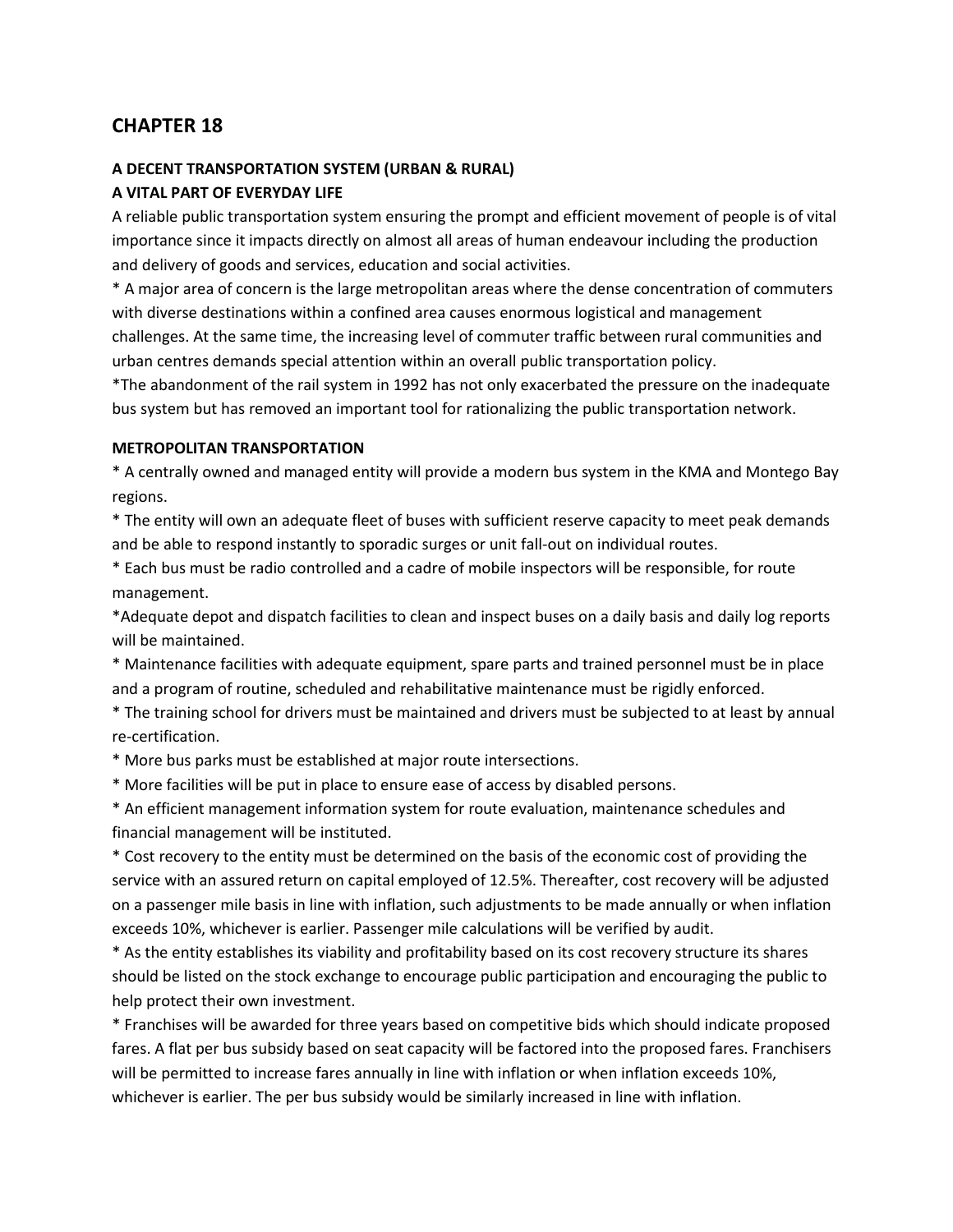\* Duty free concession would be granted for the purchase of buses by franchisers.

\* Operators will be required to demonstrate in their bids that they have the capability for adequate maintenance and operation of their buses.

\* Machine dispensed tickets will be issued to commuters. The fare system to be applied will be calculated on the basis of the economic costs less direct government subsidy. Government subsidies will be derived from a special tax on motor vehicle fuels. A cashless card system will be used by commuters to access buses. There would be no need for conductors on these buses. Cards will be sold at convenient retail outlets School children and senior citizens will be afforded cards at a discount rate.

### **TAXI SERVICE**

#### **LICENSE ALL QUALIFIED APPLICANTS AND LET MARKET FORCES PREVAIL**

\* Taxis will be granted a special licensing regime which would require at least by annual certification of the licensee and/or operator.

\* Each taxi will be required to be metered and to have its fare structure displayed.

\* Fares will be market determined and there will be no restriction on the number of licenses which may be granted.

#### **RURAL TRANSPORTATION AND SCHOOL BUS SERVICE**

\* Bus transportation between rural communities and into the two metropolitan centres as well as special school bus service in both metropolitan, urban and rural areas will be provided by private operators on franchised routes. Private operators currently engaged in the metropolitan system will be given the opportunity to participate in this service.

#### **THE ROLE OF THE TRANSPORT AUTHORITY**

\* To conduct bids and issue franchises and licenses for rural and school bus operators as well as taxi operators.

\* Monitor the delivery of service by all road and rail transport operators to ensure that they are acting in accordance with the terms of their franchises or licenses.

- \* Issue certification annually to drivers and conductors.
- \* Establish a responsive mechanism for receiving and investigating public complaints.
- \* Part of the gas tax will be used to subsidize urban transportation.

The fare system to be applied will be calculated on the basis of the economic costs less direct government subsidy Government subsidies will be derived from a special tax on motor vehicle fuels.

#### **RAIL TRANSPORT**

Our railway network represents a priceless asset which has the potential to move large numbers of passengers and large volumes of cargo over long-distance routes as well as the heavily trafficked routes into the metropolitan areas. lt can significantly reduce the load on both the metropolitan and rural bus systems. lt can also relieve the overburdened road network of long haul commercial freight.

\* A joint venture company involving the public and private sectors will be established to operate the rail system for both passengers and cargo.

\* The company will acquire modern fueI—efficient locomotives as well as passenger and freight cars.

\* Adequate maintenance facilities with the necessary equipment, spare parts and trained personnel will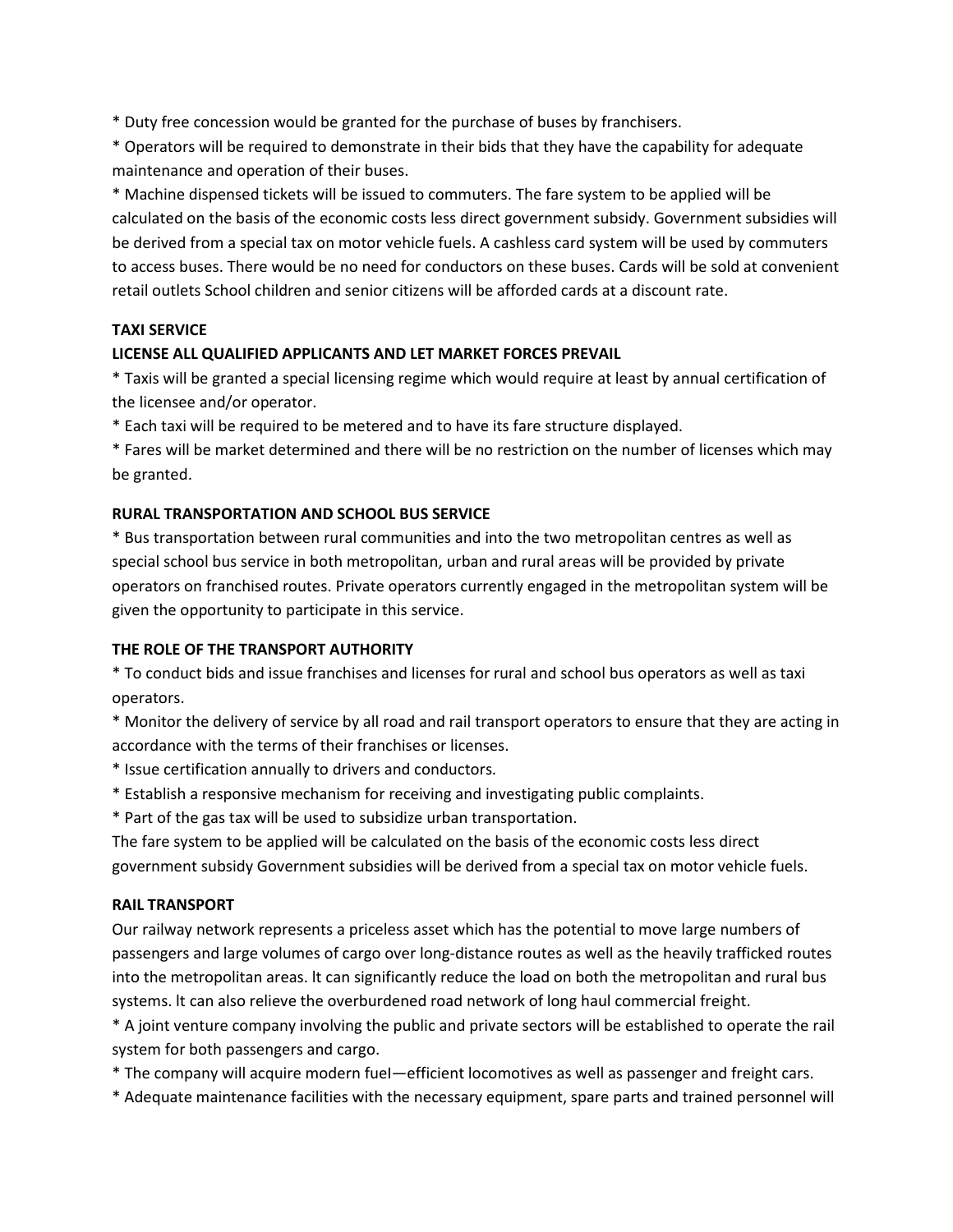be put in place and a program of routine, scheduled and rehabilitative maintenance will be rigidly adhered to.

\* Roll on/roll off as well as container cargo facilities will be provided at strategic terminals.

\* Cost recovery to the entity will initially be determined on the basis of the economic cost of providing the service with an assumed return on capital employed of 12 5% Thereafter, cost recovery will be adjusted on a passenger mile basis in line with inflation, such adjustments to be made annually or when inflation exceeds 10%, whichever is earlier Passenger mile calculations will be verified by audit.

\* A major program of upgrading of railway terminals to render them commuter-friendly will be earned out Revenue earning concessions and adequate parking and security will be an integral feature of the upgrading process.

\* The same cashless card system to be used on buses will also be used for rail service.

- \* Cargo rates will not benefit from government subsidy.
- \* Appropriate facilities will be put in place to ensure ease of access by disabled persons.

\* Bus routes within the metropolitan areas as well as the rural franchises will be synchronized with the location of railway stations.

#### **MOTOR VEHICLE SAFETY**

The NDM calls for and supports the licensing of all garages, driving schools and mechanics. We recommend the re-establishment of teaching institutions to certify these persons.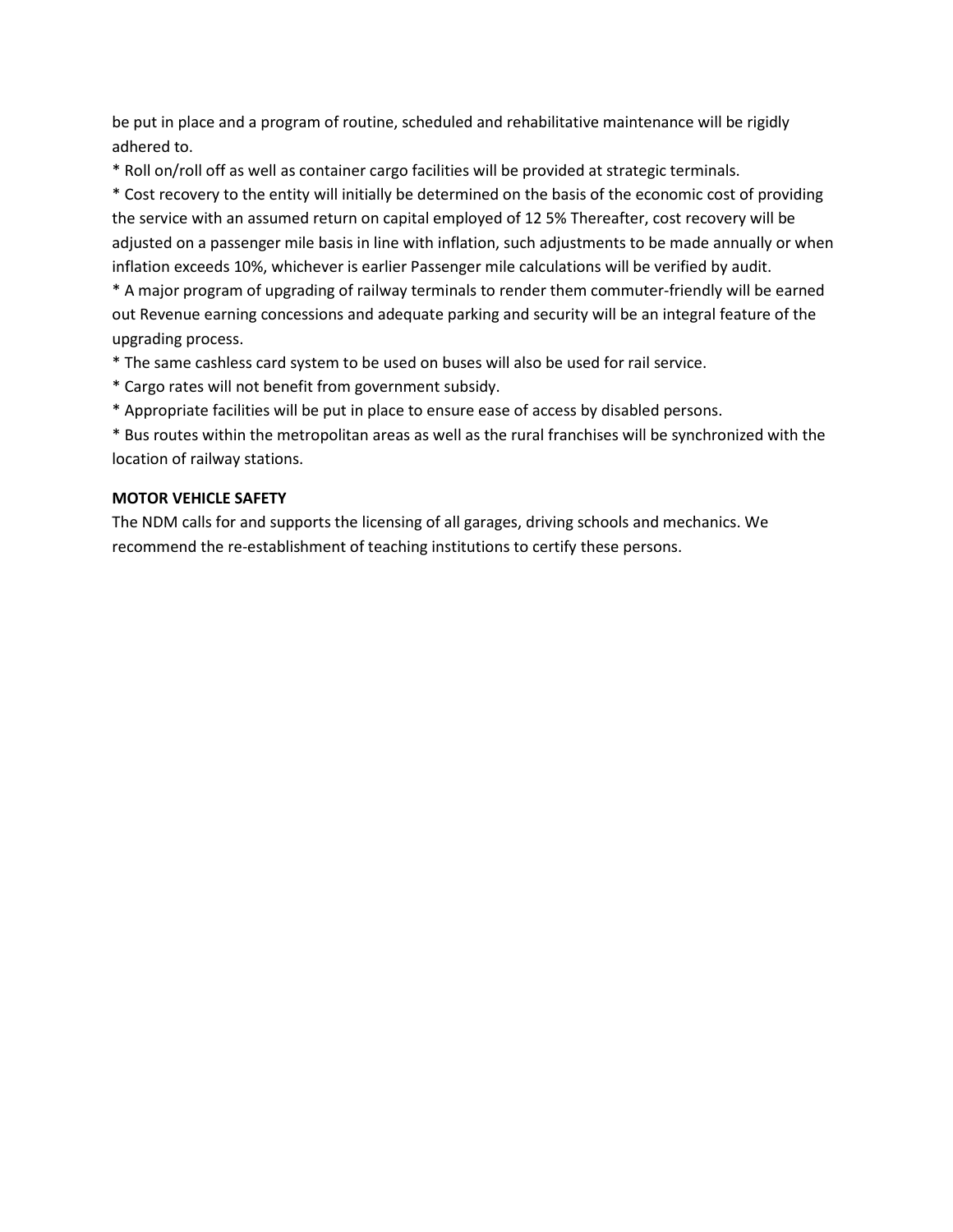# **CHAPTER 18a**

#### **WATER (IS REALLY LIFE) OUR WATER WOES**

\* As we continue into the 21st century, it is not unreasonable for people to expect to have access to clean water. Yet, several communities across Jamaica do not enjoy this facility Some never did, others have had no water for many years because of non-functioning systems.

\* Jamaica has no shortage of water, available resources being estimated at almost 2 billion gallons per day, far in excess of our foreseeable requirements. But we have failed to harness it efficiently so that it can be available to all the people. more than 50% of the water that is harnessed is lost due to leaks. We can call it underground irrigation. But customers are charged based on what is harnessed, not what is delivered through their pipes.

\* We will improve the management and delivery of water.

\* We will privatize the management of sewage plants and segregate the sewage charges in NWC billings to finance payments to private operators.

\* Building approvals will give preference to sewage system designs which require less routine and periodic maintenance.

\* Construction, repairs and expansion of village tanks-and pipelines.

\* Within the first two years we will restore all non-functioning water supply systems.

\* We will develop a 10 year program to replace inefficient distribution lines which account for significant water loss.

\*All water distribution systems will be placed under the management of the NWC. Catchment tanks and entombed sources with single delivery points will remain the responsibility of Local Government.

\* Planning and engineering solutions will be found to devise systems for supplying water to communities that do not have piped installations.

\* Until such time that communities are provided with piped systems, we will install community tanks and transport water on a scheduled basis. The issue of water from these tanks will be privatized and water will be sold to the public at affordable rates.

\* We will explore the feasibility of combining the benefits of the new Spanish Town/Ocho Rios highway with the increased supply of water which may be available to serve the KMA and St Catherine regions by closing the Bog Walk gorge.

\* We will increase the protection of our watershed resources by more vigilant enforcement of the legal provisions and by re-forestation projects primarily undertaken as part of the work programmes for noncustodiaI convicts.

\* Special loan facilities for householders to construct tanks where surface and underground supplies are not available, nor reliable.

\* Tying building approvals to water collection and storage facilities on site.

### **SEWAGE DISPOSAL**

\* A significant number of sewage disposal systems are non-functionaI, discharging raw effluent onto our streets and into our drains, rivers and coastline. The damage to the environment and its impact on public health are incalculable.

\* We will undertake a 5-year program to rehabilitate all malfunctioning sewage systems.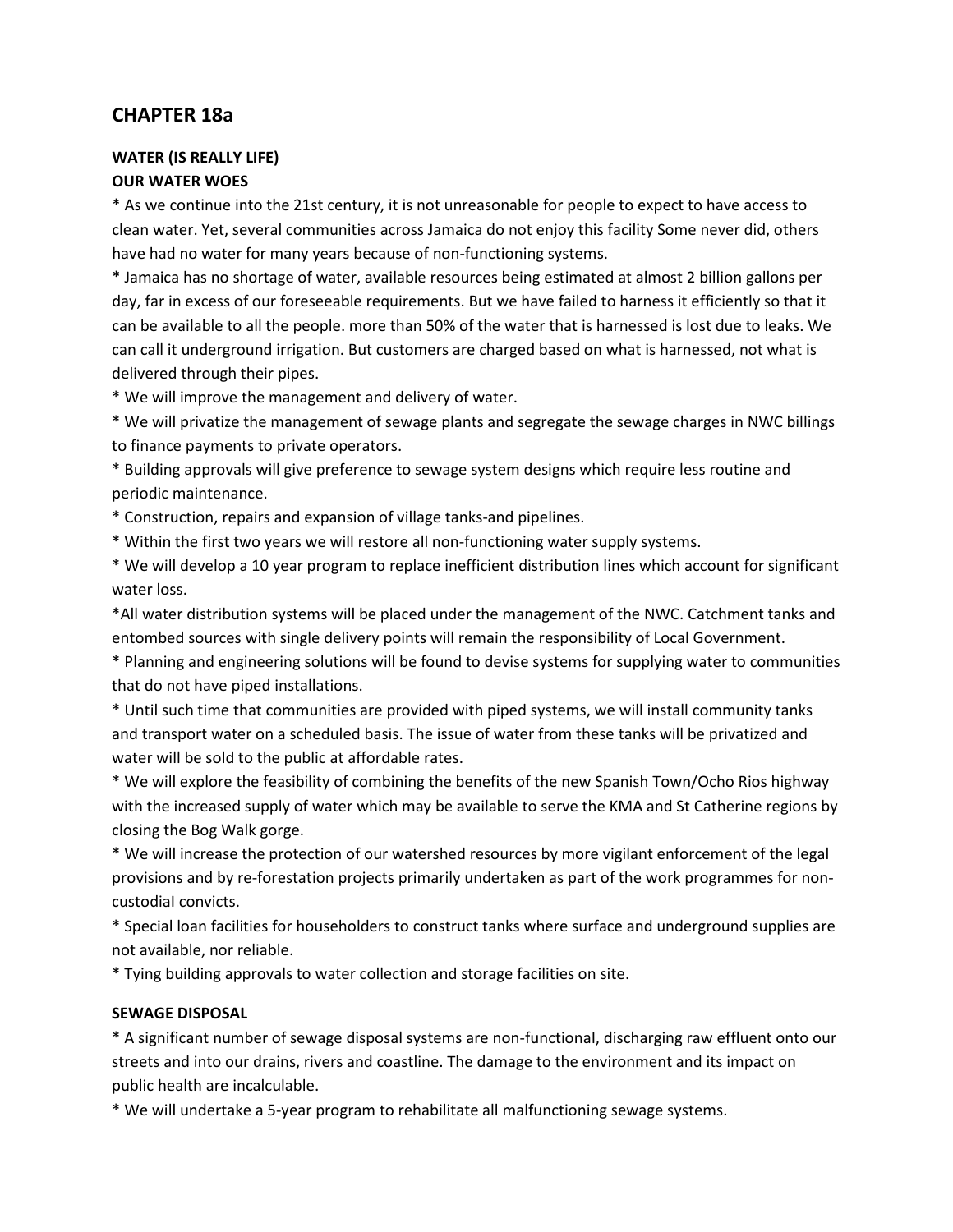# **CHAPTER 18B**

#### **IMPROVING THE CONDITION OF OUR ROADS**

The NDM is demanding that at least 25% of the total fuel taxes be put into a dedicated road fund for the construction and maintenance of the nation's road network. This will bring all our major roads up to international standards. The deplorable condition of many of our roads is consistently one of the main complaints expressed by citizens in several communities and has been the subject of frequent demonstrations. It not only creates inconvenience for residents but it deprives communities of much needed development and has a negative impact on the community.

#### **OUR STRATEGIES FOR ROAD IMPROVEMENT**

\* Central Government will retain specific responsibility for the maintenance and funding of the arterial network. A detailed program for routine and periodic maintenance will be pursued.

\* The Constituency Development Fund will enable constituencies to determine their own priorities and mitigate the neglect and victimization to which many communities have been subjected.

\* Renewed emphasis will be placed by all executing agencies on the quality of design and implementation of projects with special emphasis on drainage and routine maintenance.

\* We will continue to investigate the feasibility of two major projects, namely, the new Spanish Town/Ocho Rios highway and expressway to facilitate more effective traffic flow in the corporate area Tolling of these new facilities will be a priority.

\* We will implement, after detailed studies, plans to redistribute traffic flow in congested urban centres (KMA, Spanish Town, Ocho Rios and Montego Bay).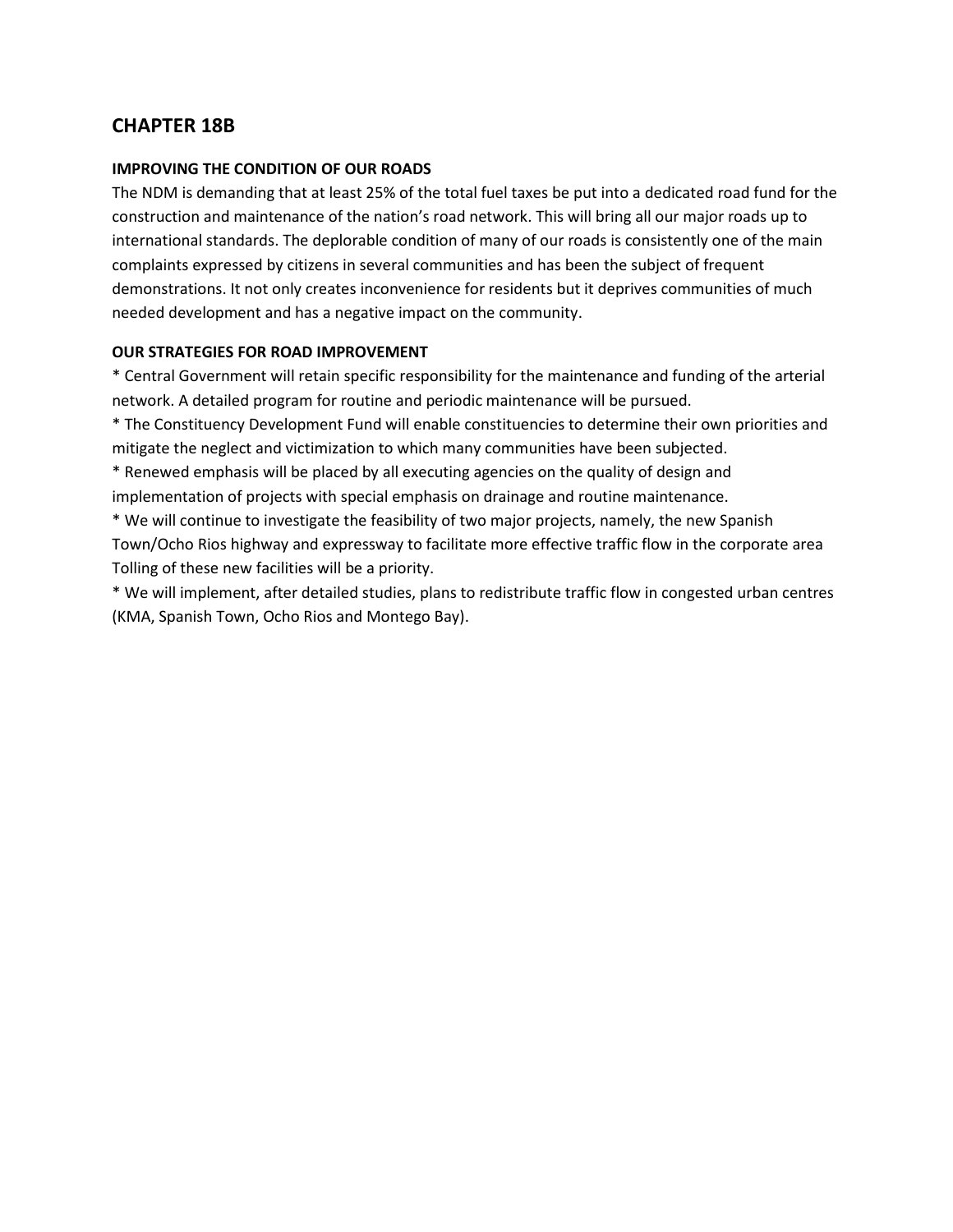# **CHAPTER 18C**

#### **SECURING MORE AFFORDABLE ELECTRICITY**

\* The cost of electricity in Jamaica is considerably higher than that of most other countries. This is not only a burden to domestic consumers but makes it difficult for our producers to compete in the domestic and overseas markets. Our problem is due in part to the fact that much of the generating equipment is not only old but is based on technology developed prior to the oil crisis of the midseventies when oil was cheap.

#### **MORE EFFICIENT ELECTRICITY GENERATION**

- \* We will actively pursue the possibilities of co-generating arrangements with alumina producers.
- \* We will take steps to reduce system losses currently estimated at 17.5%.
- \* Will expand the rural electrification program in conjunction with private investors to provide domestic service to rural communities where none presently exist.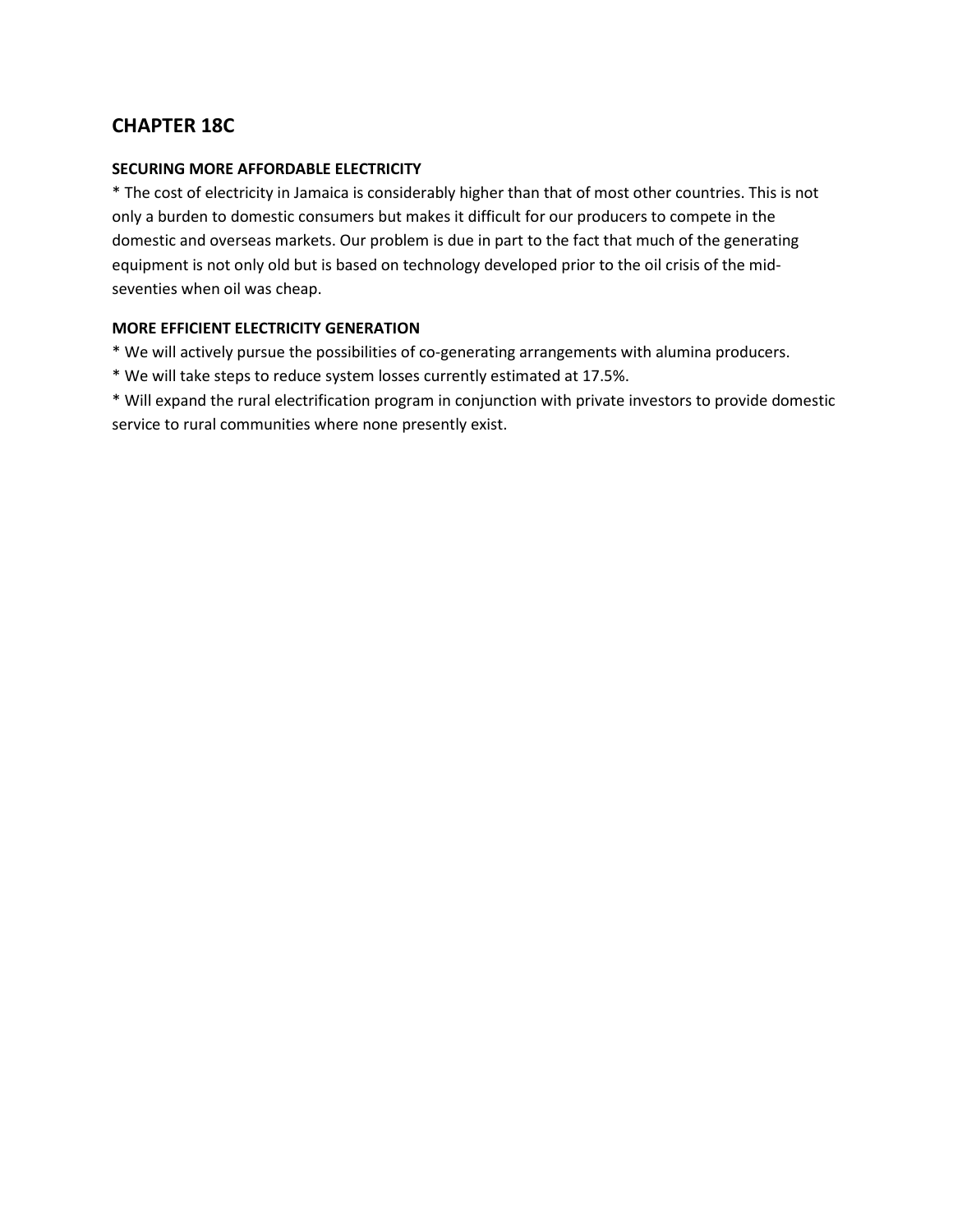# **CHAPTER 18D**

#### **TELECOMMUNICATIONS IN A MODERN SOCIETY**

Telecommunications technology has dramatically changed the way we live and function and has brought us into instant contact with the rest of the world. Our regulatory framework must accommodate this new reality and must do so on a basis that the public interest remains paramount.

\* We regard telecommunications as a fundamental social infrastructure which, therefore involves the basic rights of every citizen.

\* We are committed to private ownership subject to fair competition in the provision of all telecommunications services.

\* We will respect the integrity of licenses which are in force but will not in the future support exclusive licenses or monopolistic dominance.

\* We will strengthen the capability of the Office of Utilities Regulation to protect the interest of the public where exclusivity or monopoly exists.

\* We support the introduction of subscriber (cable) television service on a competitive basis with strict monitoring of the licensing guidelines.

\* Regulations will be strictly enforced to preclude the transmission of material which is morally offensive or harmful.

\* Government will retain responsibility for spectrum management but will make licenses to operate bandwidths available on a competitive basis. Retention rights of existing licensees would be respected but they would be required to pay competitive rates for their licenses.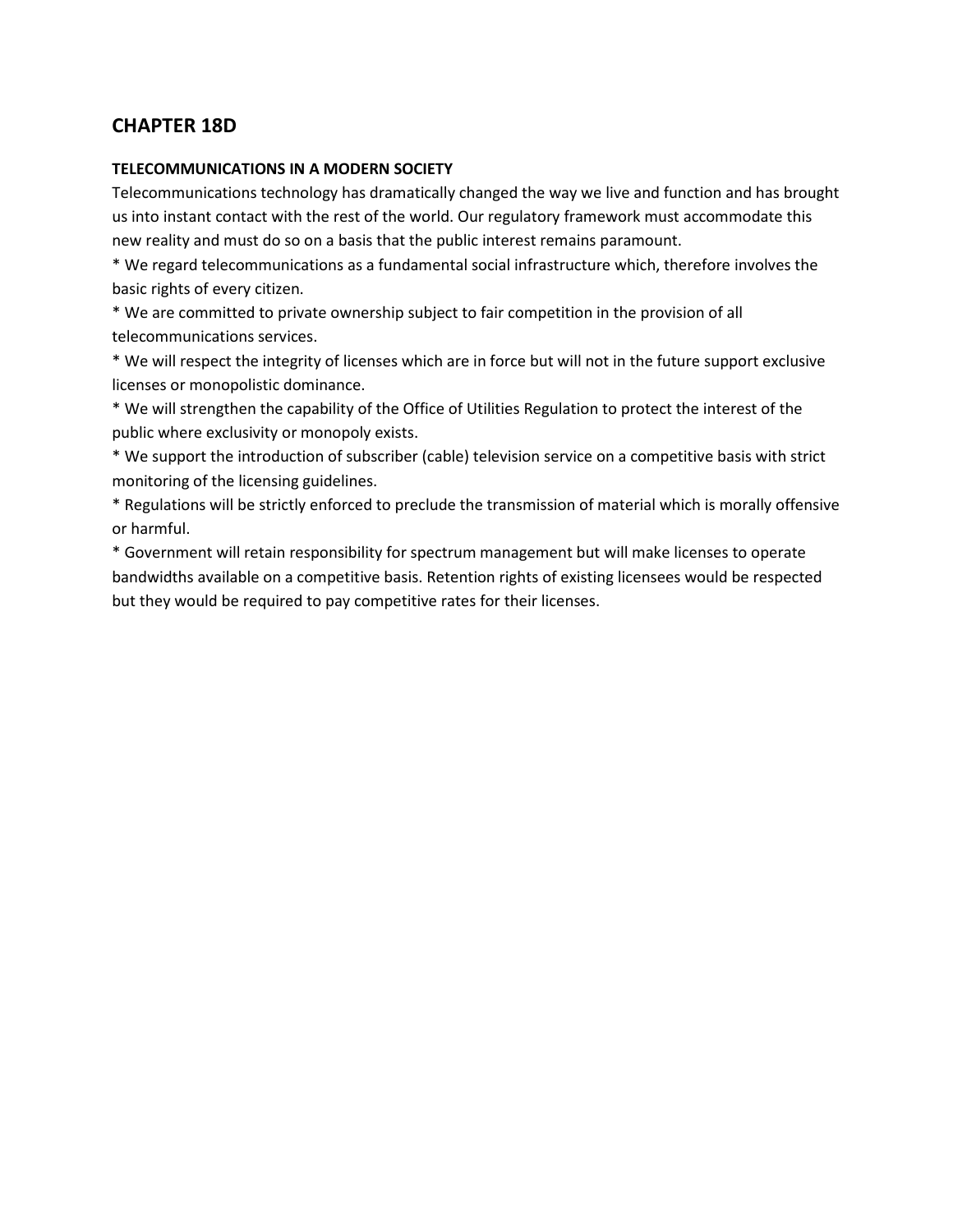# **CHAPTER 18E**

#### **A MODERN POSTAL SYSTEM**

#### **THE MARGINALIZATION OF THE POSTAL SERVICES**

The rapid expansion of new communications technology has significantly reduced the reliance traditionally placed on the postal services. This has had a negative effect on its revenues making it difficult to meet the cost of maintaining the island-wide network that it must have. The service, however, continues to be extremely important particularly to people in rural areas where alternative technology is not available.

#### **A NEW APPROACH TO POSTAL OPERATIONS**

The increasing shortfall in revenues cannot be met by commensurate increases in postal charges. We must seek creative ways to expand the services offered by the postal department by making use of the same technological innovations which have caused its marginalization.

\* The postal service will be expanded and provided with the necessary equipment to offer telephone, facsimile and E-mail services. Fixed cellular pay telephones will be installed at post offices in rural areas that have no domestic telephone service Facsimile and E-mail facilities will be used to transmit sameday telegrams.

\* Steps will be taken to introduce banking and money remittance services at selected post offices in areas where these services are not otherwise available.

\* With the technology that is available, we will explore the possibility of facilitating the payment of taxes, statutory deductions and utility bills at post offices.

\* Clerical services (typing, photocopying etc) can be offered and particular items such as phone cards, stationery etc can be sold through post offices.

\* Critical government services can be put on-line such as obtaining copies of birth certificates or titles and verification of NIS and National Health Insurance accounts.

\* Direction and management of the postal services will be restructured as an executive agency to facilitate the commercially efficient practices which its current circumstances and our planned development require.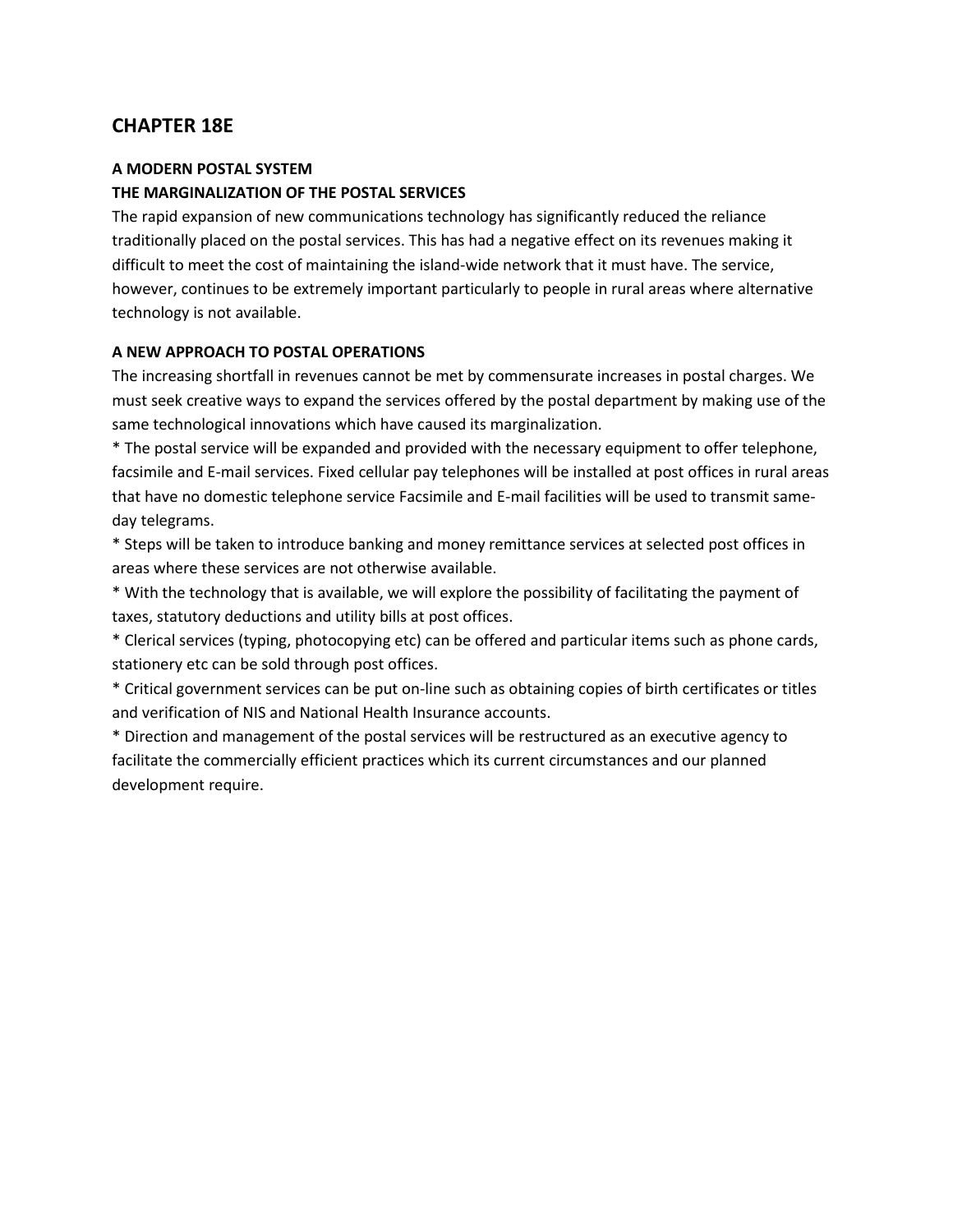# **CHAPTER 19**

#### **CIVIL SERVICE**

#### **AN EFFECTIVE PUBLIC SECTOR BUREAUCRACY**

\* A high-performing public sector bureaucracy is essential to the economy and the ability of the government to deliver efficient services. The public service has failed to modernize its structure and practices sufficiently to cope with the demands of a 21st century society and has resorted to the creation of parallel structures has further weakened the service and is merely an escape from the challenges which must be confronted.

\* We will undertake a comprehensive restructuring of public sector administration which will be goaloriented and in which maximum use will be made of state-of-the-art technology, job security will be based on performance assessment and remuneration will be market-determined.

\* An independent Public Service Commission the appointment of which will require the support of a 2/3 majority of each House of Parliament will be responsible for administering the service The Parish Council Services Commission will be abolished and its functions assumed by the PSC.

\* We will amalgamate agencies and departments within and across Ministries whose functions are similar and significantly overlap.

\* We will convert departments which are commercially viable into executive agencies with appropriate systems for accountability.

\* Performance budgeting will be used as a critical tool for measuring staff performance. Where possible, we will tender contracts for public sector functions which are project -oriented and subject to cyclical intensity or are significantly affected by inconsistency in budgetary provisions. We will undertake a comprehensive audit of all regulatory and facilitative arrangements and will eliminate those which cannot be justified on grounds of criminal detection, enforcement of standards, tax compliance, public safety or protection of individual rights.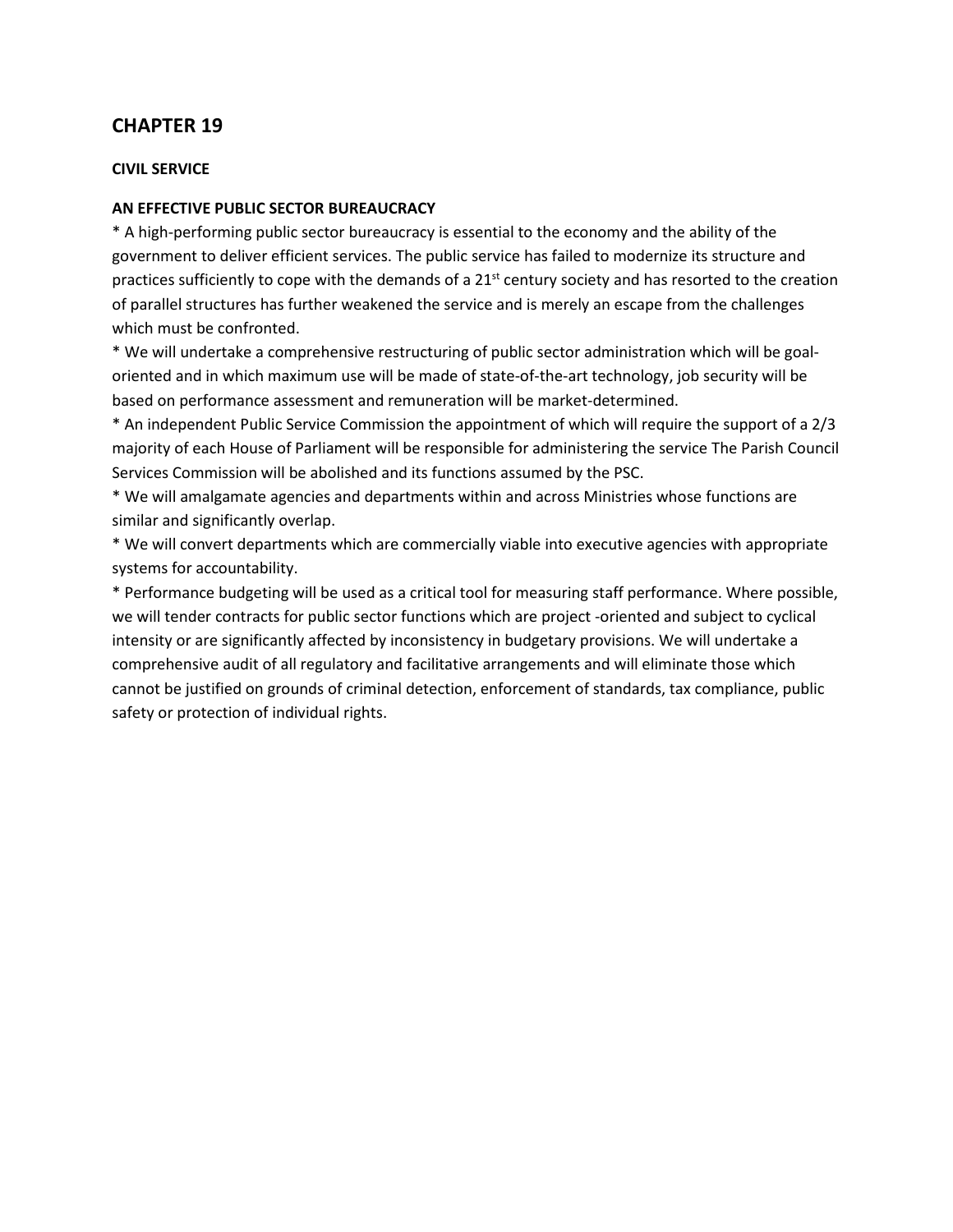# **CHAPTER 20**

#### **FOREIGN AFFAIRS**

#### **A Foreign Policy Relevant To Our Needs**

\* Our foreign policy must reflect our values, goals and aspirations as a people We will therefore strive to ensure that, as far as possible, it is the subject of the broadest possible consensus.

\* Our sovereignty as a people must be reflected in our foreign policy which must be designed to advance our interests and must therefore emanate from us, depriving people anywhere of their democratic rights.

\* Our respect for the sovereign right of self-determination and the principle of non-interference will not permit us to condone or accept tyranny or oppression anywhere in the world.

\* We will use our foreign policy activities in a deliberate way to attract and support investment in and trade with Jamaica, as well as to protect the interests of Jamaicans abroad.

\* We are committed to the process of Caribbean integration and support the objectives of CARICOM. We believe that greater use should be made of joint Caricom initiatives in treaty arrangements especially involving trade, investment, the environment and security. We, however, see greater value in CARICOM as a pivot for wider co-operation within the Latin American region which can significantly expand opportunities for growth and prosperity.

\* We will pursue initiatives with our Caricom partners toward the establishment of joint diplomatic representation where appropriate.

\* Our relations with other countries will be pursued on the basis of equality, national dignity and mutual respect.

\* We are profoundly committed to the principles of human rights and will not compromise these principles in our relations with other countries.

\* We affirm our respect for international law will honour all our treaty obligations and will demand that other sovereign parties do likewise.

\* We believe that there should be justice and equity in international transactions and will use all available channels to ensure that these principles are observed by international and multilateralinstitutions.

\* We are committed to the principles of democracy and will oppose any action which has the effect of depriving people anywhere of their democratic rights.

\* Our respect for the sovereign right of self-determination and the principle of non-interference will not permit us to condone or accept tyranny or oppression anywhere the world.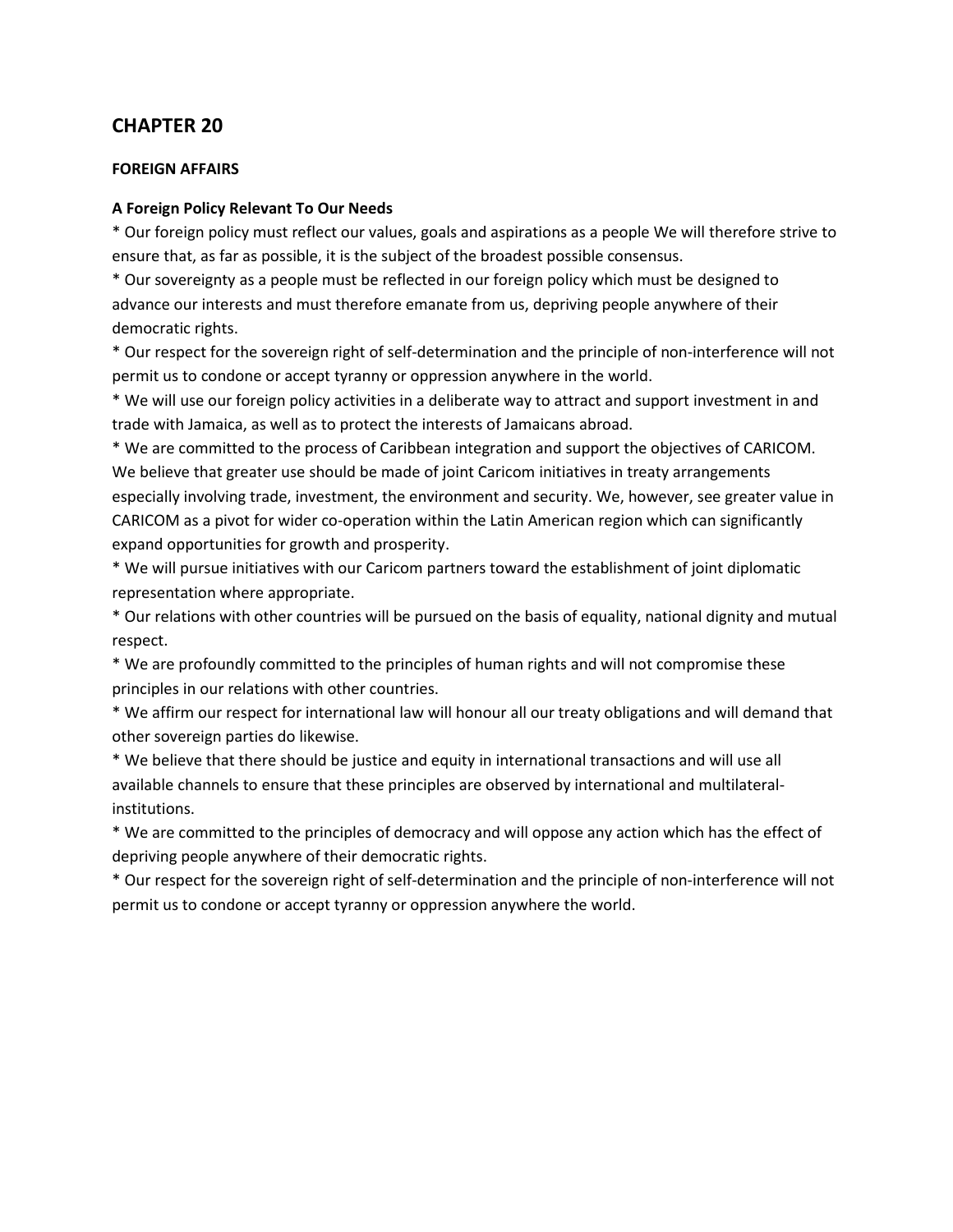# **CHAPTER 21**

### **WE ARE BORN WITH ALL OUR RIGHTS**

The NDM proposes the strengthening within the constitution of the fundamental rights and freedoms to be guaranteed to every citizen and to make explicit provisions for and guarantee:-

\* THE RIGHT OF LIFE.

- \* FREEDOM FROM ARBITRARY ARREST AND DETENTION.
- \* FREEDOM FROM INHUMAN OR DEGRADING TREATMENT.
- \* THE RIGHT TO DUE PROCESS OF LAW.

\* FREEDOM FROM DISCRIMINATION ON THE GROUNDS OF RACE, GENDER, POLITICAL AFFILIATION OR PLACE OF ORIGIN.

- \* FREEDOM OF CONSCIENCE.
- \* FREEDOM OF EXPRESSION.
- \* FREEDOM OF THE PRESS.
- \* FREEDOM OF THE MOVEMENT WITHIN AND OUT OF JAMAICA.
- \* FREEDOM OF ASSEMBLY AND ASSOCIATION.
- \* THE RIGHT TO VOTE AND PARTICIPATE IN FREE AND FAIR ELECTIONS.
- \* THE RIGHT TO PRIVACY OF HOME, PROPERTY AND COMMUNICATION.
- \* FREEDOM FROM EXPROPRIATION OF PROPERTY.
- \* THE RIGHT TO A HEALTHY AND PRODUCTIVE ENVIRONMENT.
- \* THE RIGHT OF EVERY CHILD TO THE PROTECTION REQUIRED BY THE STATUS OF A MINOR.
- \* THE RIGHT OF EVERY CHILD TO FREE EDUCATION THROUGHOUT THE PRIMARY LEVEL.
- \* THE RIGHT TO FAIR AND EQUAL TREATMENT BY PUBLIC AUTHORITIES.

#### **NDM OUR COVENANT WITH THE PEOPLE OF JAMAICA**

Within the first six months of taking office, the leaders of the NDM solemnly covenant with the Jamaican People the following:

#### 1) **Rooting out corruption - towards transparency and accountability.**

We will enact tough anti-corruption laws so that any politician involved in corruption will be subject to prosecution by an independent Prosecutor General, and will serve a prison sentence if found guilty.